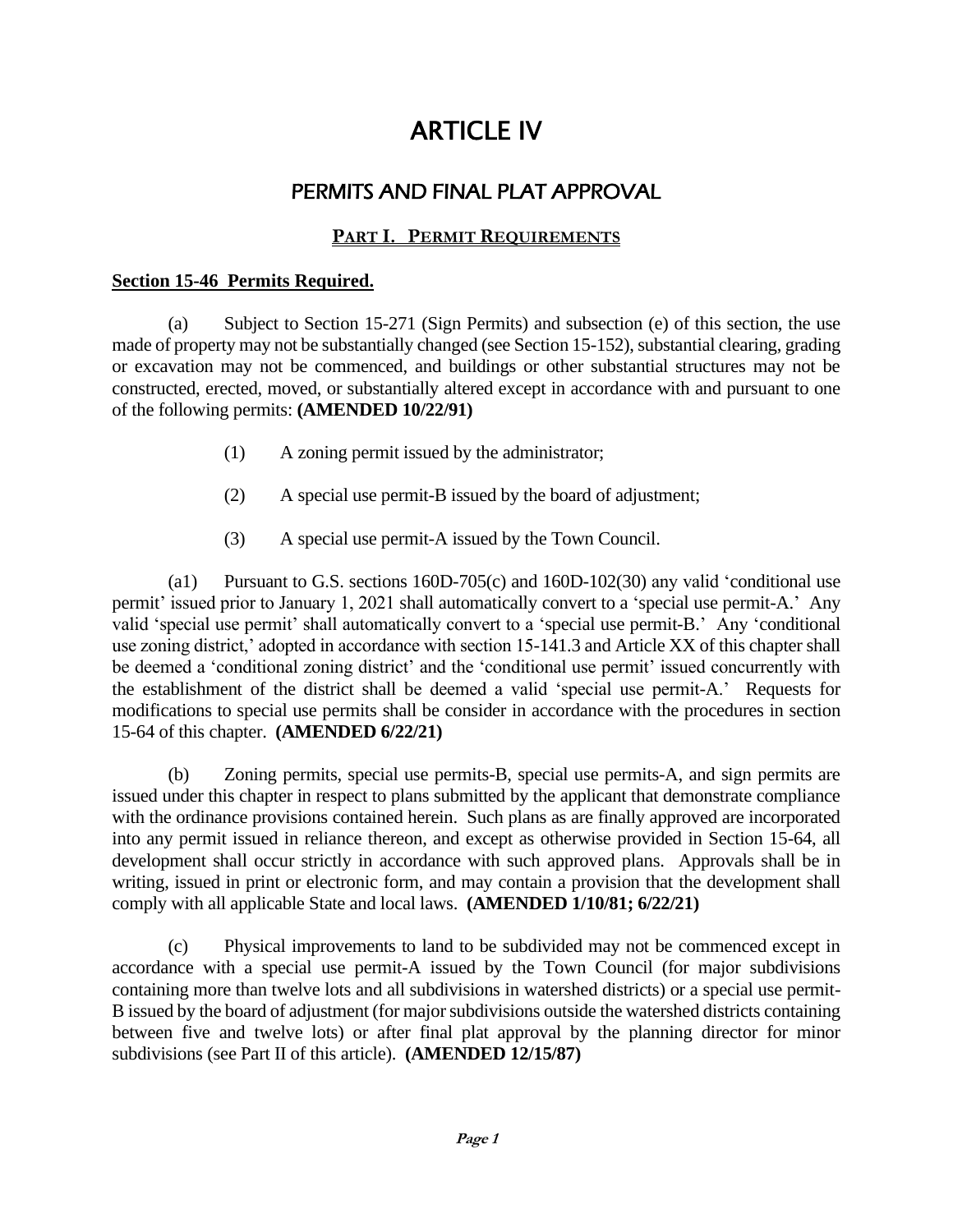(d) A zoning permit, special use permit-A, special use permit-B, or sign permit shall be issued in the name of the applicant (except that applications submitted by an agent shall be issued in the name of the principal), shall identify the property involved and the proposed use, shall incorporate by reference the plans submitted, and shall contain any special conditions or requirements lawfully imposed by the permit-issuing authority. All such permits issued with respect to tracts of land in excess of one acre (except sign permits and zoning permits for single-family residential uses and duplexes) shall be recorded in the Orange County Registry after execution by the record owner as provided in Section 15-63. **(AMENDED 5/26/81)**

Notwithstanding the provisions of subsection (a) of this section, no permit under this chapter shall be required for the substantial alteration of a building or structure located within a B-1(c), B-1(g) or B-2 zoning district if such alteration does not change the exterior of such building or structure in any substantial way. **(AMENDED 10/22/91)**

(f) Property located in the town's extraterritorial planning area and development regulation jurisdiction that is used for bona fide farm purposes, as defined in G.S. sections 106- 581.1 and 106-743.2 is exempt from the regulations in this chapter. As used in this subsection, "property" means a single tract of property or an identifiable portion of a single tract. Property that ceases to be used for bona fide farm purposes becomes subject to exercise of the town's extraterritorial planning and development regulation jurisdiction under this chapter. [See also the definition of bona fide farm in Article II of this chapter.] **(AMENDED 6/22/21)**

(g) Notwithstanding the provisions of subsection (a) of this section, the Town may consider the use of development agreements for part or all of a development in accordance with G.S. sections 160D-1003 through 160D-1007 and the legislative hearing process in Article XX of this chapter. **(AMENDED 6/22/21)**

## **Section 15-47 No Occupancy, Use, or Sale of Lots Until Requirements Fulfilled.**

Issuance of a special use permit-A, or special use permit-B or zoning permit authorizes the recipient to commence the activity resulting in a change in use of the land or, (subject to obtaining a building permit), to commence work designed to construct, erect, move, or substantially alter buildings or other substantial structures or to make necessary improvements to a subdivision. However, except as provided in Sections 15-53, 15-60, and 15-61, the intended use may not be commenced, no building may be occupied, and in the case of subdivisions, no lots may be sold until all of the requirements of this chapter and all additional requirements imposed pursuant to the issuance of a special use permit or zoning permit have been complied with.

## **Section 15-48 Who May Submit Permit Applications.**

(a) Applications for special use, zoning, or sign permits or minor subdivision plat approval will be accepted only from persons having the legal authority to take action in accordance with the permit or the minor subdivision plat approval. By way of illustration, in general this means that applications should be made by the owners or lessees of property, or their agents, or persons who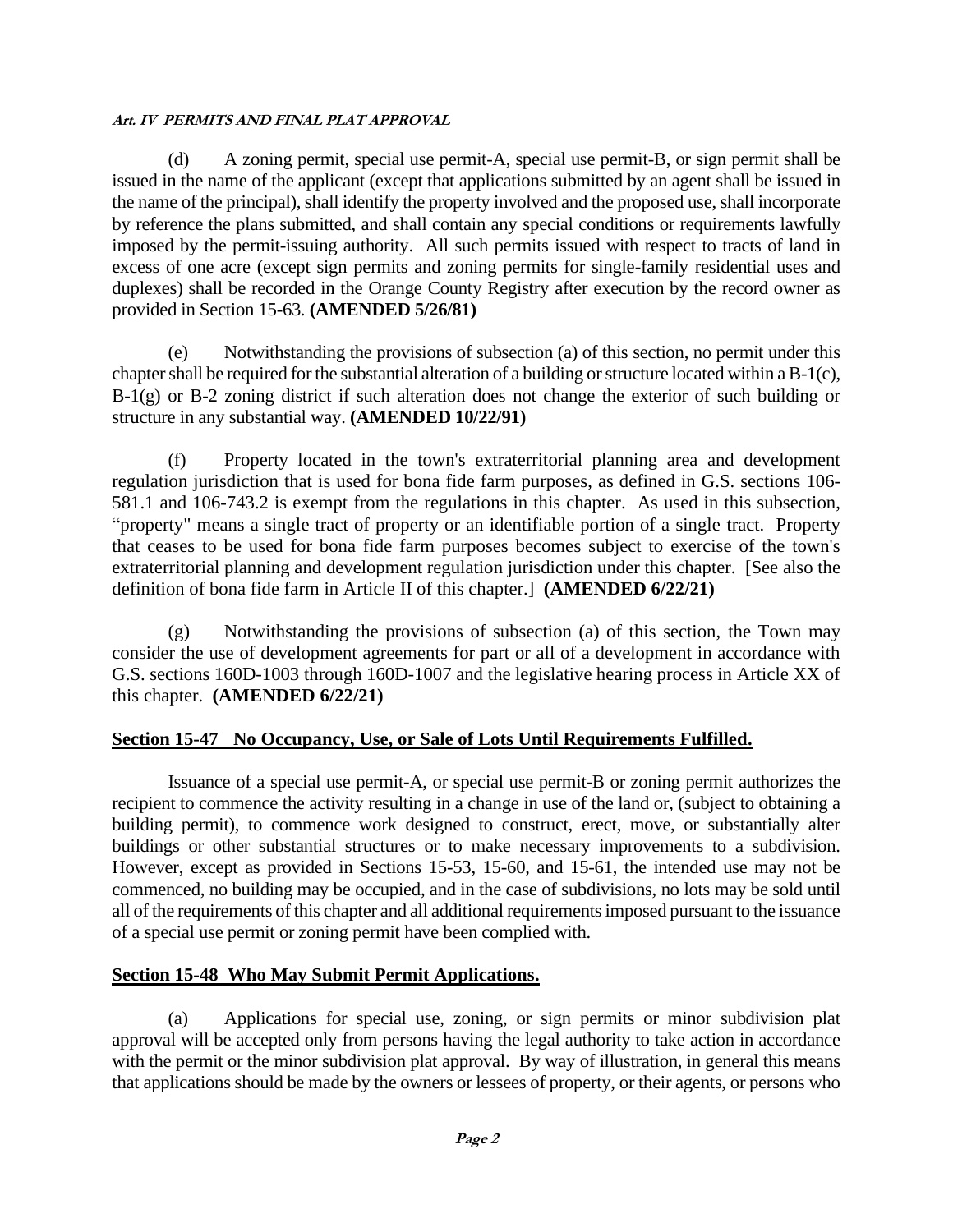have contracted to purchase property contingent upon their ability to acquire the necessary permits under this chapter, or the agents of such persons (who may make application in the name of such owners, lessees, or contract venders). An easement holder may also apply for development approval for such development as is authorized by the easement. **(AMENDED 6/22/21)**

(b) The administrator may require an applicant to submit evidence of the applicant's authority to submit the application in accordance with subsection (a) whenever there appears to be a reasonable basis for questioning this authority.

## **Section 15-48.1 Concept Plan Review Procedures Prior to Submitting Applications. (Amended 10/24/06)**

(a) Prior to submitting an application for a special use permit-B or special use permit-A or for conditional zoning to allow use classification 3.260 Social Service Provider/Community Kitchen, the applicant shall comply with the requirements of this section. **(AMENDED 3/22/16)**

(b) The applicant shall attend a regularly scheduled Development Review meeting and discuss the proposed project with staff in attendance at such meeting. This requirement shall not apply to a developer of a proposed major subdivision who has met with the planning staff under the provisions of Subsection 15-50(d) following an "on-site walkabout".

(c) Following compliance with the provisions of subsection (b), the applicant shall attend a Joint Advisory Board meeting comprising at least the following boards: Planning Board, Appearance Commission, Transportation Advisory Board, and Environmental Advisory Board. The planning staff may notify the Economic Sustainability Commission, Recreation and Parks Commission, Northern Transition Area Advisory Committee, Affordable Housing Advisory Commission, or other boards when issues relevant to those boards are raised by a proposed development and members of those boards may attend. **(AMENDED 6/25/19; 6/22/21)**

- (1) No quorum requirements shall apply to the Joint Advisory Board.
- (2) The applicant shall present to the Joint Advisory Board sufficient information about the proposed development to enable the board to have a general understanding of the nature and extent of the development. If the development is a major subdivision, then a "conceptual preliminary plan" prepared in accordance with the provisions of Section 15-50 shall suffice. If the development is not a major subdivision, then the information submitted shall include at least the following:
	- a) A sketch site plan showing the location and size (including floor area) of proposed buildings, (including the extent to which buildings taller than 40 feet may cast a shadow), parking areas, and driveway entrances; **(AMENDED 3/25/14)**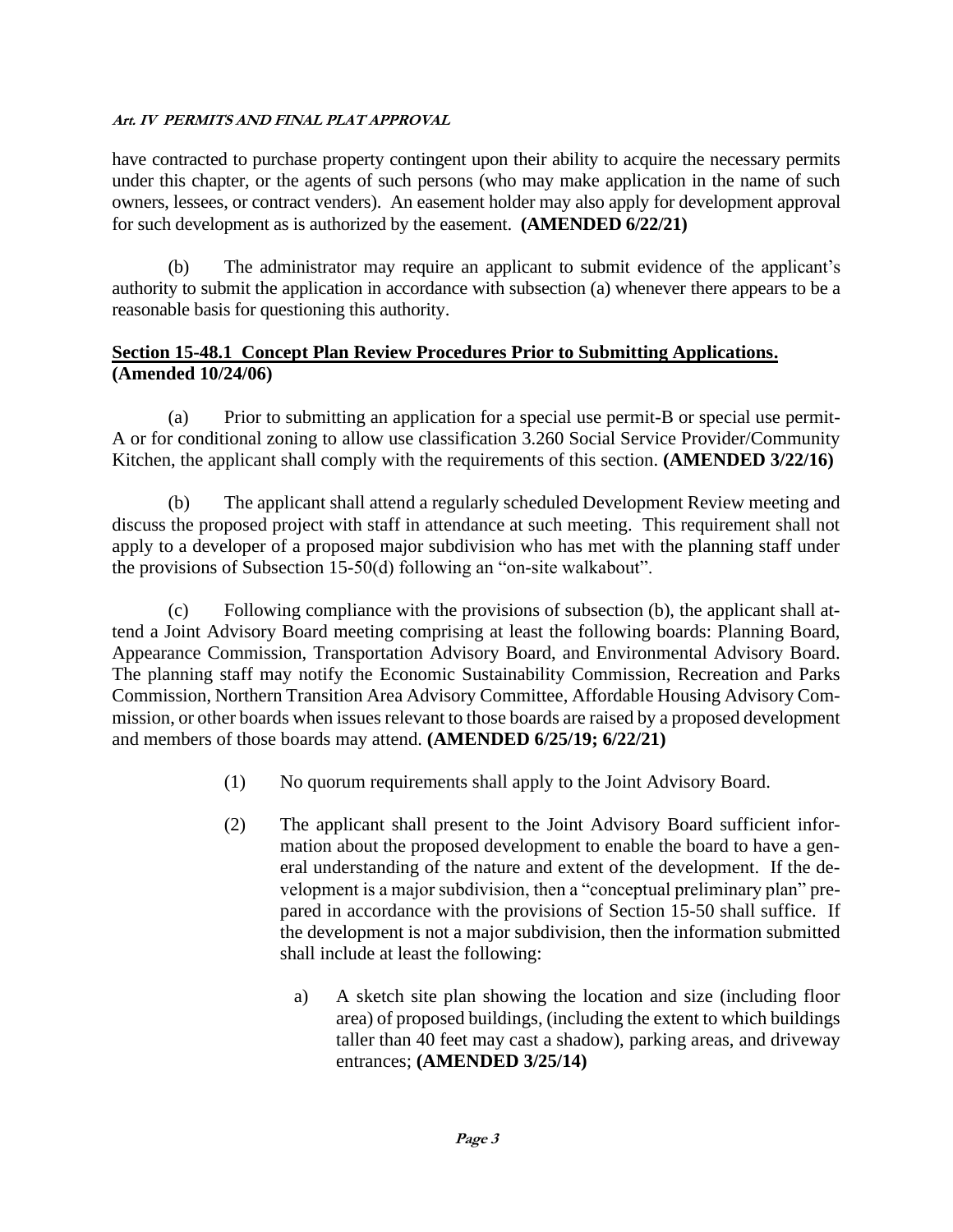- b) Proposed residential densities and types of residential units (in terms of number of bedrooms);
- c) Illustrations of building elevations.
- d) Other information deemed necessary by the staff to demonstrate to the Joint Advisory Board the concept of the proposed development.

(d) Following the presentation of the concept plan to the Joint Advisory Board, the members of that board may present such feedback to the developer as they deem appropriate. In addition, following the Joint Advisory Board meeting, the component advisory boards may meet separately and make recommendations to the developer.

(e) When the development application comes back before the advisory boards for a recommendation prior to the public hearing on such application, the applicant shall provide a written response to all advisory board comments, and each advisory board that has reviewed the concept plan and made comments on it shall review those comments and may ask the developer to explain how those comments have been addressed or why they have not been addressed.

## **Section 15-49 Applications To Be Complete.**

(a) All applications for zoning permits, special use permits, or sign permits must be complete before the permit-issuing authority is required to consider the application.

(b) Subject to subsections (c) and (c1), an application is complete when it contains all of the information that is necessary for the permit-issuing authority to decide whether or not the development, if completed as proposed, will comply with all of the requirements of this chapter. **(AMENDED 11/23/10)**

(c) In this chapter, detailed or technical design requirements and construction specifications relating to various types of improvements (streets, sidewalks, etc.) are set forth in one or more of the appendices of this chapter. It is not necessary that the application contain the type of detailed construction drawings that would be necessary to determine compliance with these appendices, so long as (subject to subsection  $(c1)$ ) the plans provide sufficient information to allow the permit-issuing authority to evaluate the application in the light of the substantive requirements set forth in this text of this chapter. However, whenever this chapter requires a certain element of a development to be constructed in accordance with the detailed requirements set forth in one or more of these appendices, or whenever it reasonably appears to the administrator that such construction drawings are necessary to demonstrate that construction details will comply with plans submitted and approved as part of the permit-issuing process, then no construction work on such element may be commenced until detailed construction drawings have been submitted to and approved by the administrator. A detailed description of the construction plan submittal and review requirements is provided in Article IV, Part III. Failure to observe this requirement may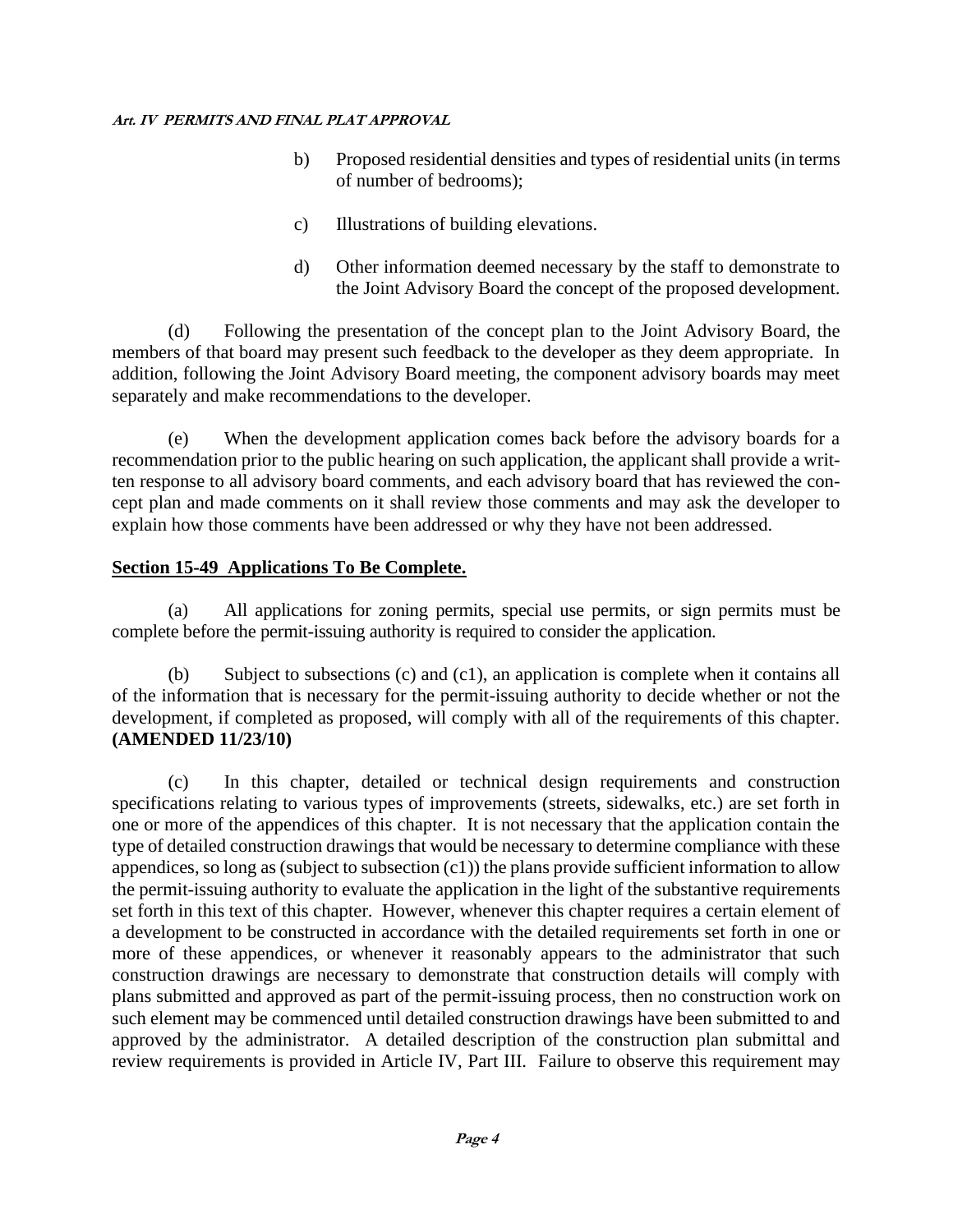result in permit revocation, denial of final subdivision plat approval, or other penalty as provided in Article VII. **(AMENDED 6/06/89; 11/23/10)**

(c1) If the administrator determines that a proposed development that has been issued a zoning permit, special use permit-B, or special use permit-A would likely have a significant impact on adjoining or nearby streets, sidewalks, or properties during the construction process, the administrator shall notify the permit recipient that a construction management plan must be submitted and approved by the administrator. Examples of significant impacts include but are not limited to the construction of more than 1000 square feet of new building area in the downtown commercial zoning districts or ground disturbance of more than 20,000 square feet in the downtown commercial zoning districts. A construction management plan shall likewise be submitted and approved by the administrator if required by a condition attached to a special use permit. **(AMENDED 2/25/14)**

- (1) The administrator shall inform the permit recipient of the contents of the Town Code regarding (i) construction noise and hours of operation (Section 5-12(4)), and (ii) obstructing or excavating within public street rights of way (Sections 7-1, 7-4, and 7-12). The administrator shall also inform the developer that the construction management plan shall commit the developer to compliance with those provisions and shall explain how the developer intends to address other potential impacts identified by the administrator, such as streets to be used or avoided by construction vehicles, the location of entrances to the site for construction vehicles, parking for employees, contractors and subcontractors, and the location on the site for the staging of construction materials and equipment, and concerns about potentially harmful pollutants including but not limited to dust, debris and aerosols.
- (2) If a development triggers a construction management plan, a meeting will be held by the developer with surrounding residents and businesses to elicit their input into the development of the construction management plan and to ensure its implementation. Town staff shall be present at the meeting and shall record the minutes to make certain that public input is conveyed to the applicant and incorporated into the construction management plan.
- (3) No construction may be commenced until the construction management plan has been approved. The administrator shall approve the plan if the plan proposes measures to mitigate the potential negative impacts of the project during the construction process to the extent reasonably practical under all the circumstances.
- (4) The provisions of an approved construction management plan shall be enforceable in the same manner as other provisions of this chapter. **(AMENDED 2/25/14)**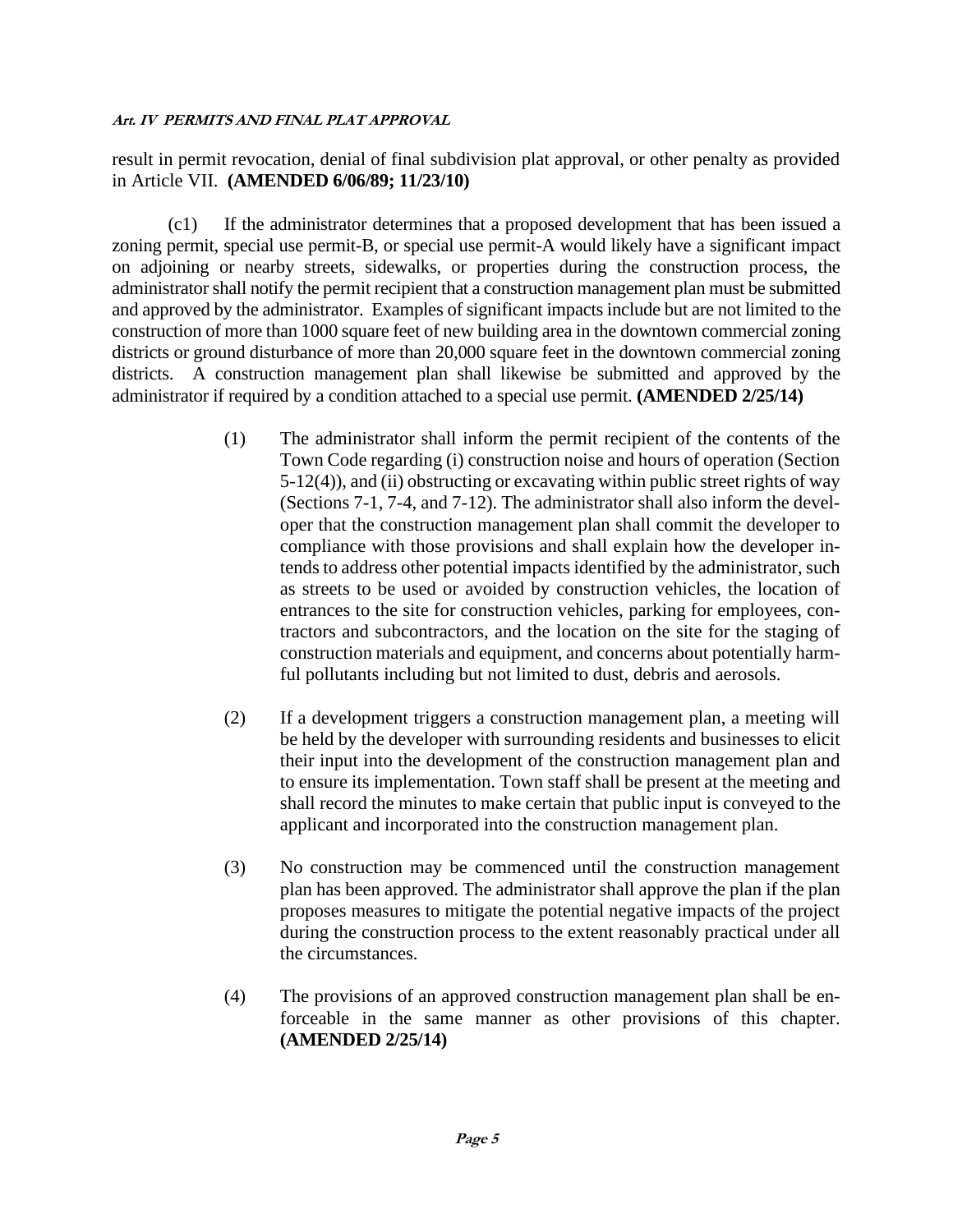(c2) Permit applications for commercial projects (meaning those where at least twenty percent of the proposed floor area is devoted to non-residential uses) in the commercial zoning districts need not contain all of the detailed information necessary for the permit issuing authority to determine that the development, if constructed in accordance with the application and plans, will comply with the drainage and stormwater management requirements set forth in Sections 15-262 and 15-263 of this chapter, so long as:

- (1) The application contains sufficient information to explain how the development will address drainage and stormwater management issues, and it appears reasonably likely to the permit issuing authority that the proposed drainage and stormwater management systems will function in such a manner that the development will comply with Sections 15-262 and 15-263; and
- (2) Before construction plans are approved, such plans must demonstrate that all the requirements of Sections 15-262 and 15-263 and related appendices will be satisfied. **(AMENDED 11/23/10; 2/25/14)**

(d) The presumption established by this chapter is that all of the information set forth in Appendix A is necessary to satisfy the requirements of this section. However, it is recognized that each development is unique, and therefore the permit-issuing authority may allow less information or require more information to be submitted according to the needs of the particular case. For applications submitted to the Town Council or board of adjustment, the applicant may rely in the first instance on the recommendations of the administrator as to whether more or less information than that set forth in Appendix A should be submitted.

(e) The administrator shall make every effort to develop application forms, instructional sheets, checklists, or other techniques or devices to assist applicants in understanding the application requirements and the form and type of information that must be submitted. In classes of cases where a minimal amount of information is necessary to enable the administrator to determine compliance with this chapter, such as applications for zoning permits to construct single-family houses or duplexes, or applications for sign permits, the administrator shall develop standard forms that will expedite the submission of the necessary plans and other required information.

## **Section 15-50 Site Planning Procedures for Major Subdivisions. (AMENDED 5/25/99)**

(a) Before submitting an application for a special use permit for a major subdivision, the applicant shall comply with the requirements of this section.

(b) The applicant shall submit a site analysis plan drawn approximately to scale (1inch  $=$ 100 feet) that contains the following information:

- (1) The name and address of the developer;
- (2) The proposed name and location of the subdivision;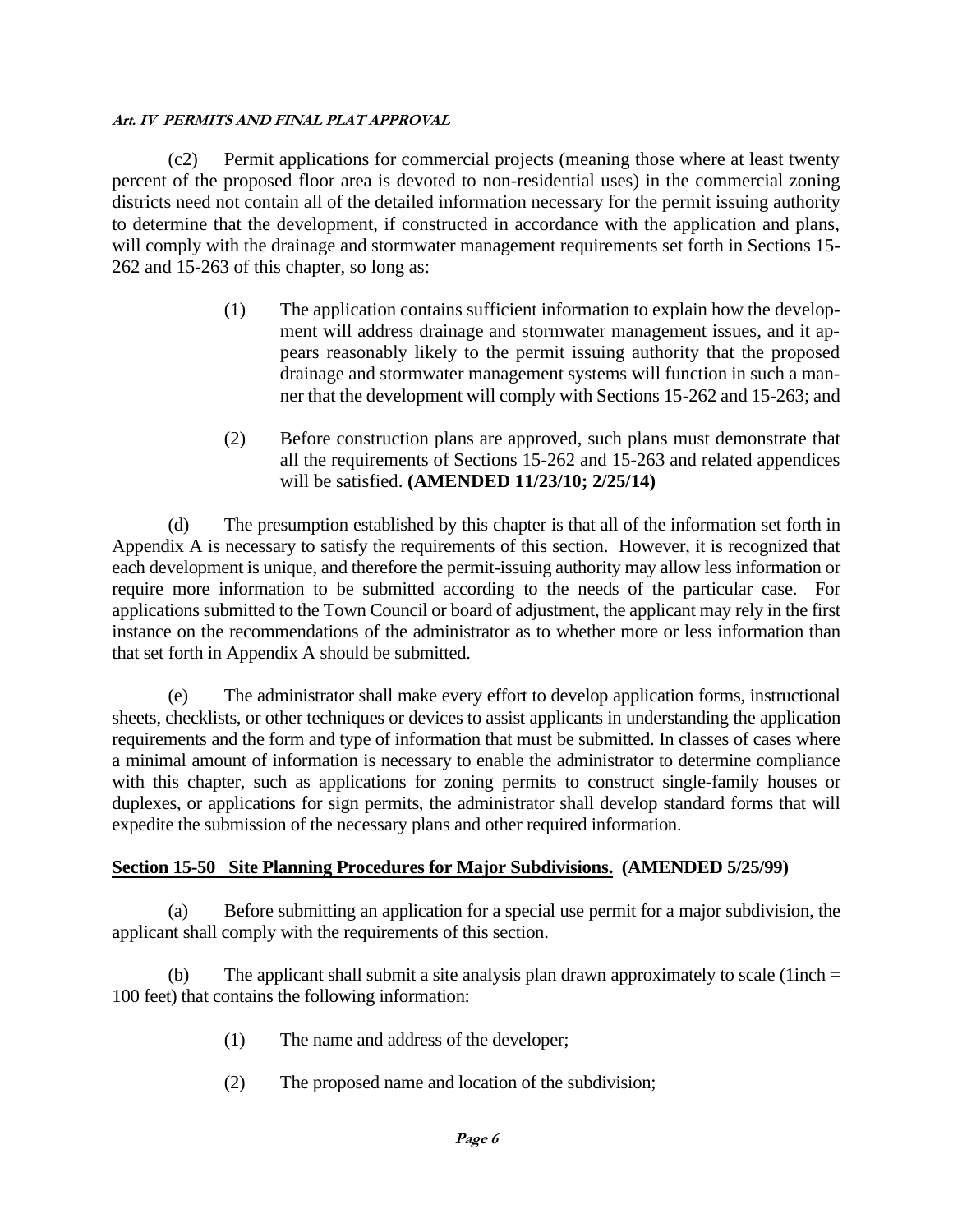- (3) The approximate total acreage of the proposed subdivision;
- (4) Topographic lines based on maps published by the U.S. Geological Survey;
- (5) The location of all primary and secondary conservation areas as defined in subsections 15-198(b)(4) and (5); and
- (6) The location of any existing or proposed road connections on adjacent property.

(c) After the site analysis plan has been submitted, the planning staff shall schedule a mutually convenient date to walk the property with the applicant and the applicant's site designer. Designated members of the Planning Board, Appearance Commission, Transportation Advisory Board, Environmental Advisory Board, Northern Transition Area Advisory Commission, and Affordable Housing Advisory Commission, or other boards when issues relevant to those boards are raised by the proposed subdivision, shall be notified of the date and time of this "on-site walkabout." The purpose of this visit is to familiarize town officials with the property's special features and to provide an informal opportunity for an interchange of information as to the developer's plans and the town's requirements. **(REWRITTEN 2/25/14) (AMENDED 6/25/19; 6/22/21).**

(d) Prior to the submission of a conceptual preliminary plan as described in subsection (e), the staff shall meet with the developer to discuss how the four-step approach to designing subdivisions described below could be applied to the subject property. This conference may be combined with the on-site walkabout.

(e) Following completion of the steps described in subsections (b), (c), and (d), the developer shall submit a conceptual preliminary plan of the proposed subdivision, prepared in accordance with the four-step process described in subsection (f). This plan shall be a preliminarily engineered sketch plan drawn to illustrate initial thoughts about a conceptual layout for open space, house sites, and street alignments. This is the stage where drawings are tentatively illustrated, before heavy engineering costs are incurred in the design of any proposed subdivision layout. The planning staff shall review this plan and provide comment to the developer on the overall pattern of streets, house lots, open space, and the treatment of primary and secondary conservation areas in light of the applicable requirements of this chapter.

(f) Each conceptual preliminary plan shall be prepared using the following four-step design process:

> (1) During the first step, all primary and secondary conservation areas are identified (and shown on the site analysis plan described in subsection (b)).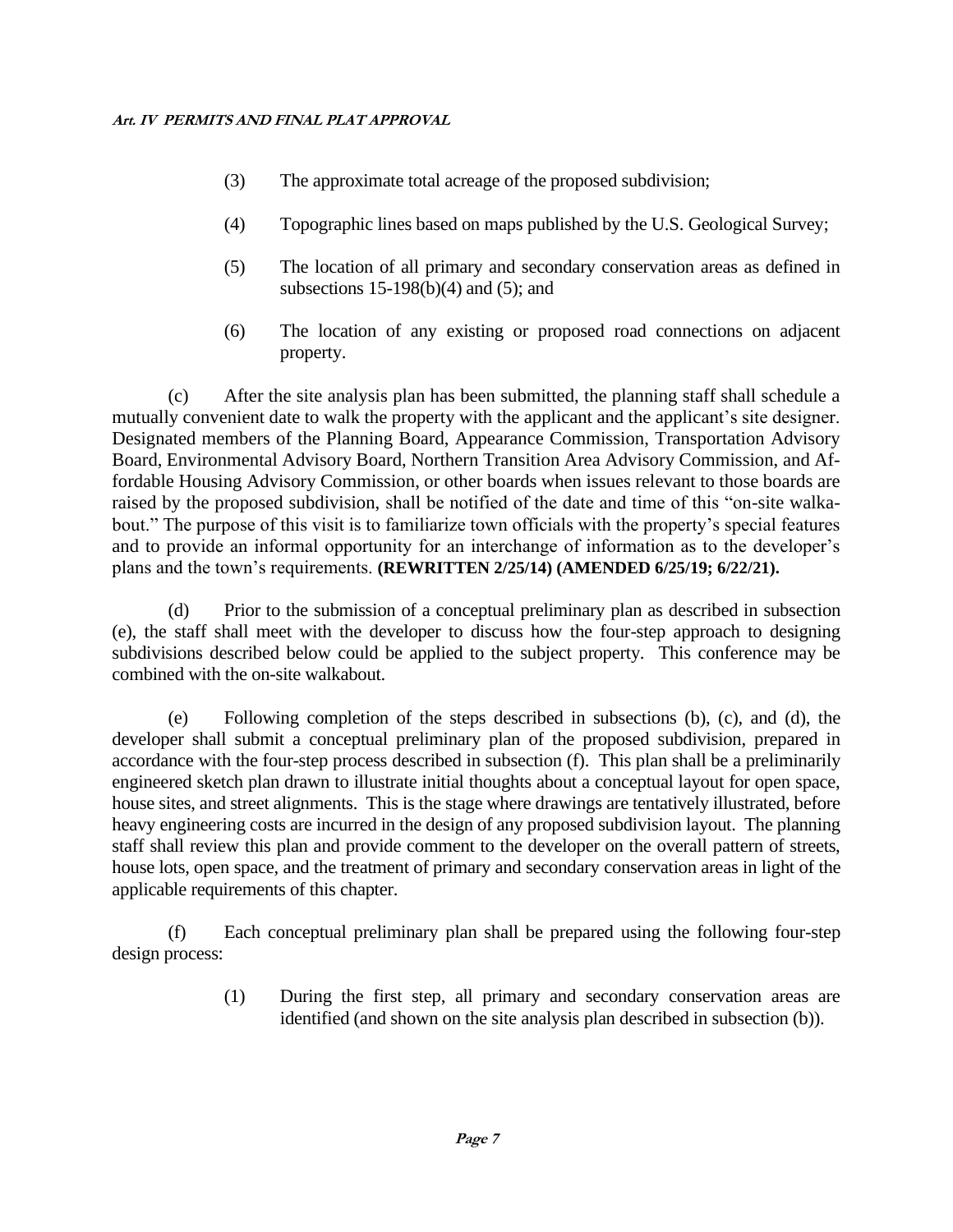- (2) During the second step, potential sites are tentatively located. House sites should generally be located not closer than 100 feet from primary conservation areas and 50 feet from secondary conservation areas.
- (3) The third step consists of aligning proposed streets to provide vehicular access to each house in the most reasonable and economical way and to identify points of existing or proposed connectivity in order to comply with Subsection 15-217(a). When lots and access streets are laid out, they shall be located in a way that avoids or at least minimizes adverse impacts on primary and secondary conservation areas. To the greatest extent practicable, wetland crossings and streets traversing existing slopes over 15% shall be strongly discouraged. Street connections shall comply with the provisions of Section 15-214.
- (4) The fourth step is to draw in the lot lines.

(g) The conceptual preliminary plan shall demonstrate that the proposed development will satisfy the following objectives, as more particularly described in the remaining provisions of this chapter:

- (1) Protects and preserves all floodplains, wetlands, and steep slopes from clearing, grading, filling, or construction (except as may be approved by the Town for essential infrastructure or active or passive recreation amenities).
- (2) Preserves and maintains mature woodlands, existing fields, pastures, meadows, and orchards, and creates sufficient buffer areas to minimize conflicts between residential and agricultural uses. For example, locating house lots and driveways within wooded areas is generally recommended, with two exceptions. The first involves significant wildlife habitat or mature woodlands which raise an equal or greater preservation concern, as described in #5 and #8 below. The second involves predominantly agricultural areas, where remnant tree groups provide the only natural areas for wildlife habitat.
- (3) If development must be located on open fields or pastures because of greater constraints in all other parts of the site, dwellings should be sited on the least prime agricultural soils, or in locations at the far edge of a field, as seen from existing public roads. Other considerations include whether the development will be visually buffered from existing public roads, such as by a planting screen consisting of a variety of indigenous native trees, shrubs and wildflowers (specifications for which should be based upon a close examination of the distribution and frequency of those species, found in a typical nearby roadside verge or hedgerow).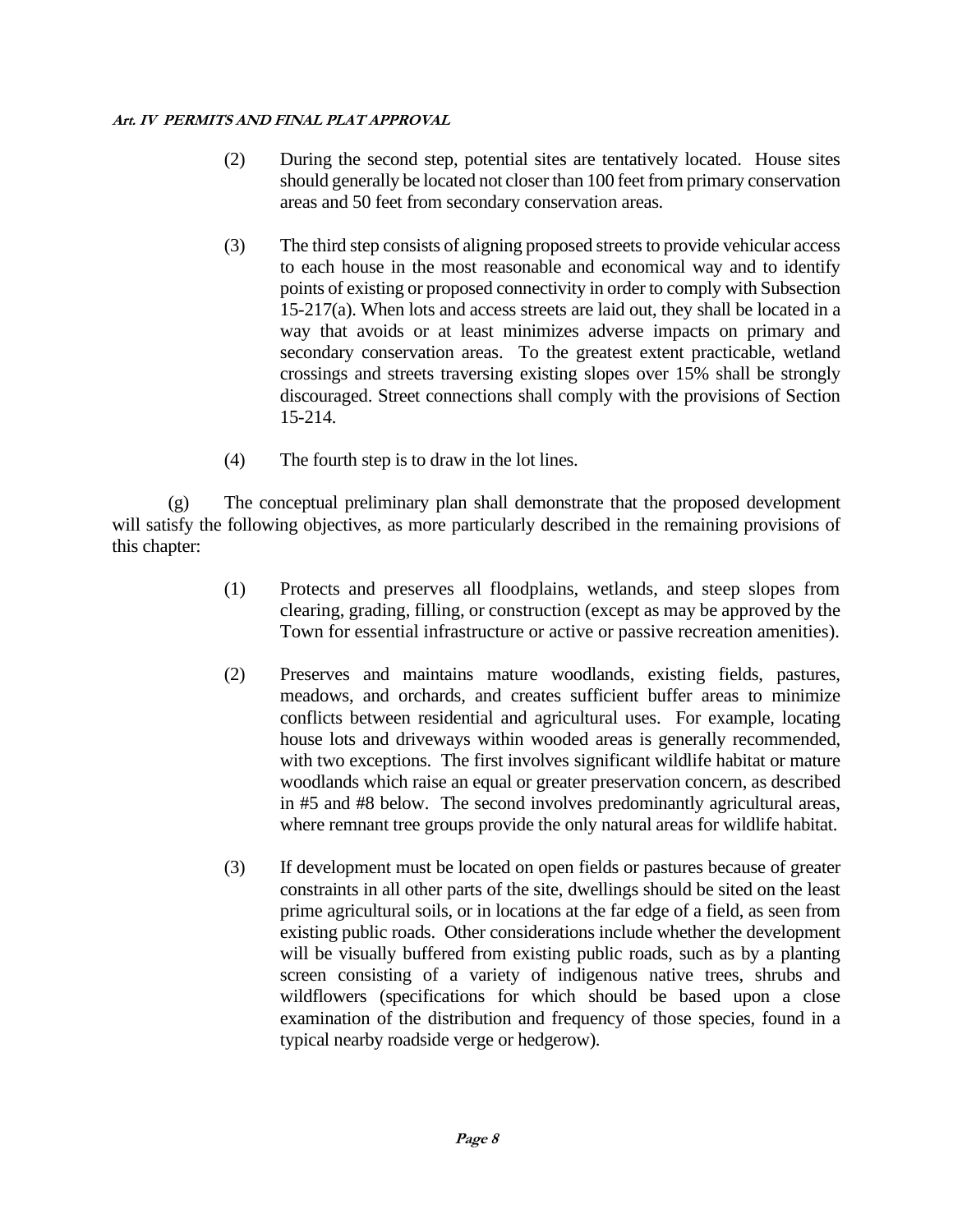- (4) Maintains or creates an upland buffer of natural native species vegetation of at least 100 feet in depth adjacent to wetlands and surface waters, including creeks, streams, springs, lakes and ponds.
- (5) Designs around existing hedgerows and tree-lines between fields or meadows. Minimizes impacts on large woodlands (greater than five acres), especially those containing many mature trees or a significant wildlife habitat, or those not degraded by invasive vines. Also, woodlands of any size on highly erodible soils with slopes greater than 10 percent should be avoided. However, woodlands in poor condition with limited management potential can provide suitable location for residential development. When any woodland is developed, great care shall be taken to design all disturbed areas (for buildings, roads, yards, septic disposal field, etc.) in locations where there are no large trees or obvious wildlife areas, to the fullest extent that is practicable.
- (6) Leaves scenic views and vistas unblocked or uninterrupted, particularly as seen from public roadways. (For example, in open agrarian landscapes, a deep, "no-build, no-plant" buffer is recommended along the public roadway where those views or vistas are prominent or locally significant. In wooded areas where the sense of enclosure is a feature that should be maintained, a deep "no-build, no-cut" buffer should be respected, to preserve existing vegetation.
- (7) Avoids siting new construction on prominent hilltops or ridges, by taking advantage of lower topographic features.
- (8) Protects wildlife habitat areas of special species listed as endangered, threatened, or of special concern by the state or federal government.
- (9) Designs around and preserves sites of historic, archaeological, or cultural value, and their environs, insofar as needed to safeguard the character of the feature, including stone walls, spring houses, barn foundations, cellar holes, earthworks, burial grounds, etc.
- (10) Protects rural roadside character and improves public safety and vehicular carrying capacity by avoiding development fronting onto existing public roads. Establishes buffer zones along the scenic corridor of rural roads with historic buildings, stone walls, hedgerows, etc.
- (11) Landscapes common areas (such as community greens), and both sides of new streets with native species shade trees and flowering shrubs with high wildlife conservation value.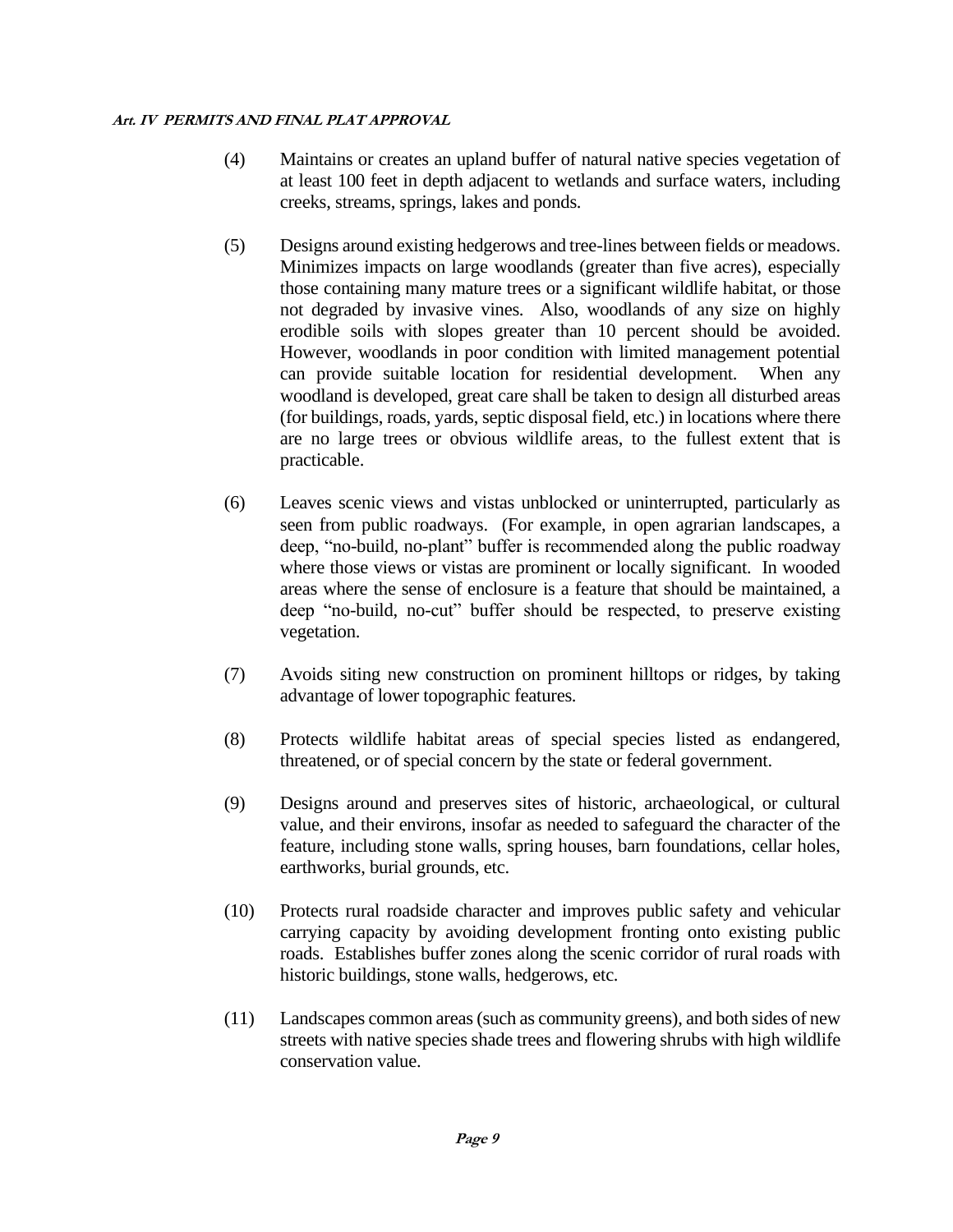- (12) Provides active recreational areas in suitable locations offering convenient access by residents, and adequately screened from nearby house lots.
- (13) Includes a pedestrian circulation system designed to assure that pedestrians can walk safely and easily on the site, between properties and activities or special features within the neighborhood open space system. All roadside footpaths should connect with off-road trails, which in turn should link with potential open space on adjoining undeveloped parcels (or with existing open space on adjoining developed parcels, where applicable).
- (14) Provides open space that is reasonably contiguous, and whose configuration is in accordance with the guidelines contained in the Design and Management Handbook for Preservation Areas, produced by the Natural Lands Trust [Appendix K]. For example, fragmentation of open space should be minimized so that these resource areas are not divided into numerous small parcels located in various parts of the development. To the greatest extent practicable, this land shall be designed as a single block with logical, straightforward boundaries. Long thin strips of conservation land shall be avoided, unless the conservation feature is linear or unless such configuration is necessary to connect with other streams or trails. The open space shall generally abut existing or potential open space land on adjacent parcels, and shall be designed as part of larger, contiguous, and integrated greenway systems, as per the policies in the Open Space and Recreation section of the Town's Ordinance.

## **Section 15-51 Staff Consultation After Application Submitted.**

(a) Upon receipt of a formal application for a zoning, special use permit or minor plat approval, the administrator shall review the application and confer with the applicant to ensure that the applicant understands the planning staff's interpretation of the applicable requirements of this chapter, that the applicant has submitted all of the information that the applicants intends to submit, and that the application represents precisely and completely what the applicant proposes to do.

(b) If the application is for a special use permit, the administrator shall place the application on the agenda of the appropriate boards when the applicant indicates that the application is as complete as the applicant intends to make it. However, as provided in Sections 15-56 and 15-57, if the administrator believes that the application is incomplete, the administrator shall recommend to the appropriate boards that the application be denied on that basis.

## **Section 15-52 Zoning Permits.**

(a) A completed application form for a zoning permit shall be submitted to the administrator by filing a copy of the application with the administrator in the planning department.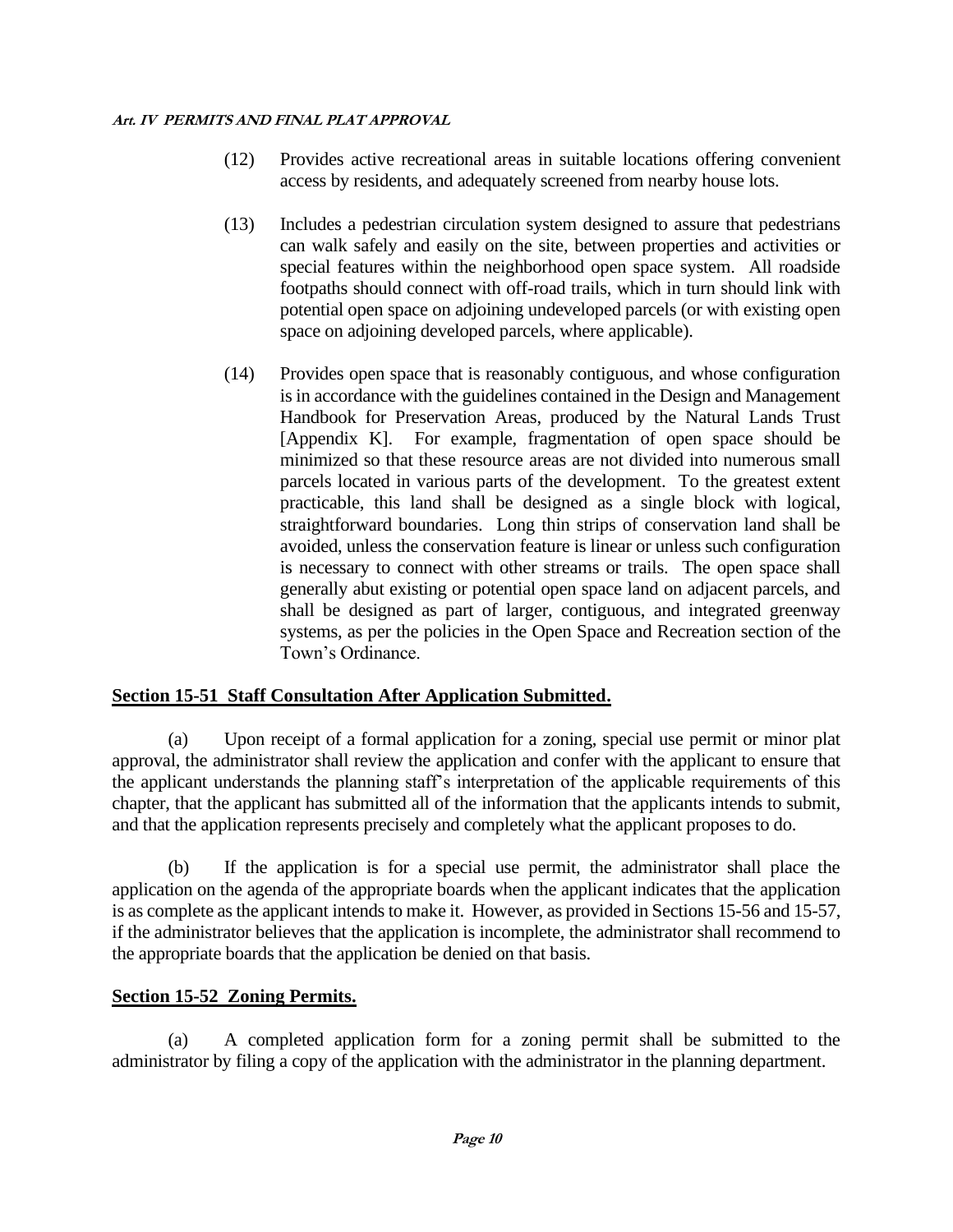(b) The administrator shall issue the zoning permit unless the administrator finds, after reviewing the application and consulting with the applicant as provided in Section 15-50, that:

- (1) The requested permit is not within the town's jurisdiction according to the Table of Permissible Uses as interpreted in the light of the other provisions of Article X, particularly Section 148.
- (2) The application is incomplete; or
- (3) If completed as proposed in the application, the development will not comply with one or more requirements of this chapter (not including those requirements concerning when a variance has been granted or those the applicant is not required to comply with under the circumstances specified in Article VIII, Nonconforming Situations, involving permit choice). **(AMENDED 6/22/21)**

(c) If the administrator determines that the development for which a zoning permit is requested will have or may have substantial impact on surrounding properties, the administratorshall, at least ten days before taking final action on the permit request, send a written notice to those persons who have listed for taxation real property any portion of which is within 150 feet of the lot that is the subject of the application, informing them that: **(AMENDED 5/26/81)**

- (1) An application has been filed for a permit authorizing identified property to be used in a specified way;
- (2) All persons wishing to comment on the application should contact the administrator by a certain date; and
- (3) Persons wishing to be informed of the outcome of the application should send a written request for such notification to the administrator.

(d) In determining under subsection (c) whether a development for which a zoning permit is requested "will have or may have [a] substantial impact on surrounding properties" the administrator shall consider, among other relevant factors, whether: **(AMENDED 5/21/02)**

- (1) The development involves a permit for property where a nonconforming situation exists; and
- (2) The development constitutes a departure from the development pattern of surrounding properties in terms of the type, density, intensity or scale of use.

(e) If the administrator is contacted by a person entitled to receive notice under subsection (c) within the time period specified in subsection (c)(2) and requested to delay issuing the permit for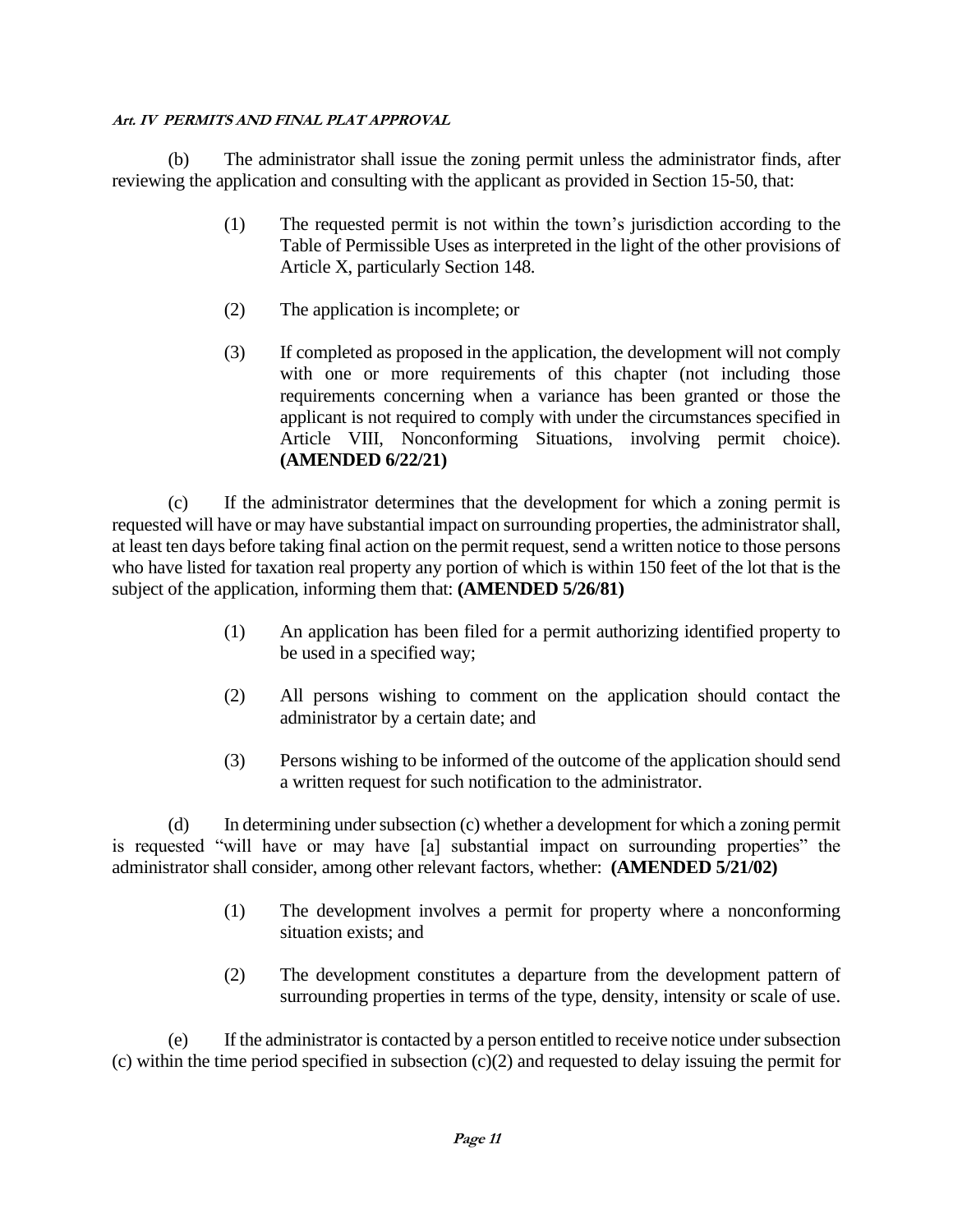an additional period of not more than ten days, the administrator shall comply with this request and so notify the permit applicant. **(AMENDED 5/21/02).**

(f) An application for a zoning permit to collocate small and micro wireless facilities in public rights-of-way on new, existing or replacement utility poles or wireless support structures; or outside public rights-of-way is subject to the approval process required by G.S. 160D Art. 9, Part 3 Wireless Telecommunications Facilities, as incorporated into this ordinance. **(AMENDED 6/23/20; 6/22/21)**

- (1) In addition to the requirements of section 15-176, and Chapter 7, Streets and Sidewalks, an application for a small wireless facility must include an attestation that the small wireless facility shall be:
	- a. Activated for use by a wireless services provider to provide service no later than one year from the permit issuance date; and
	- b. Collocation shall commence within six months or the permit issuance date; and
	- c. If not, the permit may be revoked.
- (2) Review and processing shall be completed within forty-five (45) days of the Town's receipt of a completed application. The Town shall provide written notice that an application is incomplete within thirty (30) days of the receipt of the application.
- (3) Applications for zoning permits for small wireless facilities shall be reviewed for conformance with this ordinance, including the applicable site plan and State Building code requirements.
- (4) The Town may deny an application for a small wireless facility only on the basis that it does not meet any of the following:
	- a. The Town's applicable ordinance;
	- b. Town ordinances that concern public safety, objective design standards for decorative utility poles, Town utility poles, or reasonable and nondiscriminatory stealth and concealment requirements, including screening or landscaping for ground-mounted equipment, subject to Appendix E;
	- c. Public safety and reasonable spacing requirements concerning the location of ground-mounted equipment in a right-of-way; or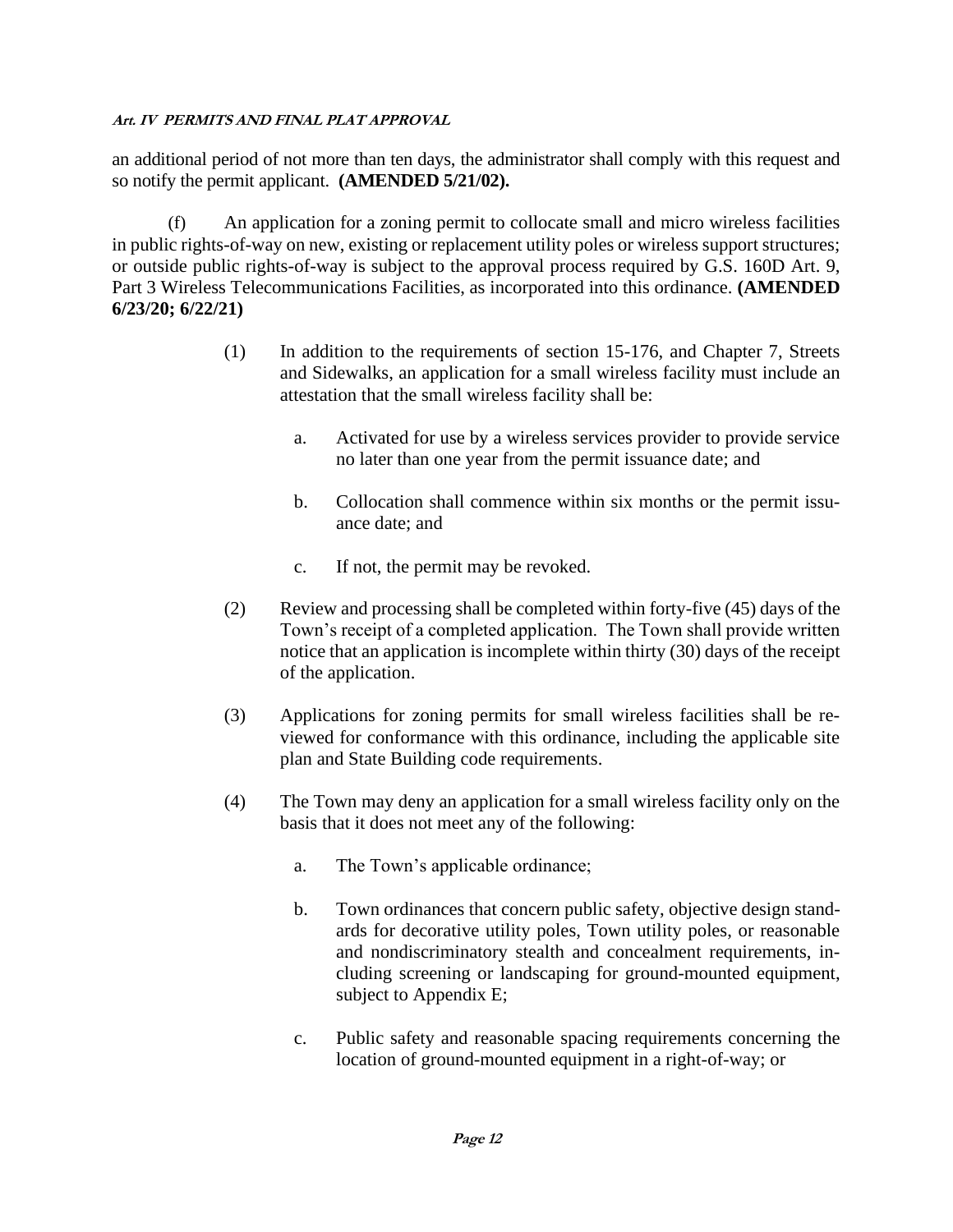- d. The requirements of any historic district.
- (5) Applicants may file for a consolidated application for no more than 25 separate facilities and may receive a permit for the collocation of all the small wireless facilities meeting the requirements of this ordinance. The Town may remove small wireless facility collocations from a consolidated application and treat separately small wireless collocations *(i)* for which incomplete information has been provided, or *(ii)* that are denied. The Town may issue a separate permit for each collocation that is approved.
- (6) Applications for small wireless facilities to be in Town rights-of-way shall meet the requirements of Chapter 7, Streets and Sidewalks.
- (7) No zoning permit application or fee is required for the suspension of micro wireless facilities between existing utility poles by or for a communications service provider; for routine maintenance; or for the replacement of small wireless facilities with small wireless facilities. An encroachment permit may be required as provided in Chapter 7, Streets and Sidewalks.

## **Section 15-53 Performance Guarantee to Ensure Compliance with Zoning Permit. (AMENDED 10/24/06; 6/22/21)**

In cases when, because of weather conditions or other factors beyond the control of the zoning permit recipient (exclusive of financial hardship), it would be unreasonable to require the zoning permit recipient to comply with all of the requirements of this chapter (including approved plans) before commencing the intended use of the property or occupying any buildings, the administrator may authorize the commencement of the intended use or occupancy of buildings (insofar as the requirements of this chapter are concerned) if the permit recipient provides a surety bond, letter of credit or other security that complies with all of the standards applicable to security guarantees in subsection 15-60(b) of this chapter and is satisfactory to the administrator.

## **Section 15-54 Special Use Permits-A and Special Use Permits-B. (AMENDED 6/28/05; 6/22/21)**

(a) An application for a special use permit-B shall be submitted to the board of adjustment by filing a copy of the application with the administrator in the planning department.

(b) An application for a special use permit-A shall be submitted to the Town Council by filing a copy of the application with the administrator in the planning department.

(c) The board of adjustment or the Town Council, respectively, shall issue the requested permit unless it concludes, based upon the information submitted at the evidentiary hearing, that: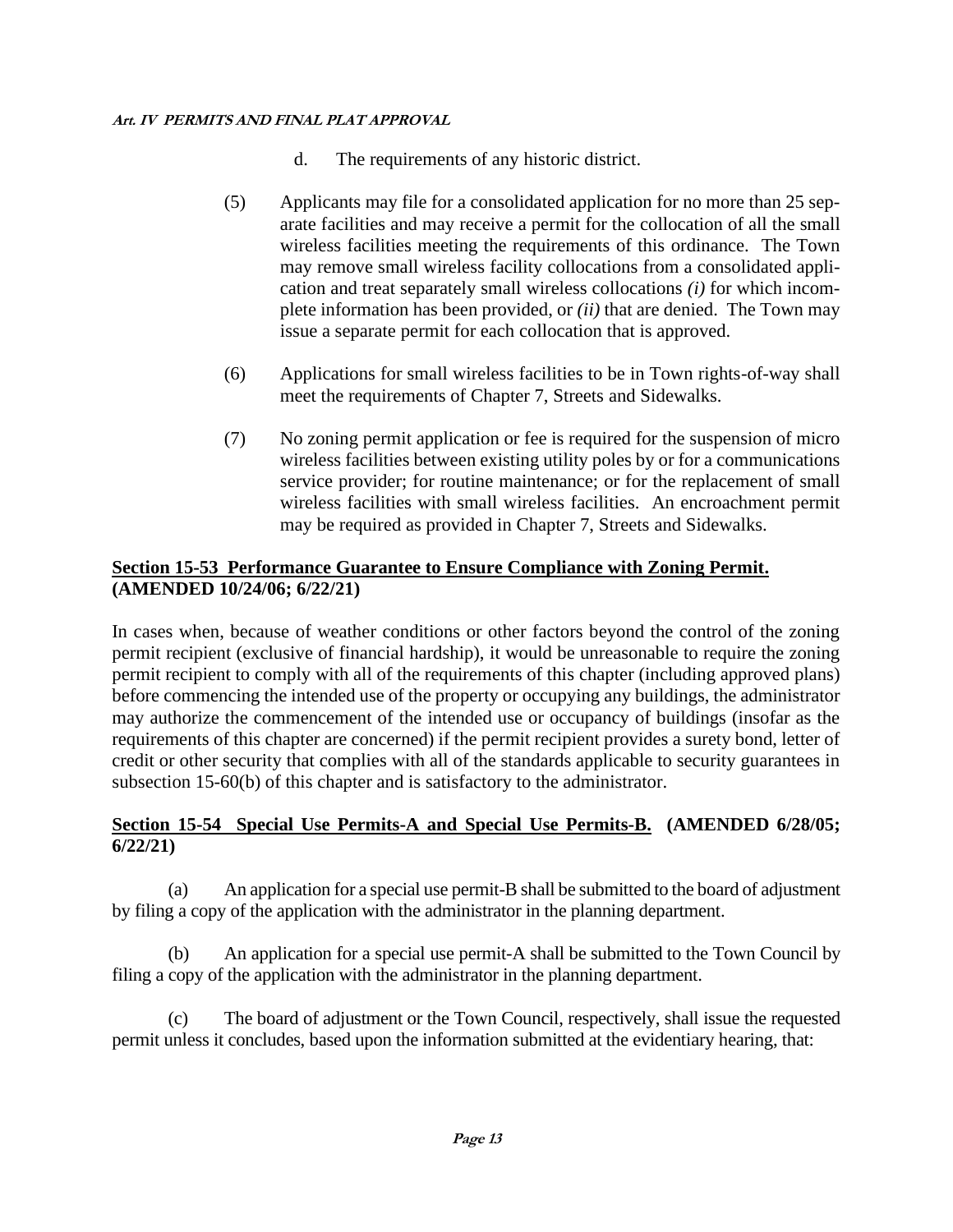- 1) The requested permit is not within its jurisdiction according to the table of permissible uses;
- 2) The application is incomplete, or
- 3) If completed as proposed in the application, the development will not comply with one or more requirements of this chapter (not including those the applicant is not required to comply with under the circumstances specified in Article VIII, Nonconforming Situations, involving permit choice); **(AMENDED 6/22/21)**
- 4) If completed as proposed, the development, more probably than not:
	- a) Will materially endanger the public health or safety; or
	- b) Will substantially injure the value of adjoining or abutting property; or
	- c) Will not be in harmony with the area in which it is to be located; or
	- d) Will not be in general conformity with the Comprehensive Plan, Land Use Plan, Long Range Transportation Plans, or other plans officially adopted by the Council. **(AMENDED 6/22/21)**

## **Section 15-54.1 Affordable Housing Goal and Alternative Methods of Achieving the Goal. (AMENDED 6/28/05; REWRITTEN 6/26/07; AMENDED 10/28/08; 6/26/12)**

(a) The Town Council has established as a policy goal that at least fifteen percent of the housing units within all new residential developments should consist of affordable housing units as described in Section 15-182.4. That section, as well as Section 15-188, establish incentives for developers to provide for such affordable housing. The purpose of this section is to establish alternative processes whereby developers who do not achieve the 15% objective can nevertheless contribute to the fulfillment of this goal in another way, and also to create a process to ensure that developers understand the importance of attempting to meet this goal.

(b) An applicant for approval of any residential development containing five or more dwelling units or lots that does not elect to meet the Council's 15% affordable housing policy goal by constructing affordable housing units or donating affordable housing lots (as those terms are described in Section 15-182.4) shall nevertheless be considered to have met this goal if such applicant makes a payment to the Town's Affordable Housing Special Reserve Fund in lieu of such construction or donation in an amount calculated as provided in this subsection:

> 1) The number of dwelling units or lots authorized within the development (including additional units or lots authorized under Section 15-182.4 when the developer constructs affordable units, provides affordable housing lots,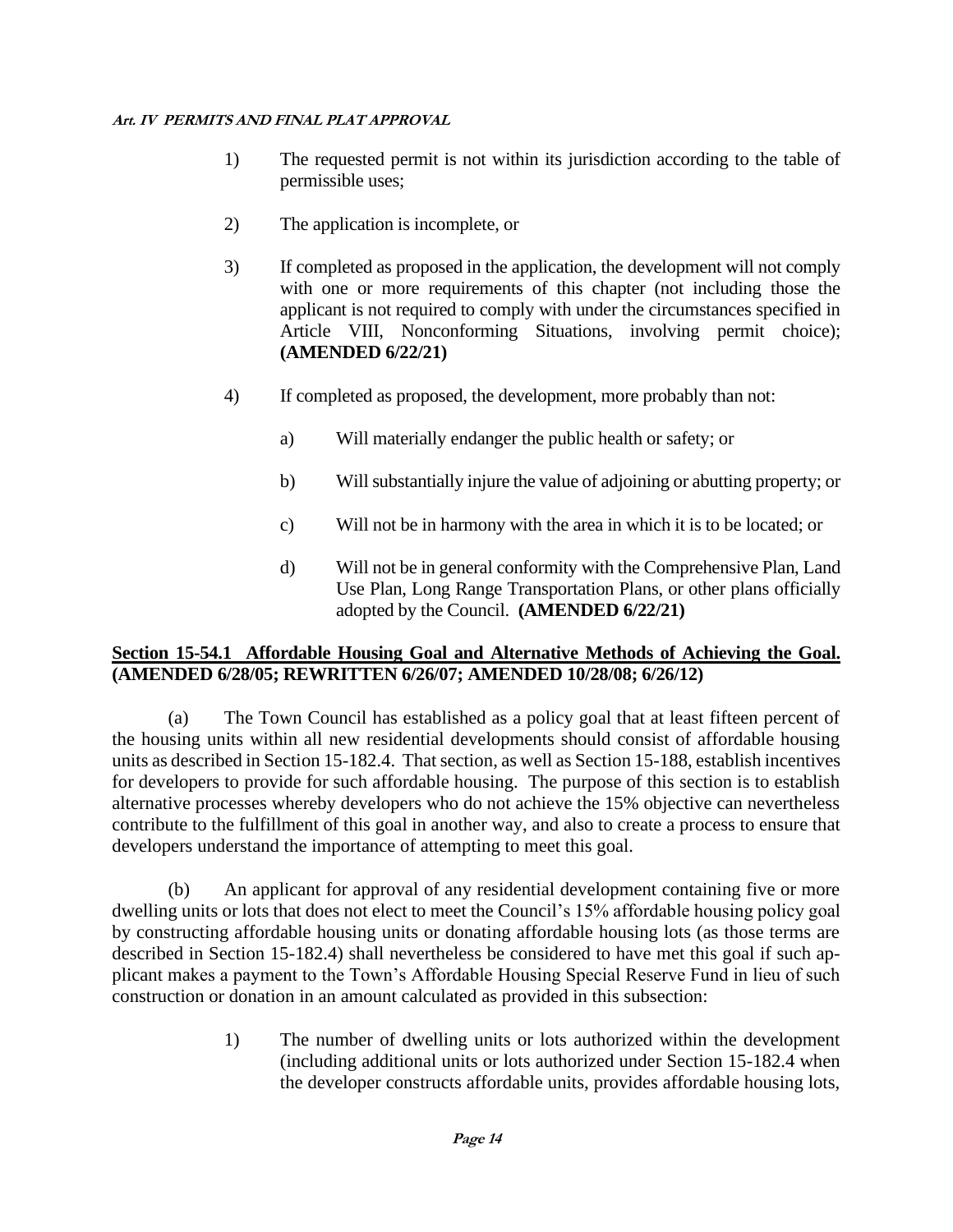or is authorized by the Council to construct density bonus units by making a payment in lieu of constructing units) shall be multiplied by 0.15 and the product shall be carried to two decimal places. **(REWRITTEN 1/22/08)**

- 2) There shall be subtracted from the product derived under subsection (b)(1) of this section (i) the number of affordable housing units or affordable housing lots the developer proposes to provide under Section 15-182.4, plus (ii) the number of affordable housing payment in lieu fees the Council has agreed to allow to be regarded as the equivalent of providing an affordable housing unit under Subsection 15-182.4(d1). **(REWRITTEN 1/22/08)**
- 3) The product derived under subsection (b)(2) shall be multiplied by the affordable housing payment in lieu fee. The result is the amount that must be paid to satisfy the provisions of this subsection (b).
- 4) The affordable housing payment in lieu fee shall be an amount established by the Town Council and shall be included in the Town's Miscellaneous Fees and Charges Schedule. In establishing the amount of this fee, the Council may consider (i) the extent to which the costs incurred by a developer in constructing and selling a two bedroom affordable housing unit (including land cost, the cost of construction, interest cost, closing costs, and other costs allocable to such unit) exceed the maximum amount for which that housing unit could be sold (as an affordable housing unit) by the developer in accordance with Section 15-182.4, (ii) the extent to which non-monetary factors might induce developers to prefer paying a fee in lieu of constructing an affordable housing unit if the monetary cost of doing one or the other were roughly equivalent, and (iii) any other factors the Council deems relevant in establishing a fee that provides developers with a practical and financially viable means of satisfying the Town's affordable housing policy goals. **(AMENDED 10/28/08; 6/26/12)**

(c) An applicant for approval of any residential development containing five or more lots restricted to single-family residential use (which lots the developer intends to sell undeveloped) who does not elect to meet the Council's 15% affordable housing policy goal by donating affordable housing lots (as those terms are described in Section 15-182.4) or making a payment in lieu as provided in subsection (b) above shall nevertheless be considered to have met this goal if such applicant chooses to follow the process that reserves lots for purchase by the Town of Carrboro and makes a payment for the eventual purchase of such lots as outlined in this subsection.

> 1) The developer shall request that a condition that obligates the developer to comply with the provisions of this subsection be added to the special use permit that authorizes the subdivision in question, and such condition shall be added by the permit issuing authority.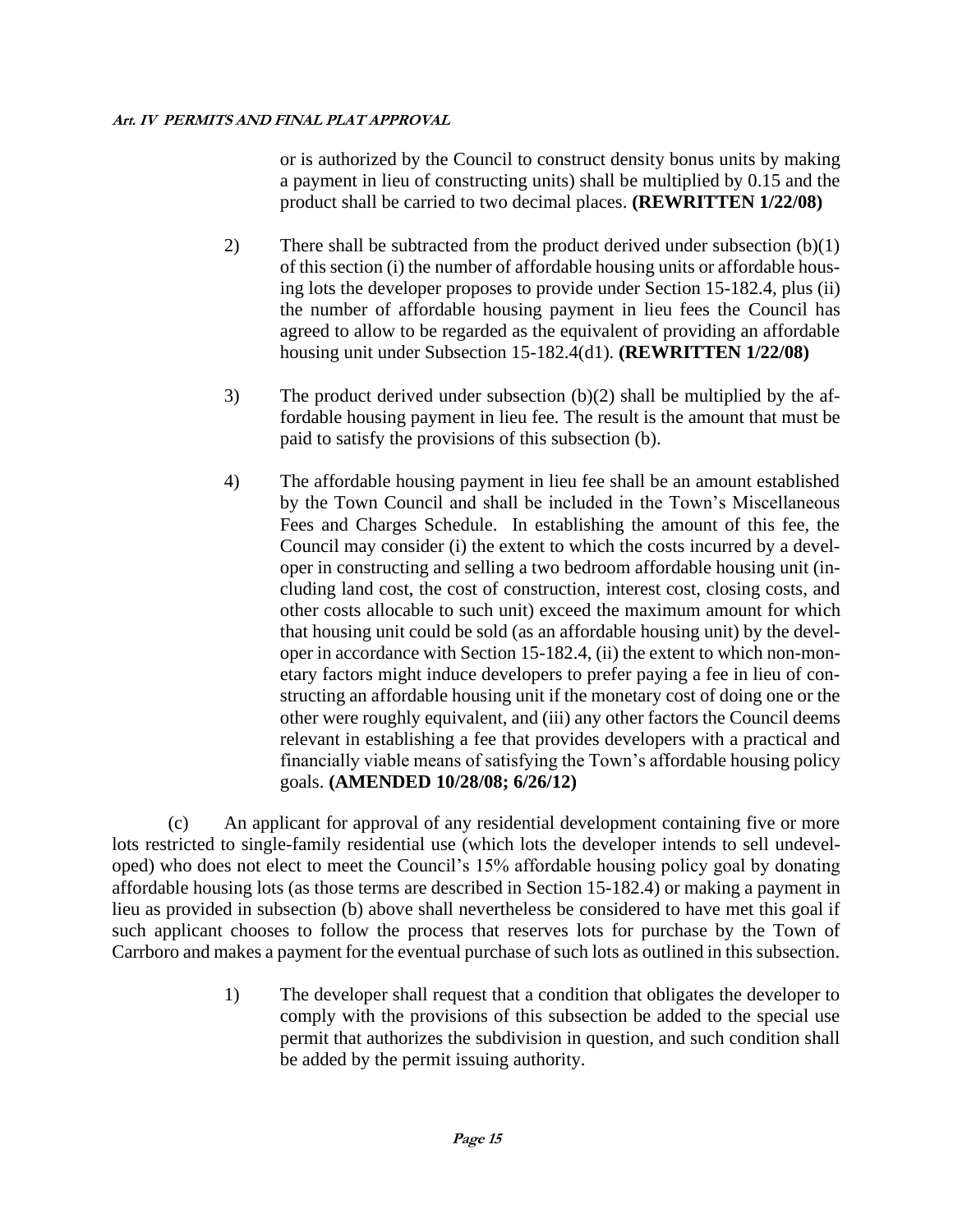- 2) Before the final plat is approved, the developer shall designate on the plat a number of lots that are reserved for purchase by the Town of Carrboro. The number of lots so reserved shall be equal to the product of the number of lots within such subdivision multiplied by 0.15, rounded down to the nearest whole number.
- 3) The purchase price for each reserved lot shall be the estimated market price as agreed upon by the Town and the developer, which price shall be specified in the condition added to the special use permit.
- 4) The lots so designated shall be restricted by the permit to the development of affordable housing as defined in Section 15-182.4 of this chapter.
- 5) The lots so designated shall be in all other ways equal to the market rate lots and shall be provided with utility connections and other necessary infrastructure so as to render them buildable at the time of sale.
- 6) With respect to all other lots within the subdivision, no certificate of occupancy shall be issued for any dwelling unit constructed on such lots unless and until a payment is made to the town in an amount determined as follows:
	- a. Prior to approval of the permit for such subdivision, the applicant for the permit shall estimate the total market value of all developed lots (i.e. lots with houses completed on them) within the subdivision that are not restricted to affordable housing units, and calculate from this number the percentage number that, when applied to the total market value of such developed lots, would yield the number of dollars necessary to purchase the lots within the subdivision that are restricted to affordable housing use.
	- b. If the town accepts the percentage number derived above as a reasonable estimate, such percentage shall be included as part of the condition on the permit prohibiting the issuance of a certificate of occupancy until a payment is made to the town as provided in this subsection.
	- c. The amount of the payment shall be determined by applying the percentage determined in accordance with this subsection to the appraised value of the completed house and lot, as determined by a licensed appraiser.
- 7) The funds so received shall be held and reserved for the purchase of the lots designated to be developed with affordable housing.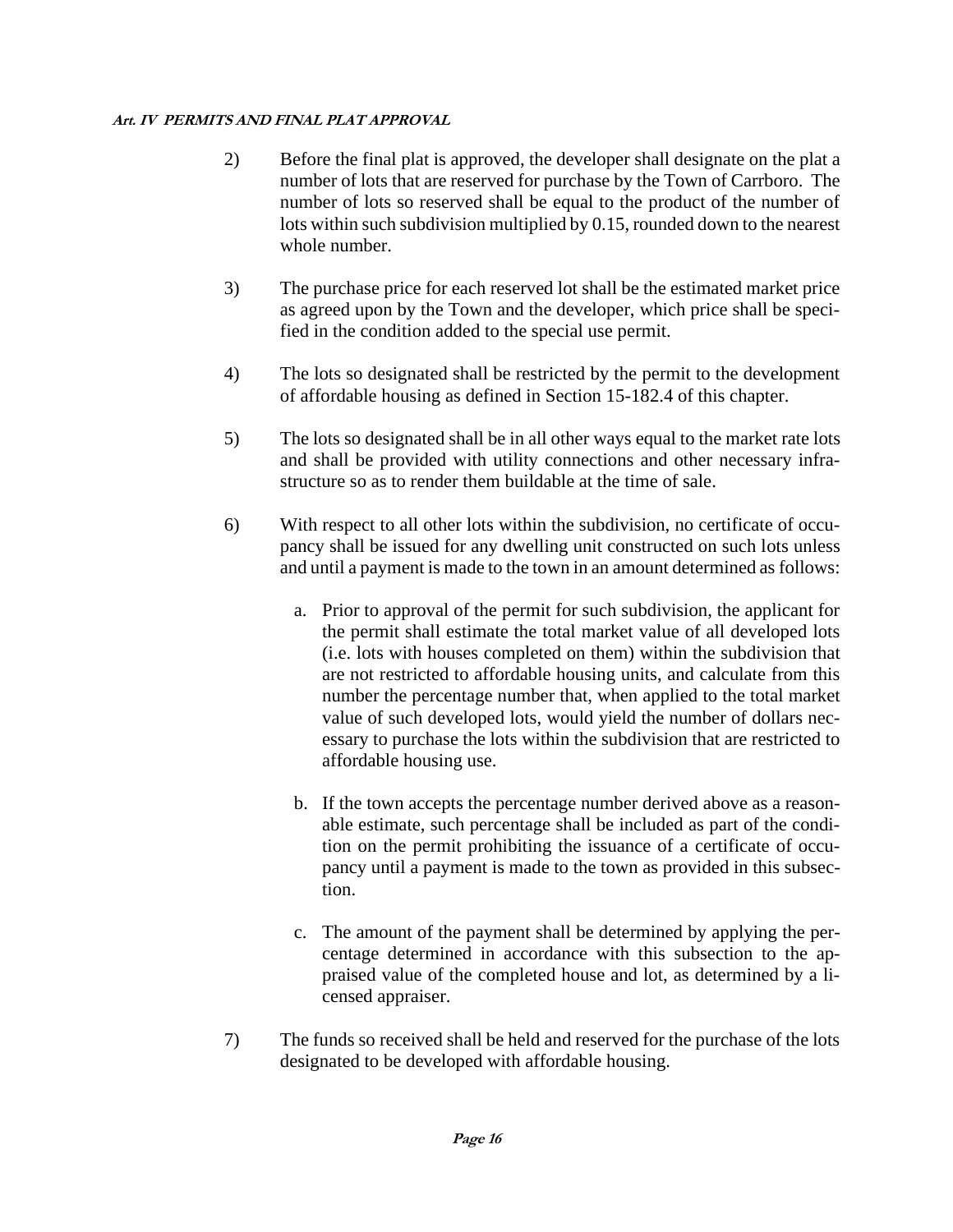- 8) The town shall have the right to purchase the designated lots at any time after final plat approval, and must purchase the lots not later than ninety days after sufficient funds to do so have been received by the town from the other lots.
- 9) If sufficient funds have not been received by the town to purchase one or more of the affordable housing lots after the last certificate of occupancy is issued for the other lots within the subdivision, then the town shall either purchase such affordable housing lot or lots using such funds as may be available to the town within ninety days after the date of issuance of such certificate of occupancy, or the condition limiting the use of such designated lot or lots to affordable housing shall be deemed to have expired and such designated lot or lots may thereafter be conveyed without this restriction.
- 10) If the funds received exceed the amount necessary to purchase the lots that have been reserved then such funds shall be retained in the fund and used for other purposes authorized for that fund.

(d) The Council finds that some developers may not fully understand how the affordable housing provisions of this chapter operate or the incentives that are available under the ordinance to encourage affordable housing. Therefore, the Council concludes that, when developers of proposed developments containing five or more dwelling units propose to construct such developments without meeting the affordable housing goals established by the town for new developments, it may be beneficial to both the developers and the town for the Council and such developers to have an opportunity, prior to the formal consideration of a permit request, to discuss the town's affordable housing policy, the affordable housing opportunities and incentives provided by this chapter, and any questions or concerns such developers may have about utilizing those provisions. Subsections (e) and (f) below provide for that opportunity.

(e) The applicant for any residential development containing five or more lots or dwelling units, and therefore required to obtain either a special use permit-B from the Board of Adjustment or a special use permit-A from the Town Council, shall be required to participate in an Affordable Housing Review Meeting with the Town Council if the residential development does not meet the Council's affordable housing goal in any of the ways described in this section or Section 15-182.4.

(f) Should an applicant for any residential development containing five or more lots or dwelling units decide in the course of the development review process to change the application in such a way that it no longer satisfies the Council's affordable housing policy goal, further review of the project will be delayed until the applicant participates in an Affordable Housing Review Meeting with the Town Council.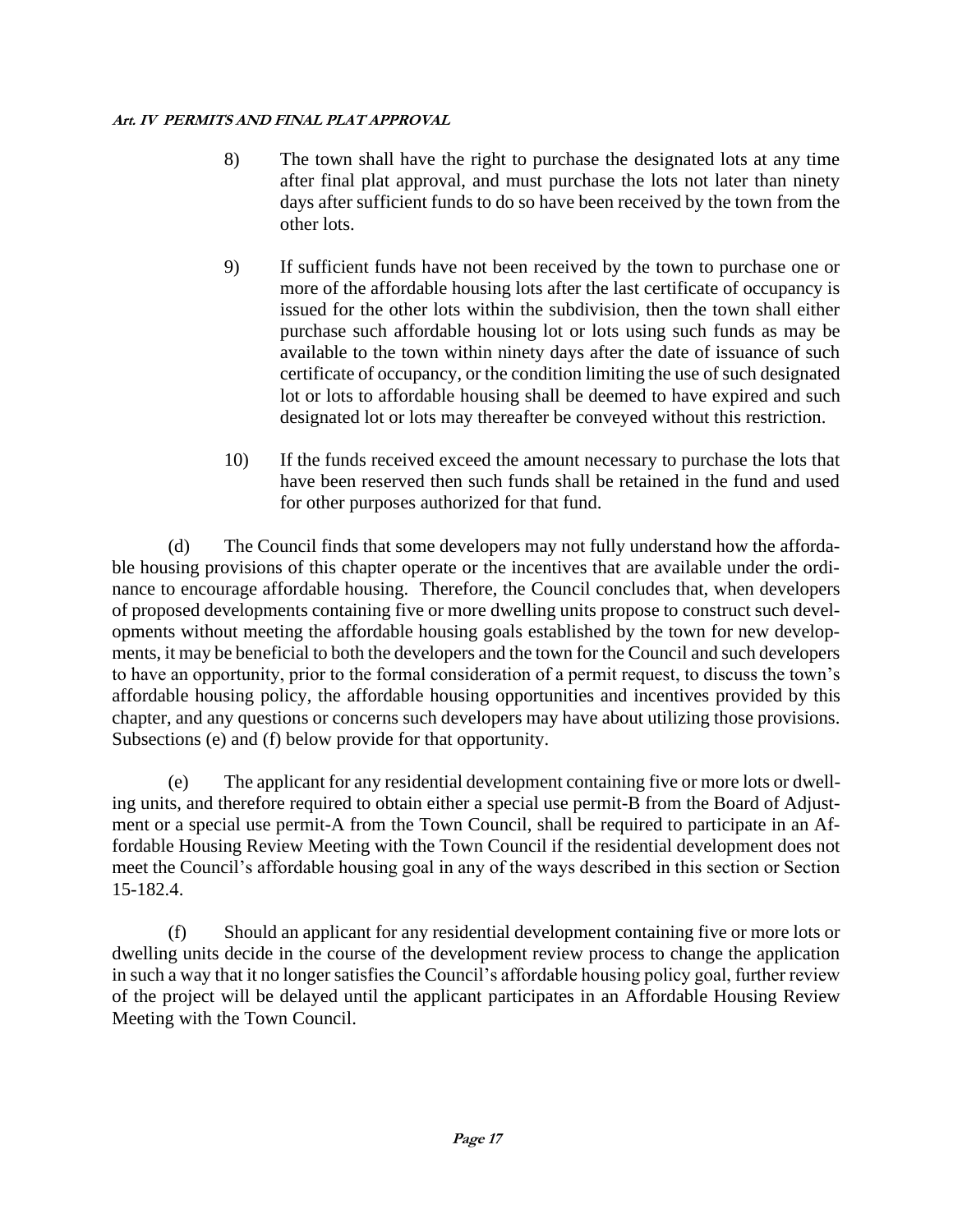## **Section 15-55 Burden of Presenting Evidence, Burden of Persuasion.**

(a) The burden of presenting a complete application (as described in Section 15-49) to the permit-issuing authority shall be upon the applicant. However, unless the council or board of adjustment informs the applicant at the evidentiary hearing in what way the application is incomplete and offers the applicant an opportunity to complete the application (either at that meeting or at a continuation hearing) the application shall be presumed to be complete.

(b) Once a complete application has been submitted, the burden of presenting evidence to the permit-issuing authority sufficient to lead it to conclude that the application should be denied for any reasons stated in Subdivisions 15-54(c)(1), (3), or (4) shall be upon the party or parties urging this position, unless the information presented by the applicant in their application and at the public hearing is sufficient to justify a reasonable conclusion that a reason exists for denying the application as provided in Subdivision 15-54(c)(1), (3), or (4).

> 1) The burden of persuasion on the issue of whether the development, if completed as proposed, will comply with the requirements of this chapter remains at all times on the applicant. The burden of persuasion on the issue of whether the application should be turned down for any of the reasons set forth in Subdivision 15-54 $(c)(4)$  rests on the party or parties urging that the requested permit should be denied.

## **Section 15-55.1 Findings and Burden of Proof for Special Use Permits-A Required for Taller Buildings in Commercial Districts. (AMENDED 10/25/05)**

If a special use permit-A for a development is required under Section 15-147(j), then, notwithstanding the provisions of Subsection 15-54(c) and Section 15-55 of this chapter, the applicant for such special use permit-A shall have the burden of demonstrating that, if completed as proposed, the development:

- (1) Will not substantially injure the value of adjoining or abutting property; and
- (2) Will be in harmony with the area in which it is to be located. The manner in which a project is designed to accommodate additional building height including, but not limited to, scale, architectural detailing, compatibility with the existing built environment and with adopted policy statements in support of vibrant and economically successful and sustainable, mixed-use, core commercial districts shall be among the issues that may be considered to make a finding that a project is or is not in harmony with the area in which it is to be located. The applicant may use a variety of graphic and descriptive means to illustrate these findings.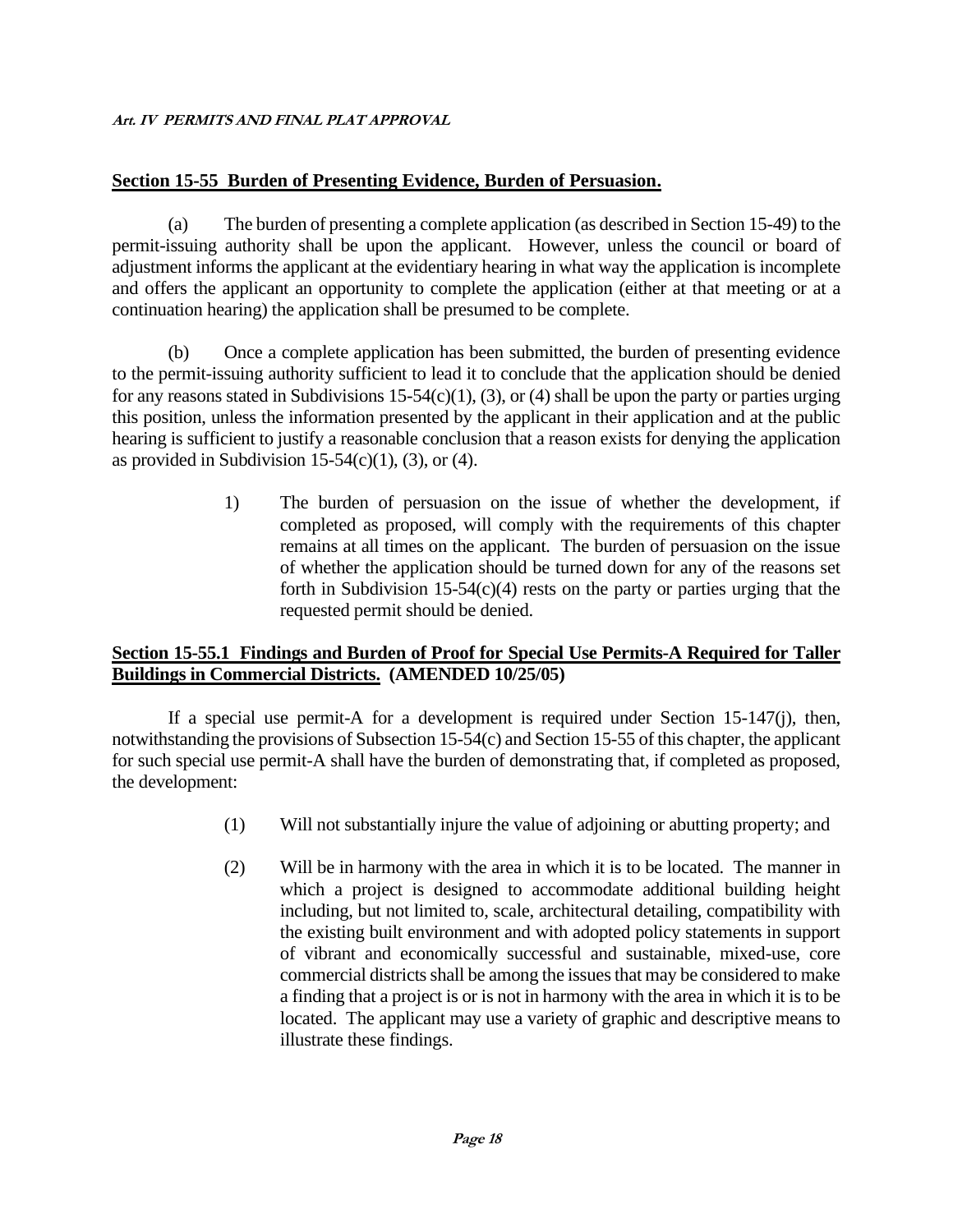(3) Will be in general conformity with the Comprehensive Plan, Land Use Plan, Long Range Transportation Plans, and other plans officially adopted by the Council. **(AMENDED 6/22/21)**

## **Section 15-56 Recommendation on Special Use Permit-B Applications.**

(a) When presented to the board of adjustment at the evidentiary hearing, the application for a special use permit-B shall be accompanied by a report setting forth the planning staff's proposed findings concerning the application's compliance with Section 15-49 (Application To Be Complete) and the other requirements of this chapter, as well as any staff recommendations for additional requirements to be imposed by the board of adjustment. **(AMENDED 6/22/21)**

(b) If the staff proposes a finding or conclusion that the application fails to comply with Section 15-49 or any other requirements of this chapter, it shall identify the requirement in question and specifically state supporting reasons for the proposed findings or conclusions.

(c) The board of adjustment may, by general rule applicable to all cases or any class of cases, or on a case by case basis, refer applications to the planning board, the appearance commission, transportation advisory board, the environmental advisory board, the affordable housing advisory commission, or to other relevant advisory board, to obtain the recommendations of some or all of these boards. **(REWRITTEN 02/25/14, AMENDED 6/25/19; 6/22/21).**

## **Section 15-57 Recommendations on Special Use Permits-A. (REWRITTEN 6/22/21)**

(a) Before being presented to the Town Council, an application for a special use permit-A shall be referred to the planning board, appearance commission, transportation advisory board, environmental advisory board, the affordable housing advisory commission, or other relevant advisory board for joint review and action in accordance with this section. The Town Council may not hold a public hearing on a special use permit application-A until the planning board, appearance commission, transportation advisory board, environmental advisory board, affordable housing advisory commission, or other relevant advisory board have had an opportunity to consider the application (pursuant to standard agenda procedures) at one regular meeting. In addition, at the request of the planning board, appearance commission, transportation advisory board, environmental advisory board, affordable housing advisory commission, or other advisory board, the Town Council may continue the public hearing to allow the respective boards more time to consider the application. **(AMENDED 9/19/19; REWRITTEN 2/25/14; AMENDED 6/25/19)**

(b) When presented to the planning board, appearance commission, transportation advisory board, environmental advisory board, affordable housing advisory commission, or other advisory board, the application shall be accompanied by a report setting forth the planning staff's proposed findings concerning the application's compliance with Section 15-49 and other requirements of this chapter, as well as any staff recommendations for additional requirements to be imposed by the Town Council. If the planning staff report proposes a finding or conclusion that the application fails to comply with Section 15-49 or any other requirement of this chapter, it shall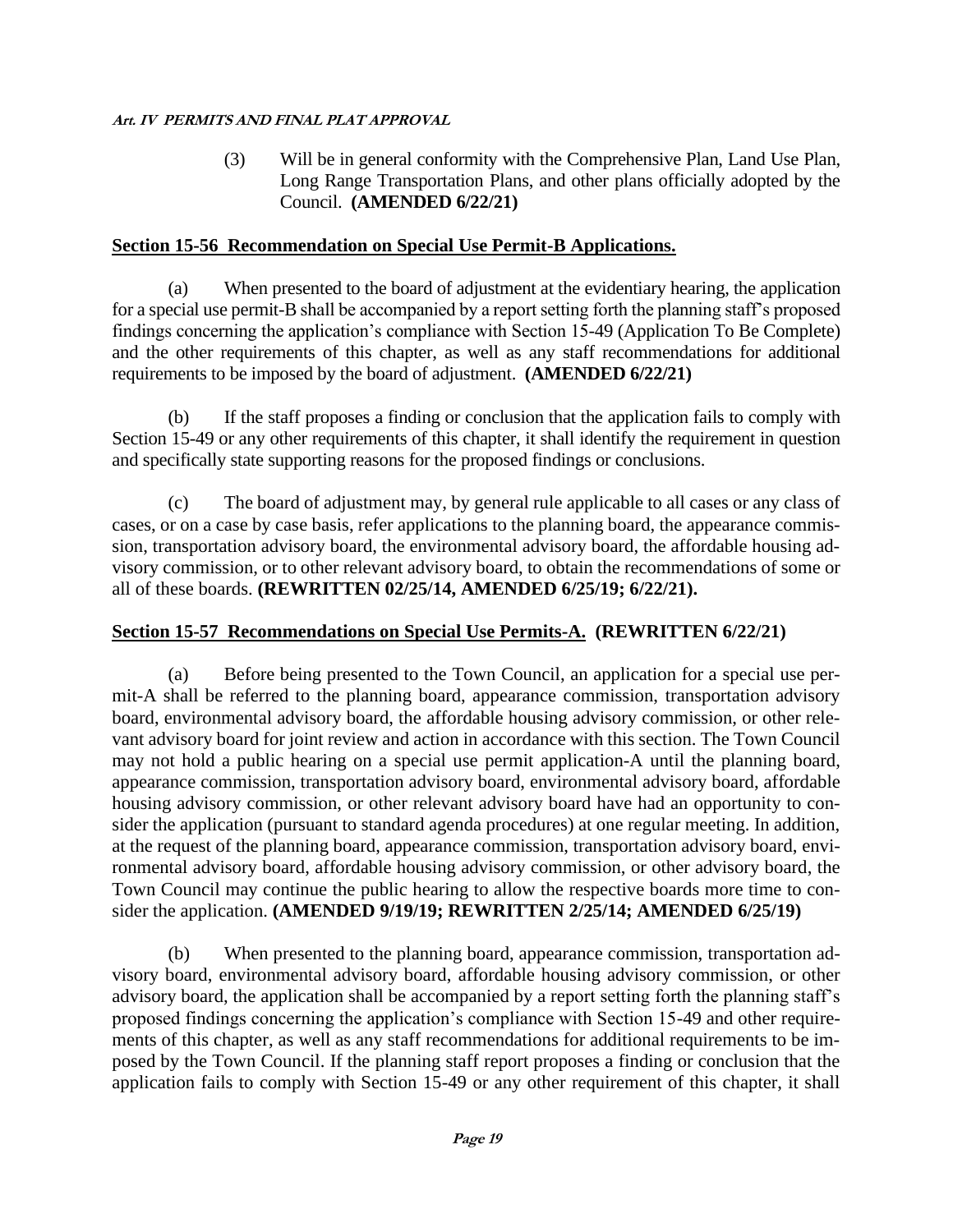identify the requirement in questions and specifically state supporting reasons for the proposed findings and conclusions. **(AMENDED 9/19/95; 6/25/19)**

(c) The planning board, appearance commission, transportation advisory board, environmental advisory board, affordable housing advisory commission, or other board, shall consider the application and the attached staff report in a timely fashion, and may, in its discretion, hear from the applicant or members of the public. **(AMENDED 9/19/95; AMENDED 6/25/19)**

(d) After reviewing the application, the planning board, appearance commission, transportation advisory board, environmental advisory board, affordable housing advisory commission or other advisory board, shall, in their advisory capacity, report to the Town Council whether it concurs in whole part with the staff's proposed findings and conditions, and to the extent there are differences the respective boards shall propose their own recommendations and the reasons therefore. **(AMENDED 9/19/19; REWRITTEN 2/25/14; AMENDED 6/25/19)**.

(e) In response to the planning board's, the appearance commission's, transportation advisory board's, environmental advisory board's, affordable housing advisory commission's or other advisory board's recommendations, the applicant may modify their application prior to submission to the Town Council, and the planning staff may likewise revise its recommendations. **(AMENDED 9/19/19; REWRITTEN 2/25/14; AMENDED 6/25/19)**.

## **Section 15-58 Board of Adjustment Action On Special Use Permits-B and Town Council Action on Special Use Permits-A.**

In considering whether to approve an application for a special use permit-B or special use permit-A, the board of adjustment or the Town Council, respectively, shall proceed according to the following format:

- (1) The board or Council shall consider whether the application is complete. If no member moves that the application be found incomplete (specifying either the particular type of information lacking or the particular requirement with respect to which the application is incomplete) then this shall be taken as an affirmative finding by the board that the application is complete.
- (2) The board or Council shall consider whether the application complies with all of the applicable requirements of this chapter. If a motion to this effect passes, the board or Council need not make further findings concerning such requirements. If such a motion fails or is not made then a motion shall be made that the application be found not in compliance with one or more of the requirements of this chapter. Such a motion shall specify the particular requirements the application fails to meet. Separate votes may be taken with respect to each requirement not met by the application. It shall be conclusively presumed that the application complies with all requirements not found by the board to be unsatisfied through this process.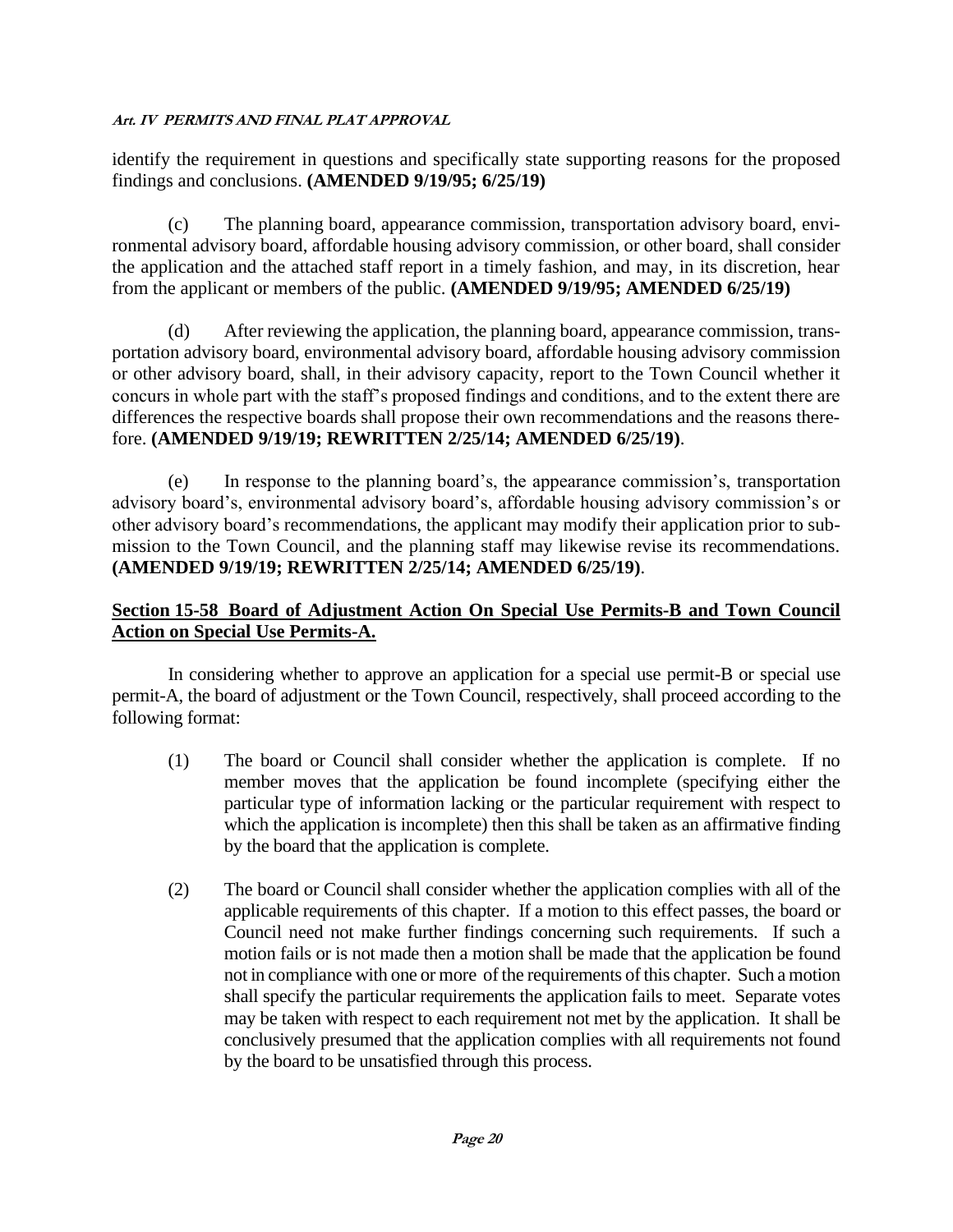(3) If the board or Council concludes that the application fails to comply with one or more requirements of this chapter, the application shall be denied. If the board or Council concludes that all such requirements are met, it shall issue the permit unless it adopts a motion to deny the application for one or more of the reasons set forth in Subdivision 15-54(c)(4). Such a motion shall propose specific findings, based upon the evidence submitted, justifying such a conclusion.

## **Section 15-59 Additional Requirements on Special Use Permits-B and -A.**

(a) Subject to subsection (b), in granting a special use permit-B or special use permit-A, the board of adjustment or Town Council, respectively, may attach to the permit such reasonable requirements in addition to those specified in this chapter as will ensure that the development in its proposed location: **(AMENDED 3/23/10)**

- (1) Will not endanger the public health or safety; or
- (2) Will not injure the value of adjoining or abutting property; or
- (3) Will be in harmony with the area in which it is located; or
- (4) Will be in conformity with the Carrboro Comprehensive Plan, Land use Plan, Long Range Plans, or other plan officially adopted by the Council. **(AMENDED 6/22/21)**

(b) The permit-issuing authority may not attach additional conditions that modify or alter the specific requirements set forth in this ordinance unless the development in question presents extraordinary circumstances that justify the variation from the specified requirements. **(AMENDED 5/26/87; REWRITTEN 6/22/21)**

- (1) Conditions and safeguards imposed under this subsection shall not include requirements for which the town does not have authority under statute to regulate nor requirements for which the courts have held to be unenforceable if imposed directly by the town, including, without limitation, taxes, impact fees, building design elements within the scope of G.S. 160D-702(b), driveway-related improvements in excess of those allowed in G.S. 136-18(29) and G.S. 160A-307, or other unauthorized limitations on the development or use of land.
- (2) The applicant/landowner shall provide written consent to all conditions relating to the special use permit.

(c) Without limiting the foregoing, the board may attach to a permit a condition limiting the permit to a specified duration.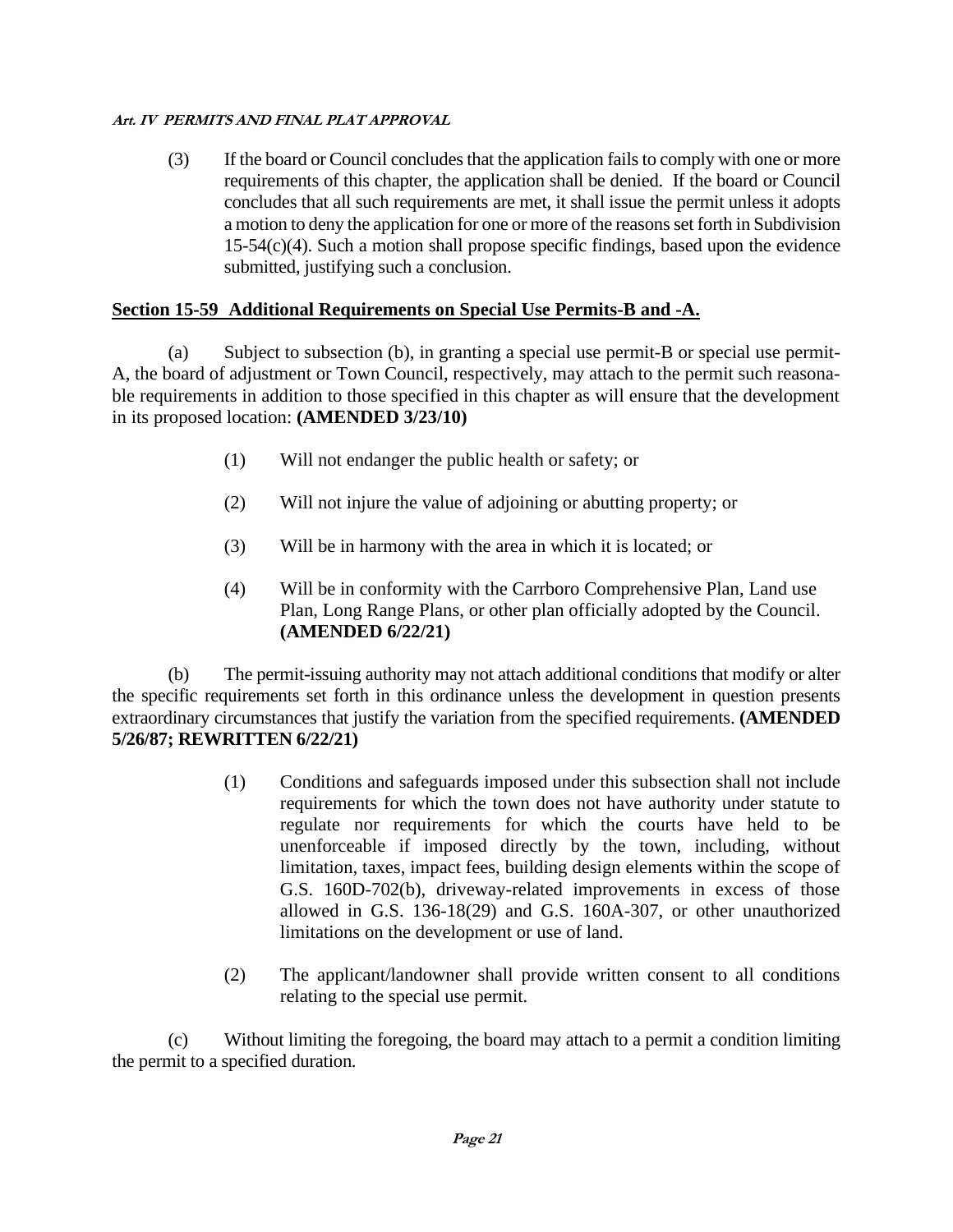## (d) **(REPEALED 6/22/21)**

(e) All additional conditions or requirements authorized by this section are enforceable in the same manner and to the same extent as any other applicable requirement of this chapter.

(f) A vote may be taken on additional conditions or requirements before consideration of whether the permit should be denied for any of the reasons set forth in Subdivision 15- 54(c)(3) or (4).

#### **Section 15-60 Authorizing Use, Occupancy, or Sale Before Completion of Development Under Special Use Permits. (AMENDED 10/08/96; 10/24/06; (REWRITTEN 6/22/21)**

(a) With respect to unsubdivided developments, in cases when, because of weather conditions or other factors beyond the control of the special use permit recipient (exclusive of financial hardship), it would be unreasonable to require the permit recipient to comply with all of the requirements of this chapter (including approved plans) before commencing the intended use of the property or occupying any buildings, the manager may authorize the commencement of the intended use or occupancy of buildings (insofar as the requirements of this chapter are concerned) if the permit recipient provides a surety bond, letter of credit or other security that complies with all of the standards applicable to security guarantees in subsection 15-60(b) of this chapter and **is**  satisfactory to the manager

(b) With respect to subdivided developments, the manager may authorize final plat approval and the sale of lots before all the requirements of this chapter (including approved plans) are fulfilled if the subdivider provides a surety bond, letter of credit, or other security pursuant to G.S. 160D-804.1 and satisfactory to the manager to ensure that all of these requirements will be fulfilled within a reasonable period, as described below. (By way of illustration without limitation, where it is sensible to delay the final coat of pavement of a street until heavy construction within the subdivision is essentially complete, or where completion of a bioretention area should be delayed until site disturbance is nearly finished).

To assure compliance with G.S.160D-804, 160D-804.1, and other development regulation requirements, the town may provide for performance guarantees to assure successful completion of required improvements. For purposes of this section, all of the following apply with respect to performance guarantees:

- (1) Type. The type of performance guarantee shall be at the election of the developer. The term "performance guarantee" means any of the following forms of guarantee:
	- a. Surety bond issued by any company authorized to do business in this State.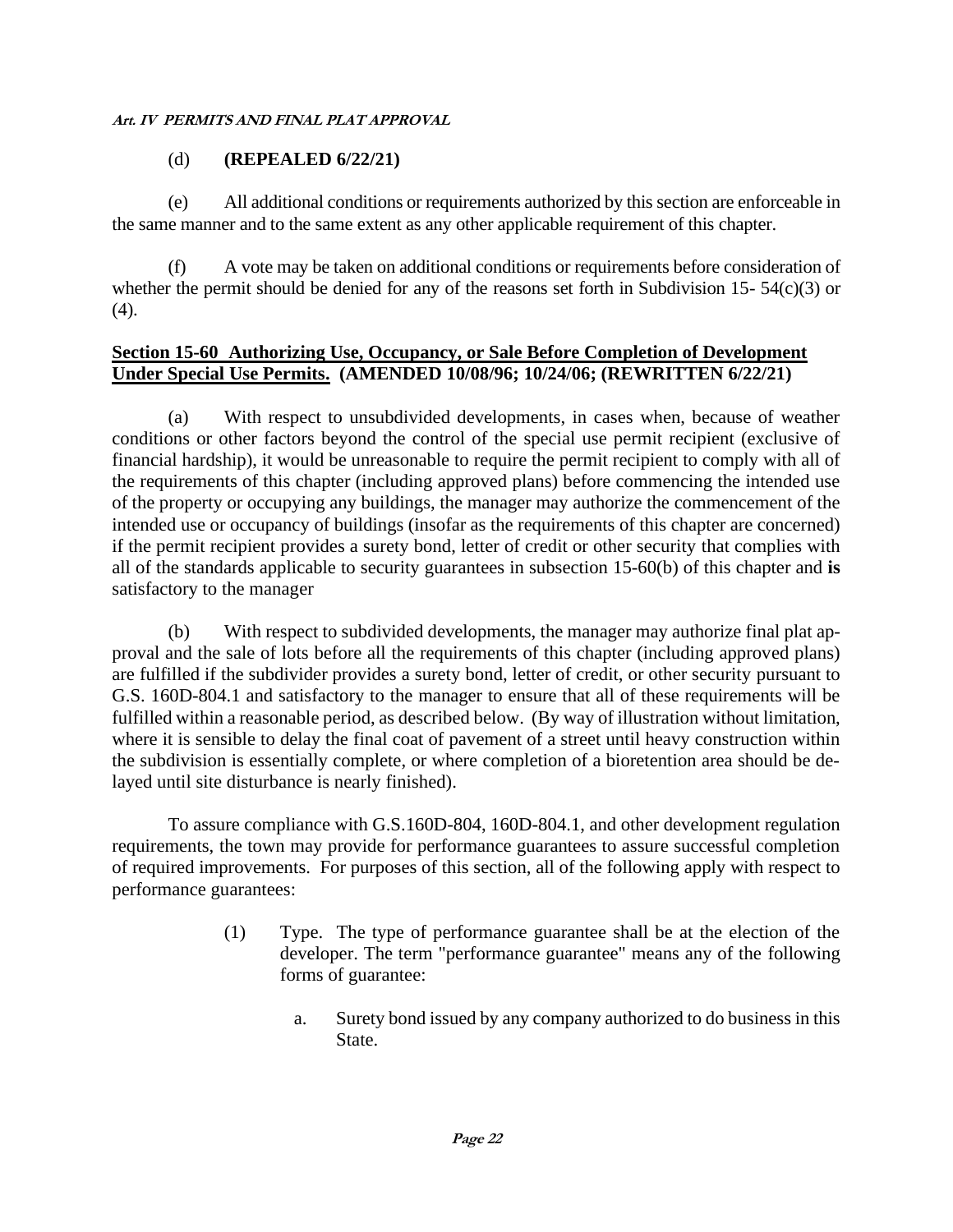- b. Letter of credit issued by any financial institution licensed to do business in this State.
- c. Other form of guarantee that provides equivalent security to a surety bond or letter of credit.
- (2) Duration. The duration of the performance guarantee shall initially be one year, unless the developer determines that the scope of work for the required improvements necessitates a longer duration. In the case of a bonded obligation, the completion date shall be set one year from the date the bond is issued, unless the developer determines that the scope of work for the required improvements necessitates a longer duration.
- (3) Extension. A developer shall demonstrate reasonable, good-faith progress toward completion of the required improvements that are secured by the performance guarantee or any extension. If the improvements are not completed to the specifications of town standards, and the current performance guarantee is likely to expire prior to completion of the required improvements, the performance guarantee shall be extended, or a new performance guarantee issued, for an additional period. An extension under this subdivision shall only be for a duration necessary to complete the required improvements. If a new performance guarantee is issued, the amount shall be determined by the procedure provided in subdivision (e) of this subsection and shall include the total cost of all incomplete improvements.
- (4) Release. The performance guarantee shall be returned or released, as appropriate, in a timely manner upon the acknowledgement by the town that the improvements for which the performance guarantee is being required are complete. The town shall return letters of credit or escrowed funds upon completion of the required improvements to its specifications or upon acceptance of the required improvements, if the required improvements are subject to town acceptance. When required improvements that are secured by a bond are completed to the specifications of the town, or are accepted by the town, if subject to its acceptance, upon request by the developer, the town shall timely provide written acknowledgement that the required improvements have been completed.
- (5) Amount. The amount of the performance guarantee shall not exceed one hundred twenty-five percent (125%) of the reasonably estimated cost of completion at the time the performance guarantee is issued. The town may determine the amount of the performance guarantee or use a cost estimate determined by the developer. The reasonably estimated cost of completion shall include one hundred percent (100%) of the costs for labor and materi-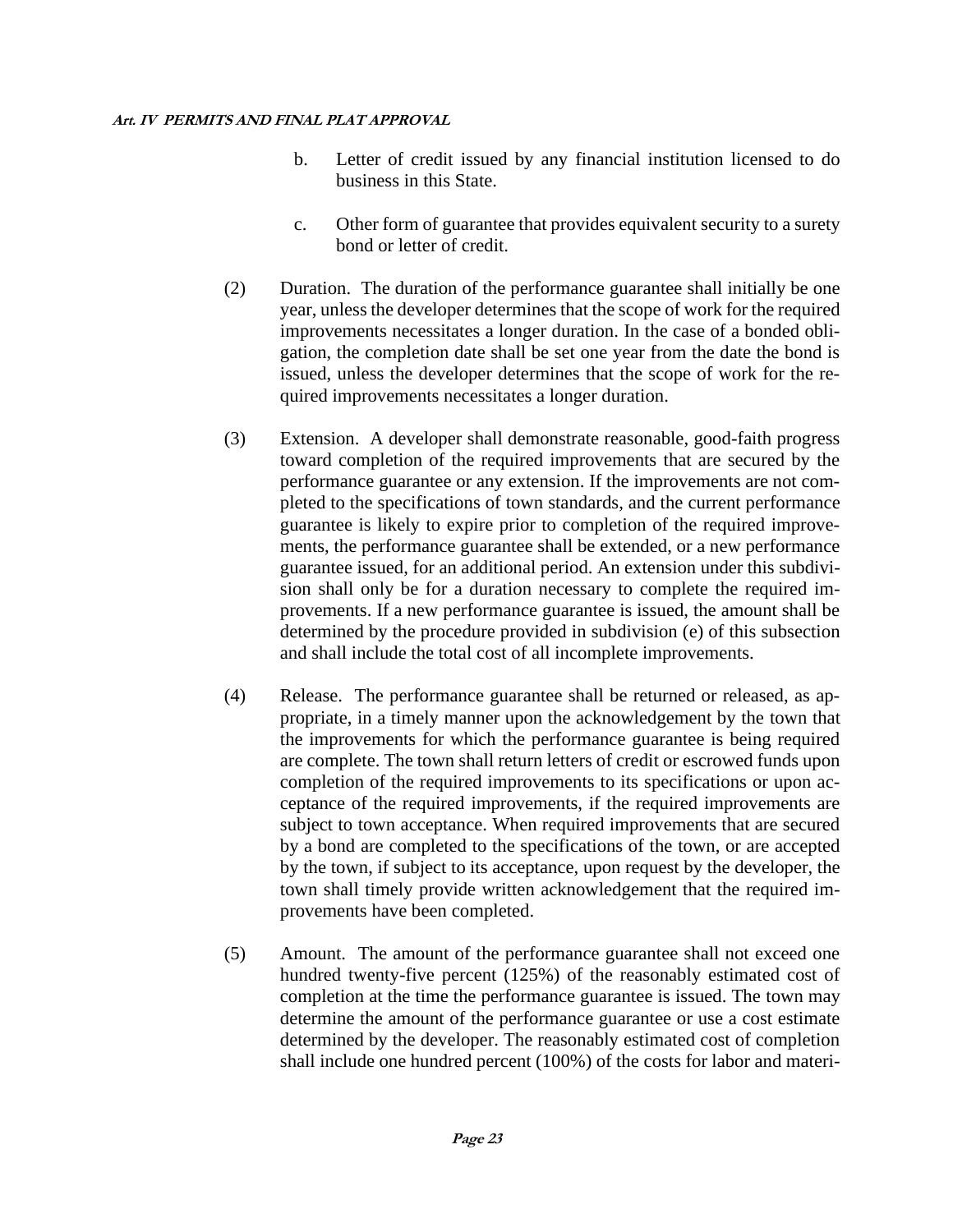als necessary for completion of the required improvements. Where applicable, the costs shall be based on unit pricing. The additional twenty-five percent (25%) allowed under this subdivision includes inflation and all costs of administration regardless of how such fees or charges are denominated. The amount of any extension of any performance guarantee shall be determined according to the procedures for determining the initial guarantee and shall not exceed one hundred twenty-five percent (125%) of the reasonably estimated cost of completion of the remaining incomplete improvements still outstanding at the time the extension is obtained.

- (6) Timing. The town, at its discretion, may require the performance guarantee to be posted either at the time the plat is recorded or at a time subsequent to plat recordation.
- (7) Coverage. The performance guarantee shall only be used for completion of the required improvements and not for repairs or maintenance after completion.
- (8) Legal responsibilities. No person shall have or may claim any rights under or to any performance guarantee provided pursuant to this subsection or in the proceeds of any such performance guarantee other than the following:
	- a. The town, to whom the performance guarantee is provided.
	- b. The developer at whose request or for whose benefit the performance guarantee is given.
	- c. The person or entity issuing or providing the performance guarantee at the request of or for the benefit of the developer.
- (9) Multiple guarantees. The developer shall have the option to post one type of a performance guarantee as provided for in subdivision (1) of this section, in lieu of multiple bonds, letters of credit, or other equivalent security, for all development matters related to the same project requiring performance guarantees.

(10) Exclusion. Performance guarantees associated with erosion control and stormwater control measures are not subject to the provisions of this section. (c) The authorization provided to the manager under subsections (a) and (b) of this section shall also apply to fulfillment of additional requirements upon the special use permit recipient by the permit issuing board in accordance with Section 15-59 unless the council or board specifies a certain date by which or a schedule according to which such requirements must be met.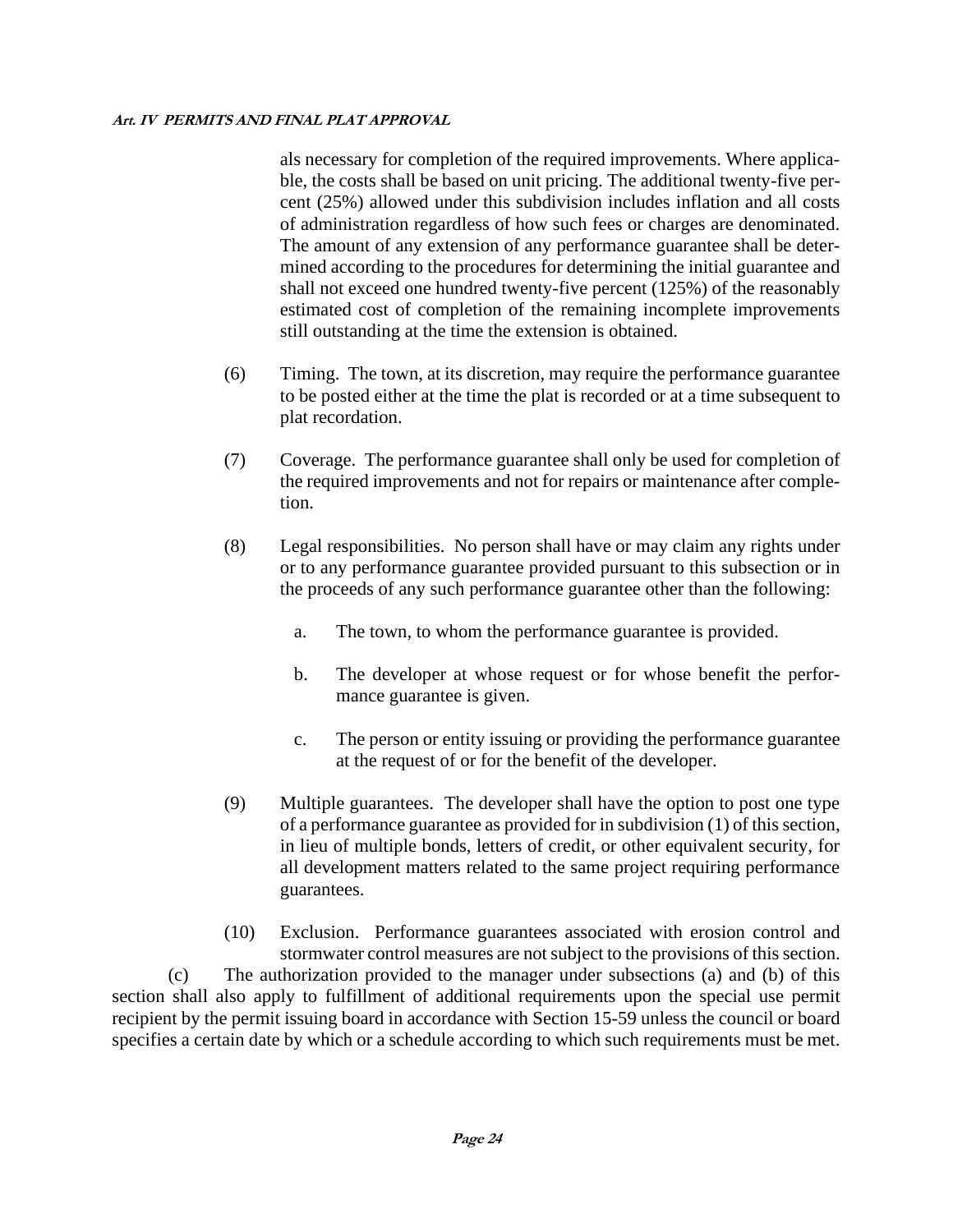#### **Section 15-61 Completing Developments in Phases.**

(a) If a development is constructed in phases or stages in accordance with this section, then, subject to subsection (c), the provisions of Section 15-47 (No Occupancy, Use, or Sale of Lots Until Requirements Fulfilled) and Section 15-60 (exceptions to Section 15-47) shall apply to each phase as if it were the entire development. [See Article VIII for provisions relating to vested rights for multi-phase developments.]

(b) As a prerequisite to taking advantage of the provisions of subsection (a), the developer shall submit plans that clearly show the various phases or stages of the proposed development and the requirements of this chapter that will be satisfied with respect to each phase or stage.

(c) If a development that is to be built in phases or stages includes improvements that are designed to relate to, benefit, or be used by the entire development (such as a swimming pool or tennis courts in a residential development) then, as part of their application for development approval, the developer shall submit a proposed schedule for completion of such improvements. The schedule shall relate completion of such improvements to completion of one or more phases or stages of the entire development. Once a schedule has been approved and made part of the permit by the permit-issuing authority, no land may be used, no buildings may be occupied, and no subdivision lots may be sold except in accordance with the schedule approved as part of the permit, provided that:

- (1) If the improvement is one required by this chapter then the developer may utilize the provisions of Subsections 15-60(a) or 15-60(c);
- (2) If the improvement is an amenity not required by this chapter or is provided in response to a condition imposed by the board, then the developer may utilize the provisions of Subsection 15-60(b).
- (3) Changes in phasing schedules may be made in the same manner as other permit modifications pursuant to the procedures set forth in Section 15-64. **(AMENDED 2/24/87)**

## **Section 15-62 Expiration of Permits.**

(a) Zoning, special use, and sign permits shall expire automatically if, within two years after the issuance of such permits: **(AMENDED 5/26/81)**

- (1) The use authorized by such permits has not commenced, in circumstances where no substantial construction, erection, alteration, excavation, demolition, or similar work is necessary before commencement of such use; or
- (2) Less than ten percent of the total cost of all construction, erection, alteration, excavation, demolition, or similar work on any development authorized by such permits has been completed on the site. With respect to phased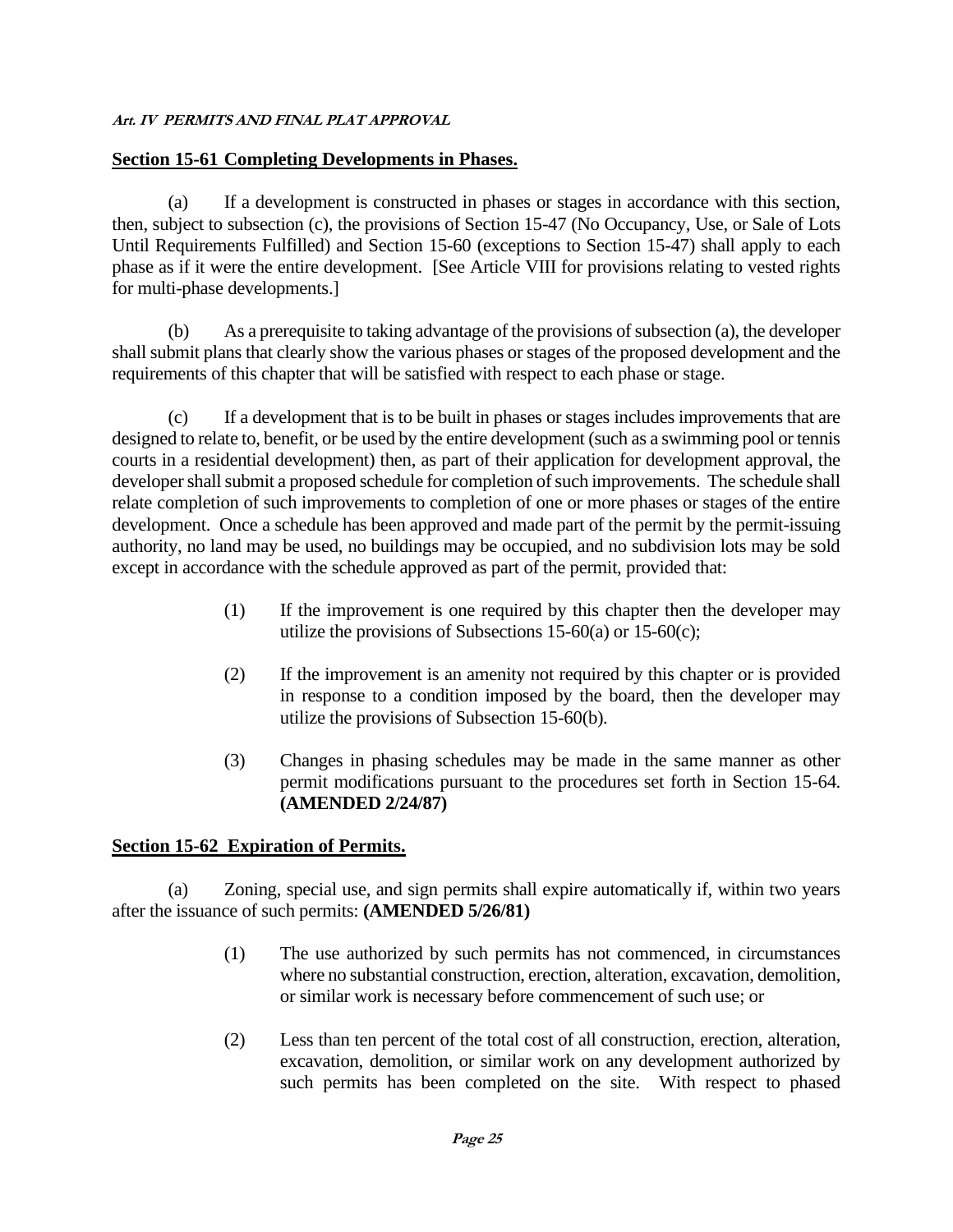development (see Section 15-61), this requirement shall apply only to the first phase.

(b) If, after some physical alteration to land or structures begins to take place, such work is discontinued for a period (i) of one year if the date of discontinuance occurs more than one year after the issuance of the permit, or (ii) equal to two years less the time between the issuance of the permit and the time work is discontinued if the date of discontinuance occurs less than one year after the issuance of the permit, then the permit authorizing such work shall immediately expire. However, expiration of the permit shall not affect the provisions of Section 15-63.

(c) The permit-issuing authority may extend for a period up to two years the date when a permit would otherwise expire pursuant to subsections (a) and (b) if it concludes that (i) the permit has not yet expired, (ii) the permit recipient has proceeded with due diligence and in good faith, and (iii) conditions have not changed so substantially as to warrant a new application. Successive extensions may be granted for periods of up to two years upon the same findings. All such extensions may be granted without resort to the formal processes and fees required for a new permit. **(AMENDED 6/23/15)**

(d) For purposes of this section, a permit within the jurisdiction of the Town Council or the board of adjustment is issued when such board votes to approve the application and issue the permit. A permit within the jurisdiction of the zoning administrator is issued when the earlier of the following takes place: **(AMENDED 11/10/81)**

- (1) A copy of the fully executed permit is delivered to the permit recipient, and delivery is accomplished when the permit is hand delivered or mailed to the permit applicant; or
- (2) The zoning administrator notifies the permit applicant that the application has been approved and that all that remains before a fully executed permit can be delivered is for the applicant to take certain specified actions, such as having the permit executed by the property owner so it can be recorded if required under G.S. 15-46(c).

(e) Notwithstanding any of the provisions of Article VIII (Nonconforming Situations), this section shall be applicable to permits issued prior to the date this section becomes effective.

## **Section 15-63 Effect of Permit on Successors and Assigns.**

(a) Zoning, special use, and sign permits authorize the permittee to make use of the land and structures in a particular way. Such permits run with the land. However, so long as the land or structures or any portion thereof covered under a permit continues to be used for the purposes for which the permit was granted, then: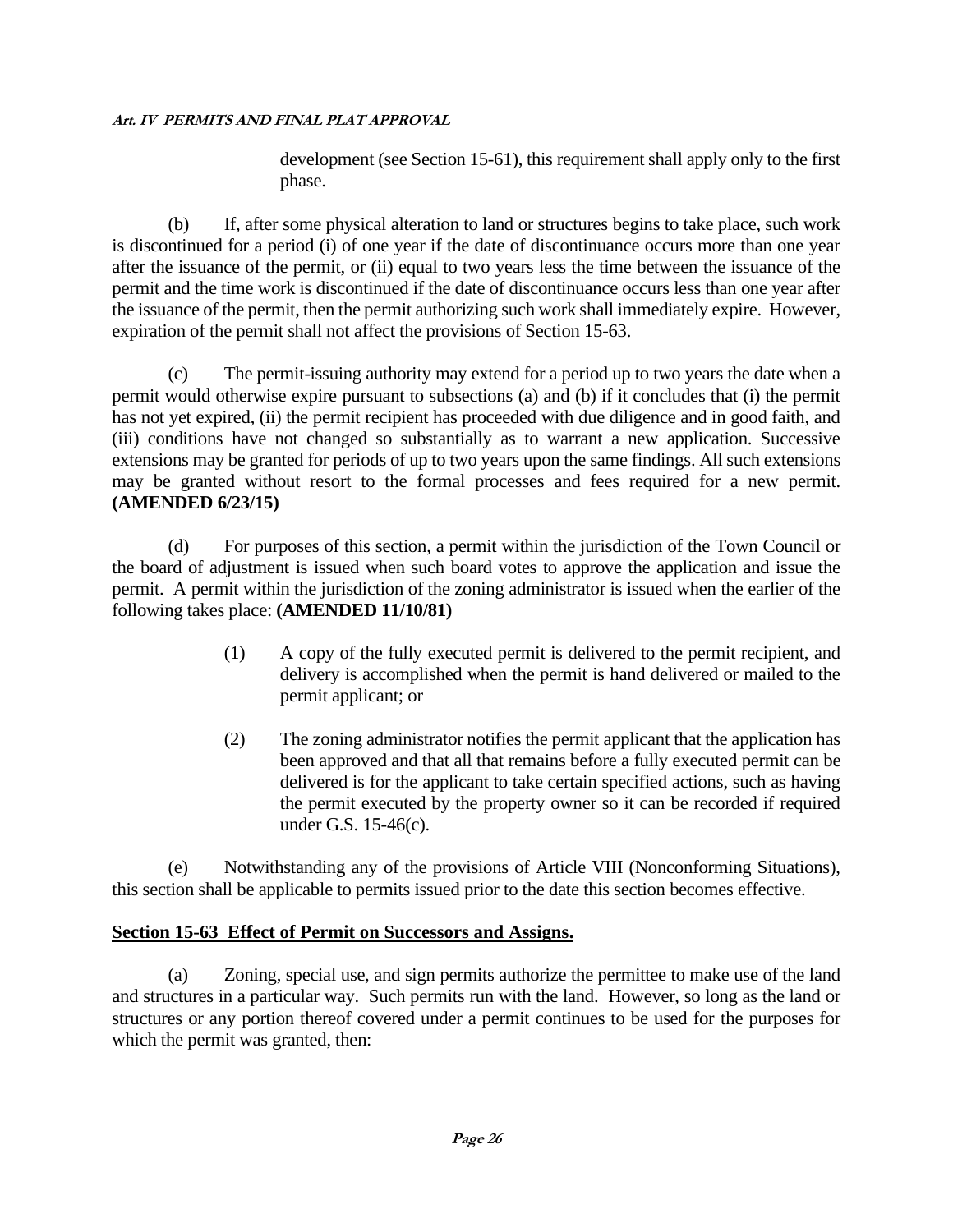- (1) No person (including successors or assigns of the person who obtained the permit) may make use of the land or structures covered under such permit for the purposes authorized in the permit except in accordance with all the terms and requirements of that permit; and
- (2) The terms and requirements of the permit apply to and restrict the use of land or structures covered under the permit, not only with respect to all persons having any interest in the property at the time the permit was obtained, but also with respect to persons who subsequently obtain any interest in all or part of the covered property and wish to use it for or in connection with purposes other than those for which the permit was originally issued, so long as the persons who subsequently obtain an interest in the property had actual or record notice (as provided in subsection (b)) of the existence of the permit at the time they acquired their interest.

(b) Whenever a zoning or special use permit is issued to authorize development (other than single-family residences or duplexes) on a tract of land in excess of one acre, nothing authorized by the permit may be done until the record owner of the property signs a written acknowledgment that the permit has been issued so that the permit may be recorded in the Orange County Registry and indexed under the record owner's name as grantor.

## **Section 15-64 Amendments to and Modifications of Permits. (AMENDED 5/25/04; 11/22/05)**

(a) Subject to subsection (e), insignificant deviations from the permit (including approved plans) issued by the Town Council, the board of adjustment, or the administrator are permissible, and the administrator may authorize such insignificant deviations. A deviation is insignificant if it has no discernible impact on neighboring properties, the general public, or those intended to occupy or use the proposed development. **(AMENDED 5/26/81; 6/22/82)**

(b) Subject to subsection (e), minor design modifications or changes in permits (including approved plans) are permissible with the approval of the permit-issuing authority. Unless it is requested by the permit-issuing authority, no public hearing shall be required for such minor modification. For purposes of this section, minor design modifications or changes are those that have no substantial impact on neighboring properties, the general public, or those intended to occupy or use the proposed development. **(AMENDED 6/22/82; 6/06/89)**

(c) Subject to subsection (e), all other requests for changes in approved plans including requests for a change in permitted uses or the density of the overall development, will be processed as new applications. If such requests are required to be acted upon by the Town Council or board of adjustment, new conditions may be imposed in accordance with Section 15-59, but the applicant retains the right to reject such additional conditions by withdrawing their request for an amendment and may then proceed in accordance with the previously issued permit. **(AMENDED 6/22/82; 6/22/21)**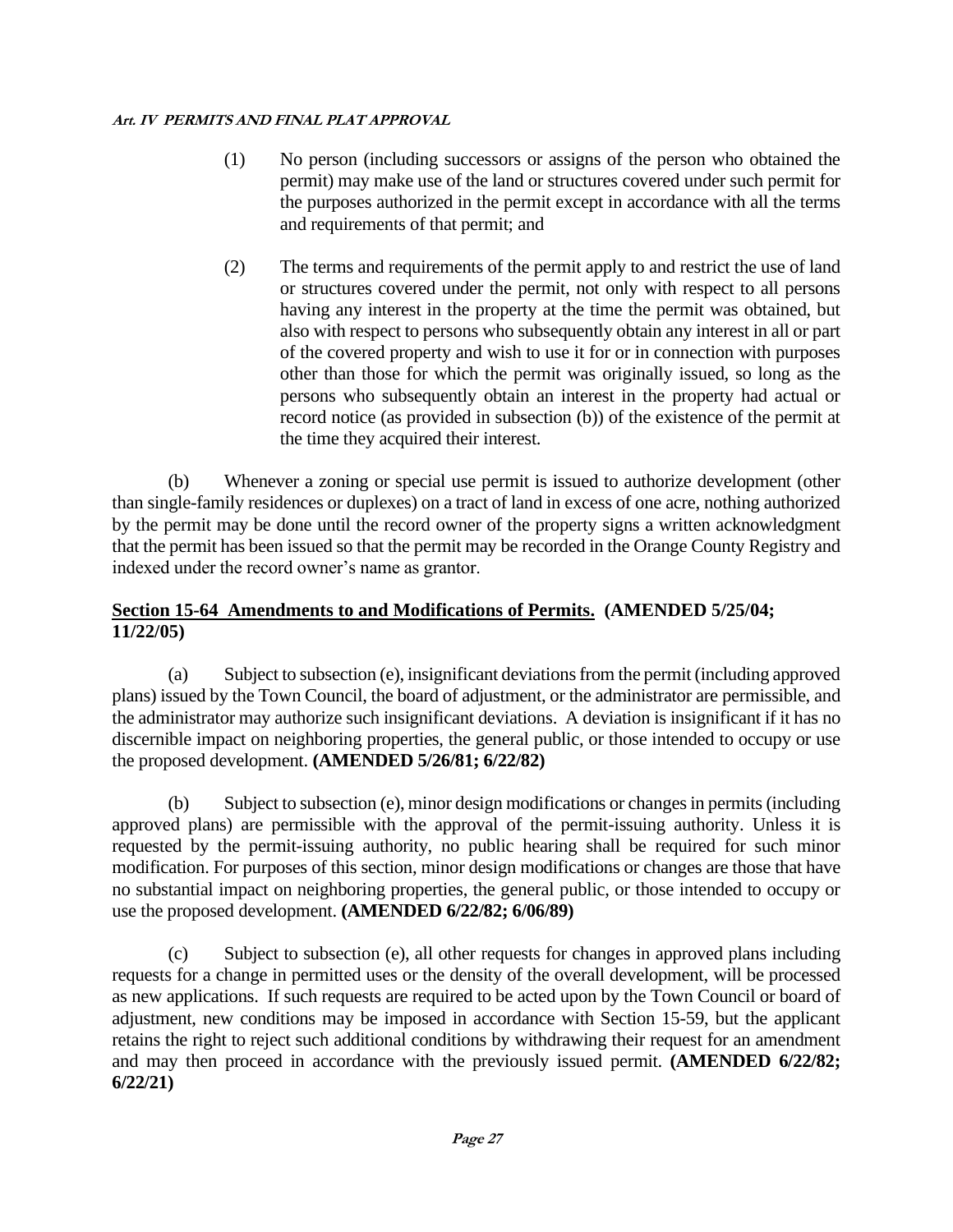(d) The administrator shall determine whether amendments to and modifications of permits fall within the categories set forth above in subsections (a), (b), and (c). **(AMENDED 5/26/81)**

(e) Notwithstanding the foregoing provisions of this section, whenever the council issues a special use permit-A for a planned industrial development (use classification 30.000), the administrator may authorize changes in the approved plans for such development that do not substantially alter the character or pattern of development approved by the council, so long as the revised plans continue to comply with the provisions of this chapter and any conditions imposed by the council in issuing the permit. In granting a permit for a planned industrial development, the council may identify more specifically those elements of the plans concerning which changes may be approved by the administrator under this subsection. **(AMENDED 6/22/82)**

(f) An applicant requesting a change in approved plans shall point out to the administrator, specifically and in writing, what deviation or changes are requested. The administrator shall respond in writing. No changes shall be authorized except in conformity with this section. **(AMENDED 1/22/85)**

(g) When (i) a request for a change in a permit is made under this section (whether for an insignificant deviation, minor modification, or major modification), and (ii) the use of the property is not changed, and (iii) some type of nonconforming situation other than a nonconforming use exists on the property, then the permit change may be approved without requiring the elimination of the nonconforming situations. However, (i) any new development authorized by the permit change shall comply with current standards to the extent reasonably practicable, unless the provisions of permit choice apply, and (ii) the permit issuing authority may require the elimination of nonconforming situations when the cost (financial and otherwise) of doing so is clearly proportional to the benefits of elimination of such nonconformity. **(AMENDED 6/22/21)**

(h) Notwithstanding the other provisions of this section, whenever town-owned facilities or services are proposed as an additional use on property for which a special use permit-A or special use permit-B is already in effect the permit required by this article for the new townowned facility or service shall be as shown in Section 15-146. **(AMENDED 11/25/05)**

## **Section 15-65 Reconsideration of Council or Board Action.**

Whenever (i) the Town Council disapproves a special use permit-A application, or (ii) the board of adjustment disapproves an application for a special use permit-B or a variance, on any basis other than the failure of the applicant to submit a complete application, such action may not be reconsidered by the council or board at a later time unless the applicant clearly demonstrates that:

> (1) Circumstances affecting the property that is the subject of the application have substantially changed; or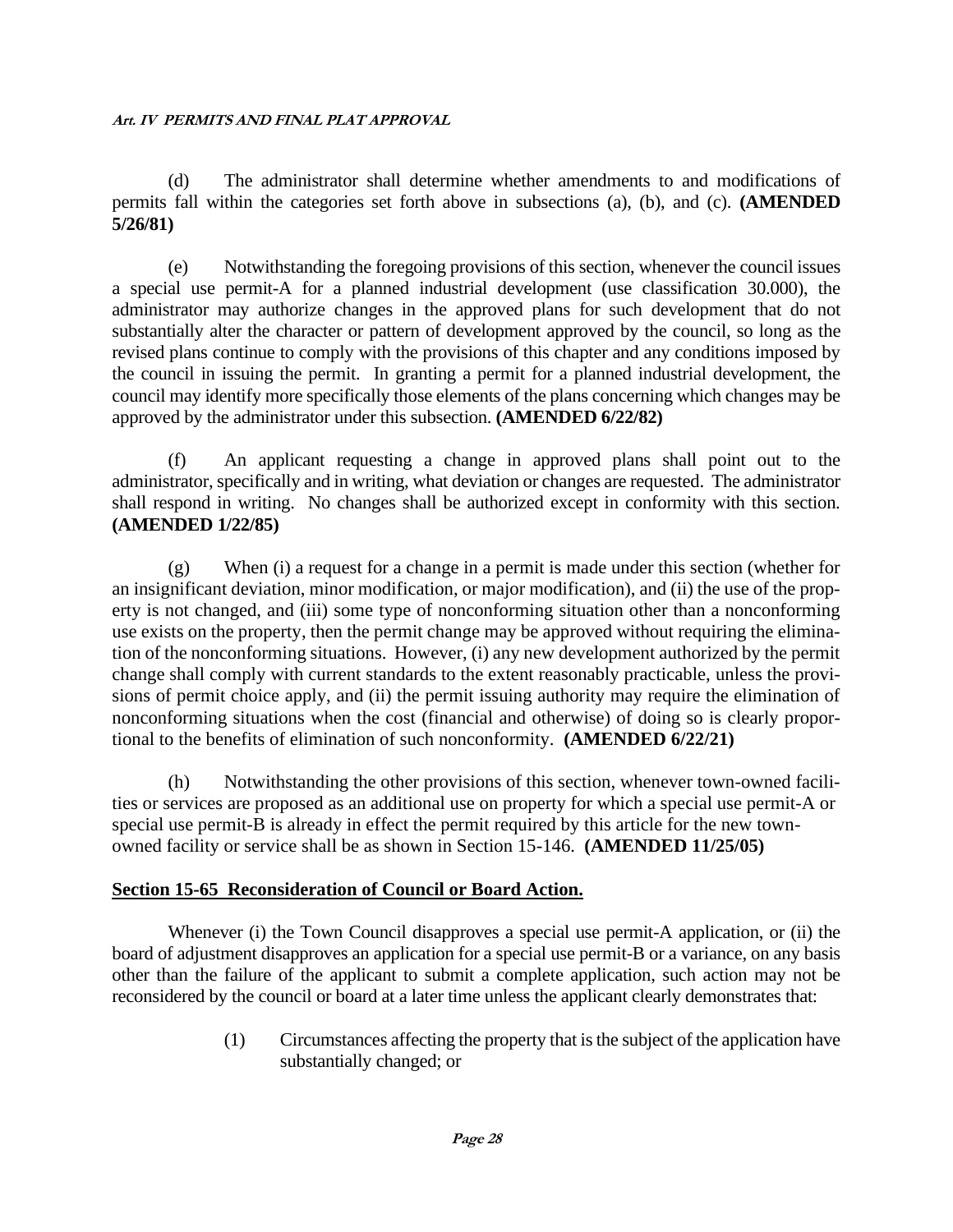- (2) The application is changed in some substantial way; or
- (3) New information is available that could not with reasonable diligence have been presented at a previous hearing; or
- (4) A member of the Town Council or board of adjustment who voted to deny the application makes a motion to reconsider no later than the next regular meeting. **(AMENDED 6/22/21)**

## **Section 15-66 Applications to be Processed Expeditiously.**

Recognizing that inordinate delays in acting upon appeals or applications may impose unnecessary costs on the appellant or applicant, the town shall make every reasonable effort to process appeals and permit applications as expeditiously as possible, consistent with the need to ensure that all development conforms to the requirements of this chapter.

## **Section 15-67 Maintenance of Common Areas, Improvements, and Facilities.**

The recipient of any zoning, special use, or sign permit, or the recipient's successor, shall be responsible for maintaining all common areas, improvements or facilities required by this chapter or any permit issued in accordance with its provisions, except those areas, improvements or facilities with respect to which an offer of dedication to the public has been accepted by the appropriate public authority. As illustrations, and without limiting the generality of the foregoing, this means that private roads and parking areas, water and sewer lines, and recreational facilities must be properly maintained so that they can be used in the manner intended, and required vegetation and trees used for screening, landscaping, or shading must be replaced if they die or are destroyed.

## **Section 15-68 through 15-75 Reserved.**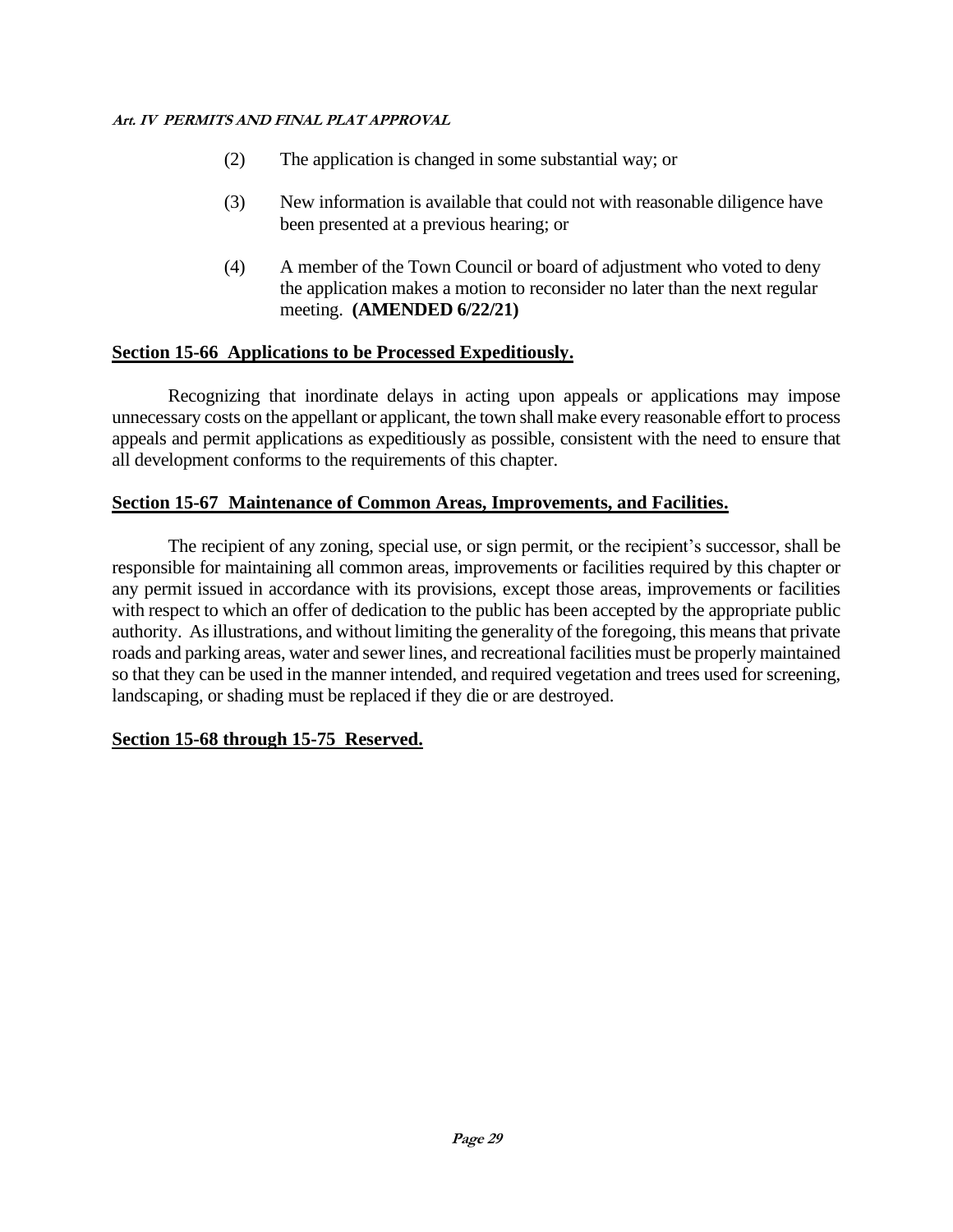## **PART II. MAJOR AND MINOR SUBDIVISIONS**

#### **Section 15-76 Regulation of Subdivisions.**

Major subdivisions are subject to a two-step approval process. Physical improvements to the land to be subdivided are authorized by a special use permit-A as provided in Part I of Article IV of this chapter, and sale of lots is permitted after final plat approval as provided in Section 15-79. Minor subdivisions only require a one-step approval process final plat approval (in accordance with Section 15-78). **(AMENDED 12/15/87)**

#### **Section 15-77 No Subdivision Without Plat Approval.**

(a) As provided in G.S. 160D-807, no person may subdivide their land except in accordance with all of the provisions of this chapter. In particular, no person may subdivide their land unless and until a final plat of the subdivision has been approved in accordance with the provisions of Section 15-78 or Section 15-79 and recorded in the Orange County Registry. **(AMENDED 6/22/21)**

(b) As provided in G.S. 160D-803, the Orange County Register of Deeds shall not record a plat of any subdivision within the town's planning jurisdiction unless the plat has been approved in accordance with the provisions of this chapter. **(AMENDED 6/22/21)**

#### **Section 15-78 Minor Subdivisions Approval.**

(a) The planning director shall approve or disapprove minor subdivision final plats in accordance with the provisions of this section.

(b) The applicant for minor subdivision plat approval, before complying with subsection (c), shall submit a sketch plan to the planning director for a determination of whether the approval process authorized by this section can be and should be utilized. The planning director may require the applicant to submit whatever information is necessary to make this determination, including, but not limited to, a copy of the tax map showing the land being subdivided and all lots previously subdivided from that tract of land within the previous five years.

(c) Applicants for minor subdivision approval shall submit to the planning director a copy of a plat conforming to the requirements set forth in subsections 15-79(b) and (c) (as well as two prints of such plat), except that a minor subdivision plat shall contain the following certificates in lieu of those required in Section 15-80: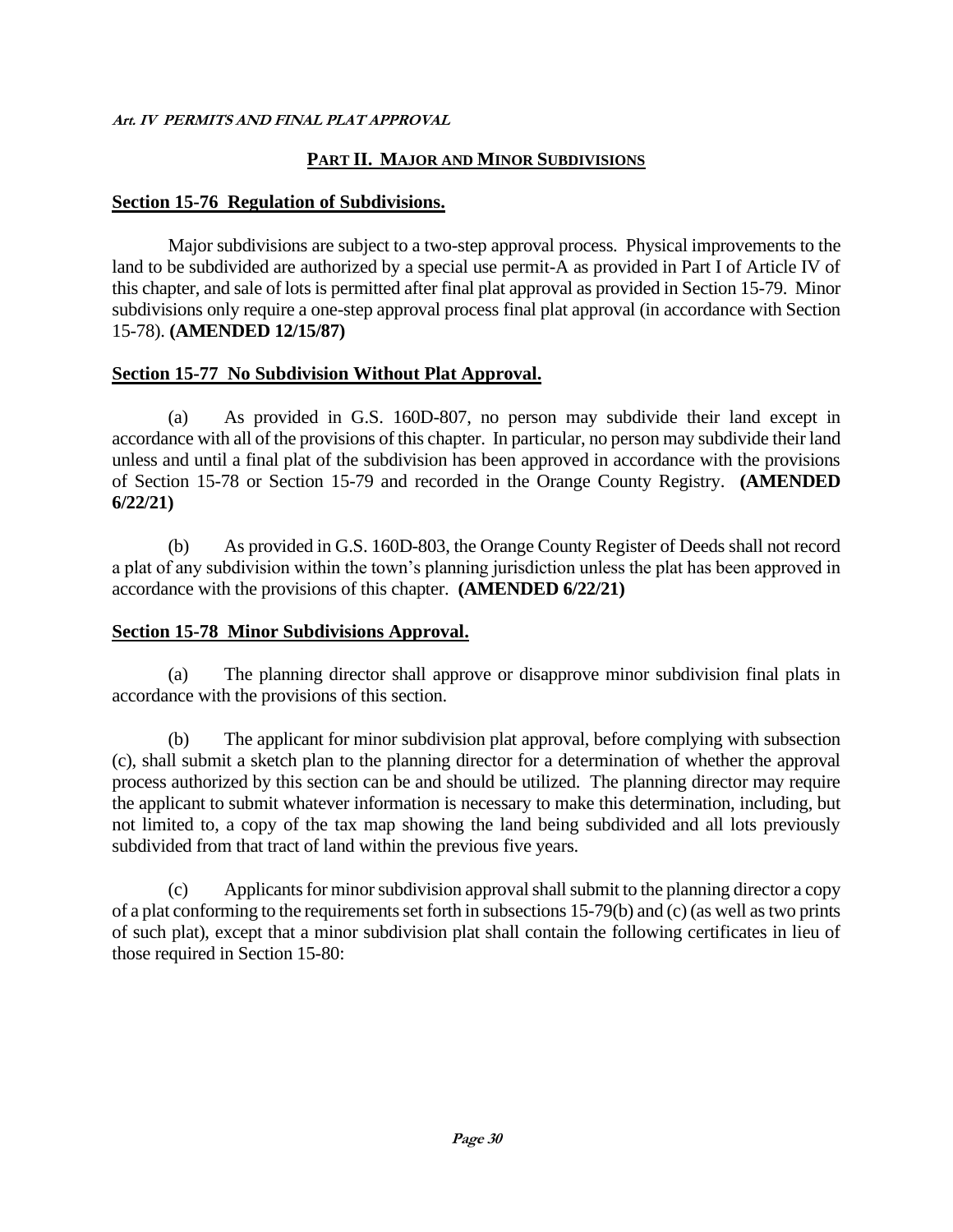## (1) Certificate of Ownership

I hereby certify that I am the owner of the property described hereon, which property is within the subdivision regulation jurisdiction of the Town of Carrboro, and that I freely adopt this plan of subdivision.

\_\_\_\_\_\_\_\_\_\_\_\_\_\_\_\_\_\_\_\_\_\_\_\_ \_\_\_\_\_\_\_\_\_\_\_\_\_\_\_\_\_\_\_\_\_

Date Owner

## (2) Certificate of Approval **(AMENDED 5/26/81)**

I hereby certify that the minor subdivision shown on this plat does not involve the creation of new public streets or any change in existing public streets, that the subdivision shown is in all respects in compliance with Chapter 15 of the Carrboro Town Code, and that therefore this plat has been approved by the Carrboro planning director, subject to its being recorded in the Orange County Registry within 30 days of the date below.

\_\_\_\_\_\_\_\_\_\_\_\_\_\_\_\_\_\_ \_\_\_\_\_\_\_\_\_\_\_\_\_\_\_\_\_\_\_\_\_\_\_\_\_\_\_\_\_\_ Date Town Manager (or designee)

(3) A Certificate of Survey and Accuracy, in the form stated in subdivision  $15-80(3)$ .

(d) The planning director shall take expeditious action on an application for minor subdivision plat approval as provided in Section 15-66. However, either the planning director or the applicant may at any time refer the application to the major subdivision approval process.

(e) No more than a total of four lots may be created out of one tract using the minor subdivision plat approval process, regardless of whether the lots are created at one time or over an extended period of time. **(AMENDED 7/21/87)**

(f) Subject to subsection (d), the planning director shall approve the proposed subdivision unless the subdivision is not a minor subdivision as defined in Section 15-15 or the application or the proposed subdivision fails to comply with subsection (e) or any other applicable requirements of this chapter. **(AMENDED 5/26/81)**

(g) If the subdivision is disapproved, the planning director shall promptly furnish the applicant with a written statement of the reasons for disapproval.

(h) Approval of any plat is contingent upon the plat being recorded within thirty days after the date the Certificate of Approval is signed by the manager or the manager's designee. **(AMENDED 5/26/81)**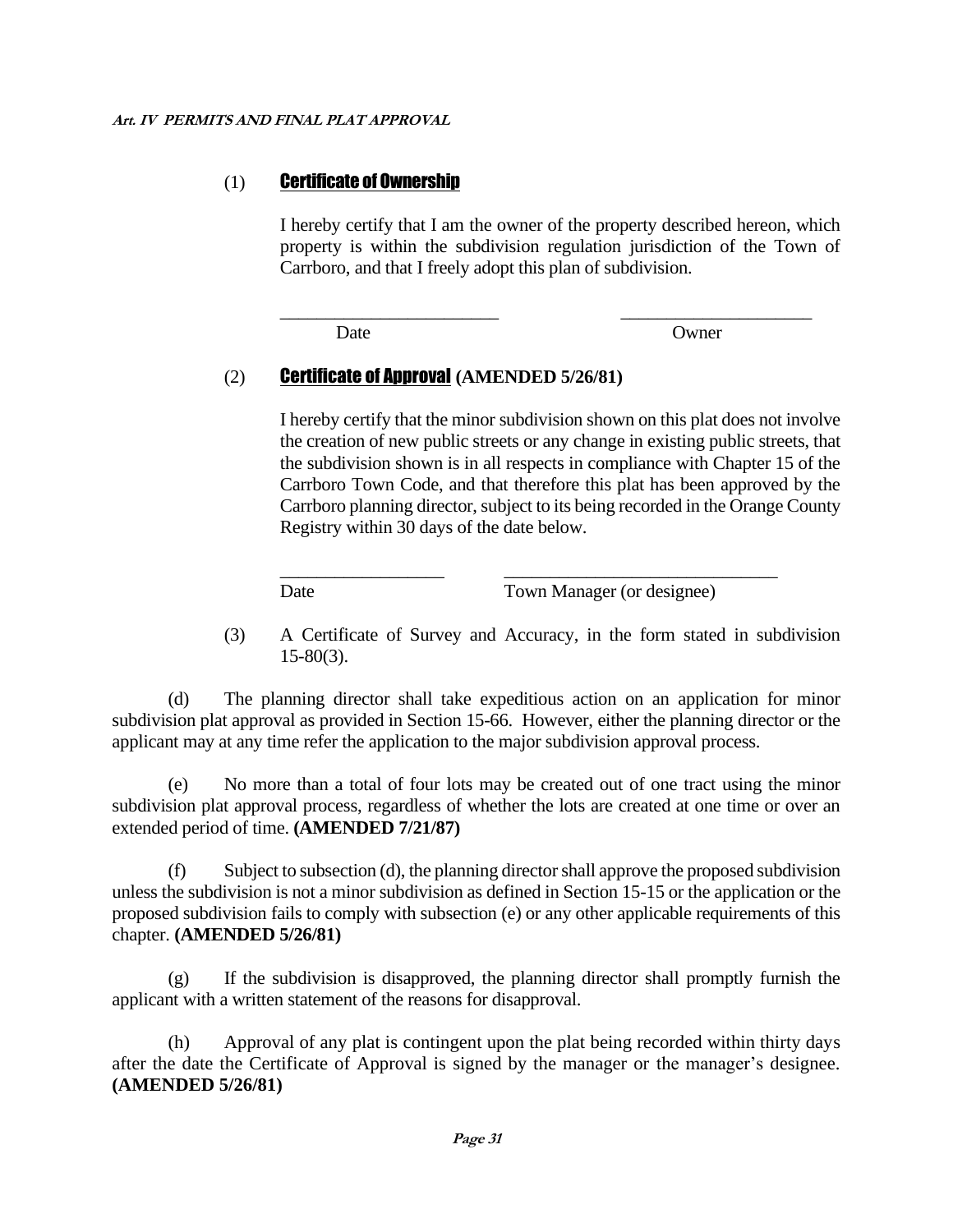## **Section 15-78.1 Special Review for Certain Classes of Subdivisions. (REWRITTEN 6/22/21)**

Pursuant to G.S. 160D-82, the town may require only a plat for recordation for the division of a tract or parcel of land in single ownership if all of the following criteria are met:

(a) The tract or parcel to be divided is not exempted under  $G.S.160D-802(a)(2)$ , [the division of land into parcels greater than 10 acres where no street right-of-way dedication is involved];

(b) No part of the tract or parcel to be divided has been divided under this subsection in the 10 years prior to the proposed division;

- (c) The entire area of the tract or parcel to be divided is greater than 5 acres;
- (d) After division, no more than three lots result from the division; and
- (e) After division, all resultant lots comply with all of the following:
	- (1) All lot dimension size requirements of the applicable regulations of this chapter;
	- (2) The use of the lots is in conformity with the applicable zoning requirements, if any; and
	- (3) A permanent means of ingress and egress is recorded for each lot.

(f) Applicants for special review of certain classes of subdivision approval shall submit to the planning director a copy of a plat demonstrating that the property in question conforms with the standards in Section 15-78.1 (as well as two prints of such plat); the subdivision plat subdivision plat shall contain the following certificates in lieu of those required in Section 15-80:

#### (1) Certificate of Ownership

I hereby certify that I am the owner of the property described hereon, which property is within the subdivision regulation jurisdiction of the Town of Carrboro, and that I freely adopt this plan of subdivision.

\_\_\_\_\_\_\_\_\_\_\_\_\_\_\_\_\_\_\_\_\_\_\_\_\_\_ \_\_\_\_\_\_\_\_\_\_\_\_\_\_\_\_\_\_\_\_\_\_\_\_\_

\_\_\_\_\_\_\_\_\_\_\_\_\_\_\_\_\_\_\_\_\_ Date Owner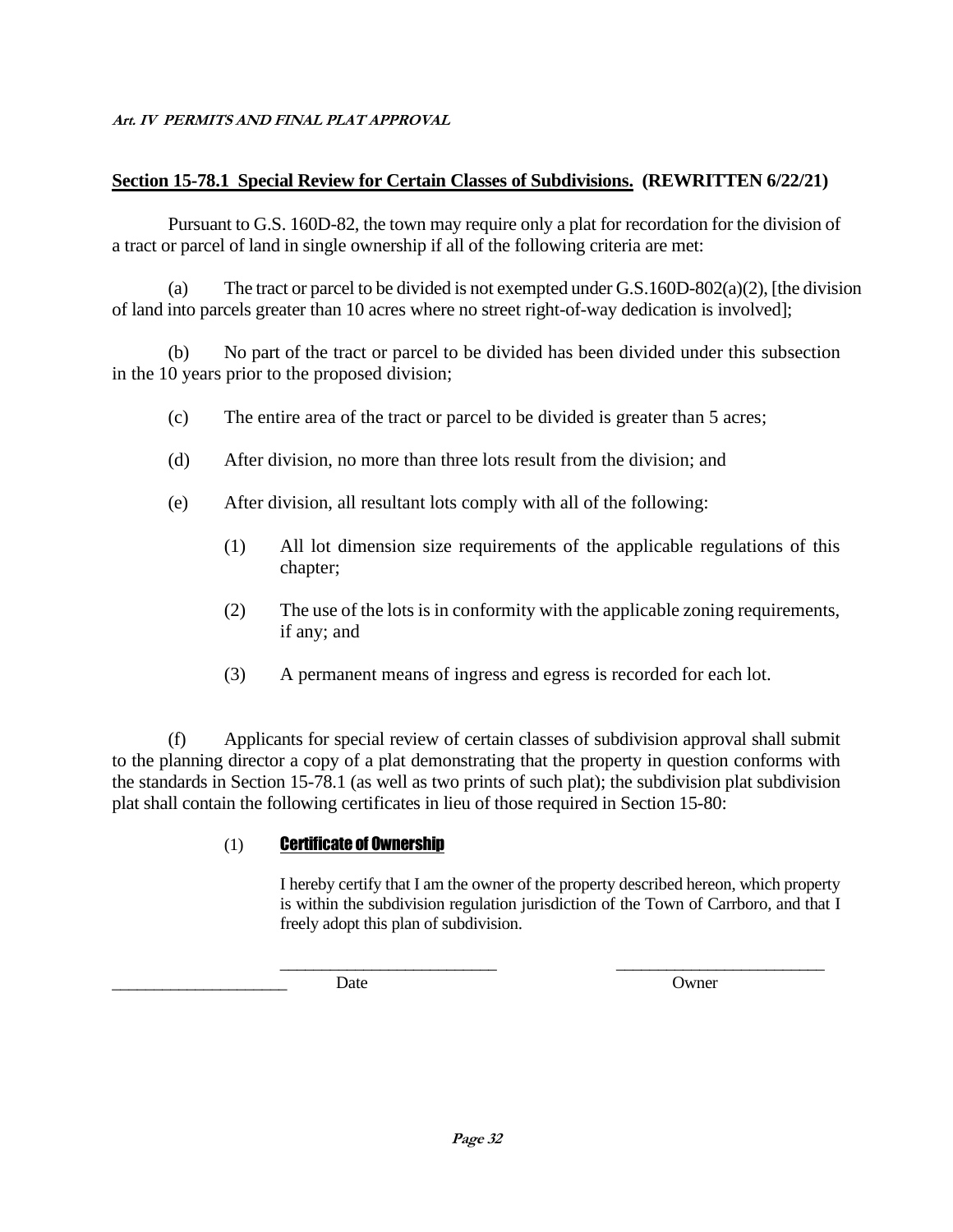## (2) Certificate of Approval for Recording – Subdivision Plat

I hereby certify that the subdivision plat shown hereon has been found to comply with the Subdivision Regulations of the Town of Carrboro, North Carolina, and that this plat has been approved for recording in the Office of the Register of Deeds of Orange County. This plat is null and void if not recorded at the Orange County Deed Registry within sixty (60) days of the date written below.

\_\_\_\_\_\_\_\_\_\_\_\_\_\_\_\_\_\_\_\_\_\_\_\_ \_\_\_\_\_\_\_\_\_\_\_\_\_\_\_\_\_\_\_\_\_

Date **Owner** 

## **Section 15-79 Major Subdivision Approval Process.**

(a) The town manager (or designee) shall approve or disapprove major subdivision final plats. Notwithstanding the foregoing, if, at the time the special use permit-A or special use permit-B was issued for the subdivision pursuant to Part I of Article IV of this Chapter, the permit issuing authority requested that the final plat be reviewed by it, then the Town Council or board of adjustment shall approve or disapprove the major subdivision final plat. **(AMENDED 12/15/87; 7/27/89)**

(b) The applicant for major subdivision plat approval shall submit to the administrator a final plat, drawn in waterproof ink on a sheet made of material that will be acceptable to the Orange County Register of Deeds' Office for recording purposes, and having dimensions as follows: either (i)  $21$ " x  $30$ ", (ii)  $12$ " x  $18$ ", or (iii)  $18$ " x  $24$ ". When more than one sheet is required to include the entire subdivision, all sheets shall be made of the same size and shall show appropriate match marks on each sheet and appropriate references to other sheets of the subdivision. The scale of the plat shall be at one-inch equals not more than one hundred feet. The applicant shall also submit two prints of the plat.

(c) In addition to the appropriate endorsements, as provided in Section 15-80, the final plat shall contain the following information:

- (1) All of the information required by G.S. 47-30 and G.S. 39-32.3;
- (2) The name of the subdivision, which name shall not duplicate the name of any existing subdivision as recorded in the Orange County Registry;
- (3) The name of the subdivision owner or owners;
- (4) The township, county and state where the subdivision is located; and
- (5) The name of the surveyor and the surveyor's registration number and the date of survey.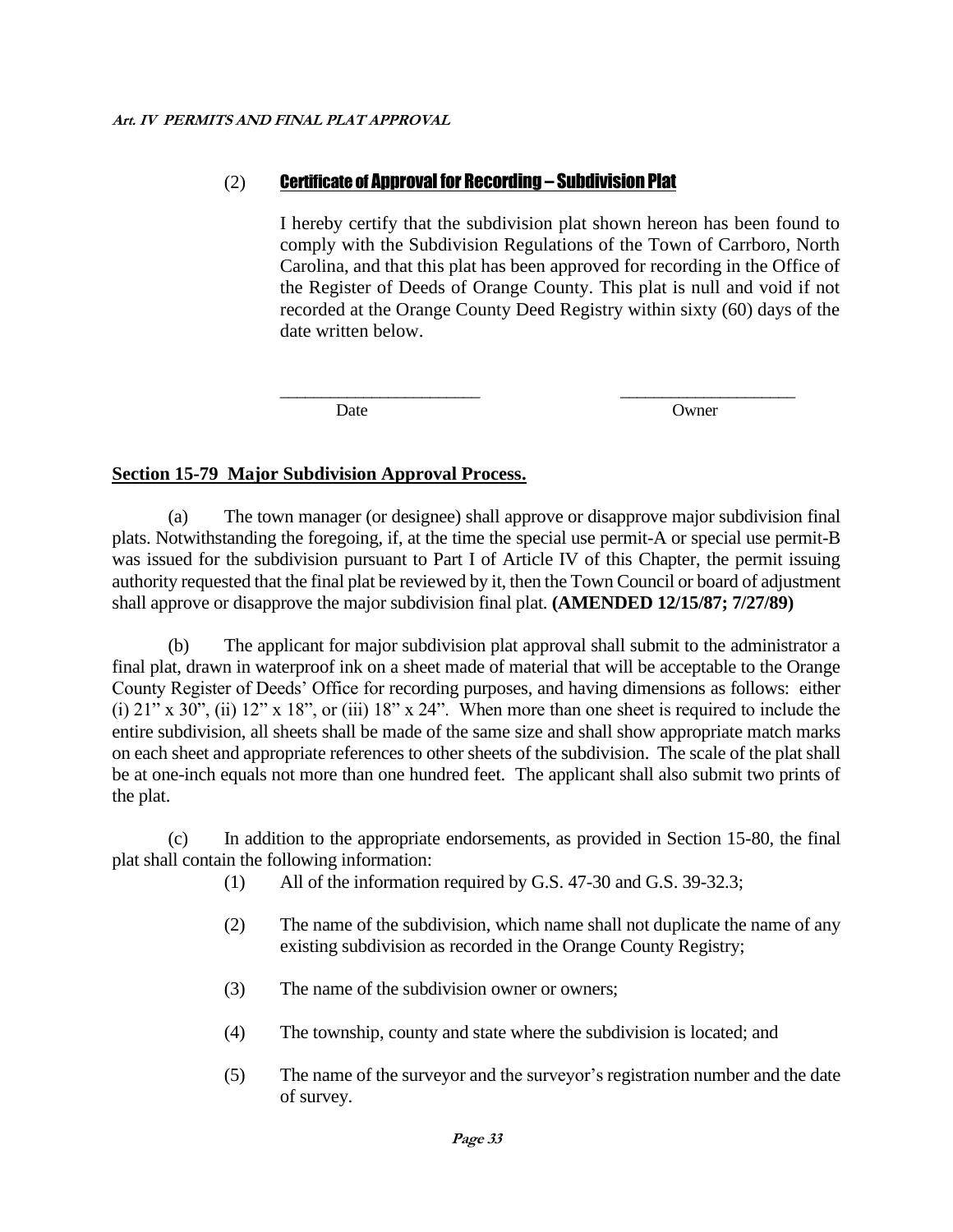(d) The applicable final plat approval authority shall approve the proposed plat unless it finds that the plat or the proposed subdivision fails to comply with one or more of the requirements of this chapter or that the final plat differs substantially from the plans and specifications approved in conjunction with the special use permit-A that authorized the development of the subdivision. **(AMENDED 12/15/87)**

(e) If the final plat is disapproved by the town manager (or designee), the applicant shall be furnished with a written statement of the reasons for the disapproval and may appeal the decision pursuant to Section 15-91. If the final plat is disapproved by the Town Council or the board of adjustment, the applicant shall be furnished with a written statement of the reasons for the disapproval and shall be given an opportunity to petition the applicable plat approval authority for a hearing, to be conducted in accordance with the procedures for processing special use permit applications. Following such hearing, the Council or board may reverse, modify, or affirm its earlier decision. **(AMENDED 12/15/87; 6/27/89)**

(f) Approval of a final plat is contingent upon the plat being recorded within thirty (30) days after the approval certificate is signed by the manager (or designee). **(AMENDED 11/10/81)**

## **Section 15-80 Endorsements on Major Subdivision Plats.**

All major subdivision plats shall contain the endorsements listed in subdivision (1), (2), and (3) herein. The endorsements listed in subdivision (4) shall appear on plats of all major subdivisions located outside the corporate limits of the town but within the planning jurisdiction. The endorsement listed in subdivision (5) shall appear on plats when required by federal regulations.

## (1) CERTIFICATE OF APPROVAL

I hereby certify that all streets shown on this plat are within the Town of Carrboro's planning jurisdiction, all streets and other improvements shown on this plat have been installed or completed or that their installation or completion (within ten months after the date below) has been ensured by the posting of a performance bond or other sufficient surety, and that the subdivision shown on this plat is in all respects in compliance with Chapter 15 of the Carrboro Town Code, and therefore this plat has been approved by the [Carrboro Town Manager] [Carrboro Town Council] [Carrboro Board of Adjustment], subject to its being recorded.

**(AMENDED 7/21/87; 12/15/87; 6/27/89)**

\_\_\_\_\_\_\_\_\_\_\_\_\_\_\_\_\_\_\_\_\_\_\_\_ \_\_\_\_\_\_\_\_\_\_\_\_\_\_\_\_\_\_\_\_\_\_\_\_\_\_\_\_\_\_\_

Date Carrboro Town Manager (or designee)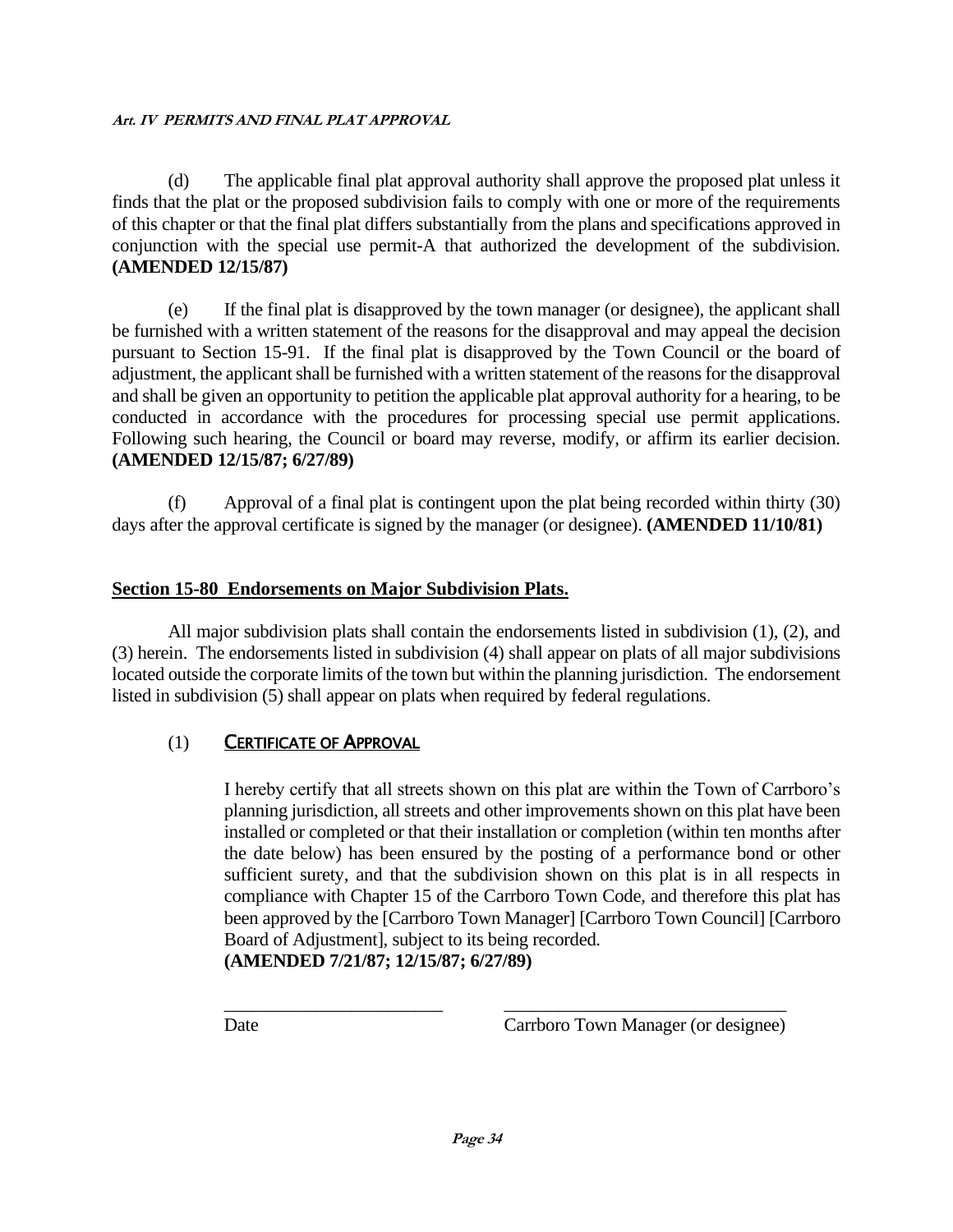#### (2) CERTIFICATE OF OWNERSHIP AND DEDICATION

I hereby certify that I am the owner of the property described hereon, which property is located within the subdivision regulation jurisdiction of the Town of Carrboro, that I hereby freely adopt this plan of subdivision and dedicate to public use all areas shown on this plat as streets, alleys, walks, parks, open space, and easements, except those specifically indicated as private, and that I will maintain all such areas until the offer of dedication is accepted by the appropriate public authority. All property shown on this plat as dedicated for a public use shall be deemed to be dedicated for any other public use authorized by law when such other use is approved by the Town Council in the public interest.

\_\_\_\_\_\_\_\_\_\_\_\_\_\_\_\_\_\_\_\_\_\_\_ \_\_\_\_\_\_\_\_\_\_\_\_\_\_\_\_\_\_\_\_\_\_\_\_\_\_\_\_

Date Owner

Notarized

#### (3) CERTIFICATE OF SURVEY AND ACCURACY **(AMENDED 11/26/85)**

I, \_\_\_\_\_\_\_\_\_\_\_\_\_\_\_\_\_\_\_, certify that this plat was drawn under my supervision from (an actual survey made under my supervision) (deed description recorded in Book \_\_\_\_\_\_, Page \_\_\_\_\_); that this plat was prepared in accordance with G.S. 47-30 as amended. Witness my original signature, registration number and seal this \_\_ day of  $\_\_\_\_\_\.\, 19\_\_\_\.\,$ 

Surveyor

Registration Number

\_\_\_\_\_\_\_\_\_\_\_\_\_\_\_\_\_\_\_\_\_\_\_\_

\_\_\_\_\_\_\_\_\_\_\_\_\_\_\_\_\_\_\_\_\_\_\_\_

\_\_\_\_\_\_\_\_\_\_\_\_\_\_\_\_\_\_\_\_\_\_\_\_\_\_\_\_

North Carolina, \_\_\_\_\_\_\_\_\_\_\_\_\_\_\_\_\_\_\_\_\_\_\_County, a registered land surveyor, personally appeared before me this day and acknowledged the execution of the foregoing instrument. Witness my hand and official stamp or seal, this day of  $\frac{19}{19}$ .

Seal or Stamp

Notary Public Stamp or Seal My Commission Expires\_\_\_\_\_\_\_\_\_\_\_\_\_\_\_

\_\_\_\_\_\_\_\_\_\_\_\_\_\_\_\_\_\_\_\_\_\_\_\_\_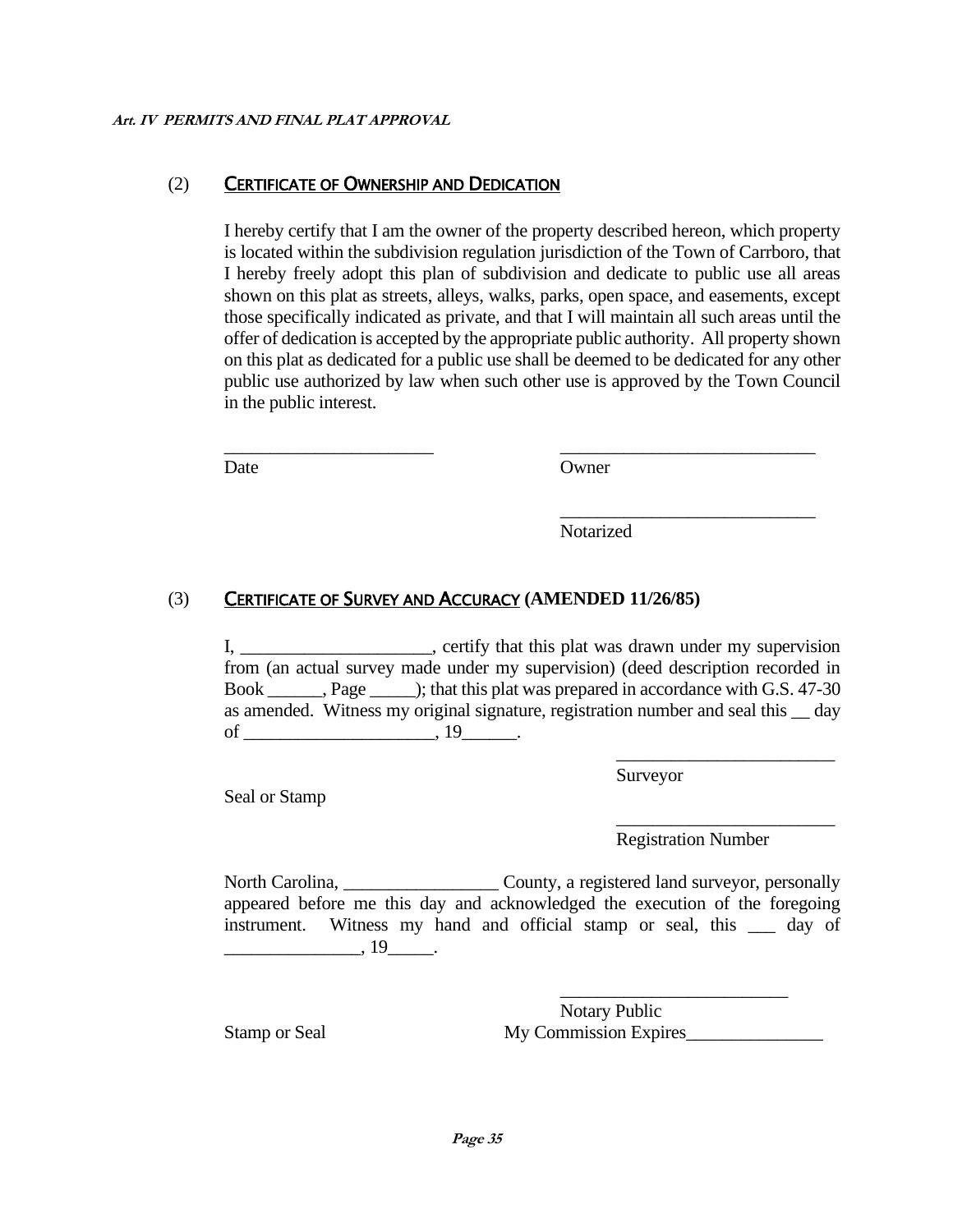## (4) DIVISION OF HIGHWAYS DISTRICT ENGINEER CERTIFICATE

I hereby certify that the public streets shown on this plat have been completed, or that a performance bond or other sufficient surety has been posted to guarantee their completion, in accordance with at least the minimum specifications and standards of the N.C. State Department of Transportation for acceptance of subdivision streets on the State highway system for maintenance.

District Engineer

\_\_\_\_\_\_\_\_\_\_\_\_\_\_\_\_\_\_\_\_\_\_\_\_

\_\_\_\_\_\_\_\_\_\_\_\_\_\_\_\_\_\_\_\_\_\_\_\_\_\_\_\_\_\_

## (5) CERTIFICATE FOR FEDERALLY FUNDED PROJECT

I hereby certify that the specifications for street grading, drainage improvements, and paving for the group housing development shown on this plat, which development is being financed or insured under regulations of the United States Government, are equal to or of a higher standard than required by the subdivision regulations of the Town of Carrboro and the Standards of the N.C. Department of Transportation.

Planning Director

## **Section 15-81 Plat Approval Not Acceptance of Dedication Offers.**

Approval of a plat does not constitute acceptance by the town of the offer of dedication of any streets, sidewalks, parks or other public facilities shown on a plat. However, the town may accept any such offer of dedication by resolution of the Council, by issuing to the dedicator a written notice of acceptance signed by the town manager (or designee), or by actually exercising control over and maintaining such facilities. **(AMENDED 6/06/89)**

## **Section 15-82 Protection Against Incompleteness.**

(a) Whenever (pursuant to Section 15-60) occupancy, use or sale is allowed before the completion of all facilities or improvements intended for dedication, then the performance guarantee that is posted pursuant to Section 15-60 shall guarantee that any required improvements not completed shall be completed, subject to the Town collecting the performance guarantee to make the improvements. **(AMENDED 4/27/82; 6/06/89; 6/22/21)**

(b) Whenever all facilities or improvements intended for dedication are installed before occupancy, use or sale is authorized, then the developer shall post a performance guarantee that any incomplete improvements will be satisfactorily installed, in accordance with subsection 16-60(b). Or the Town will make such improvements using the performance guarantee. **(AMENDED 4/27/82; 6/06/89; 6/22/21)**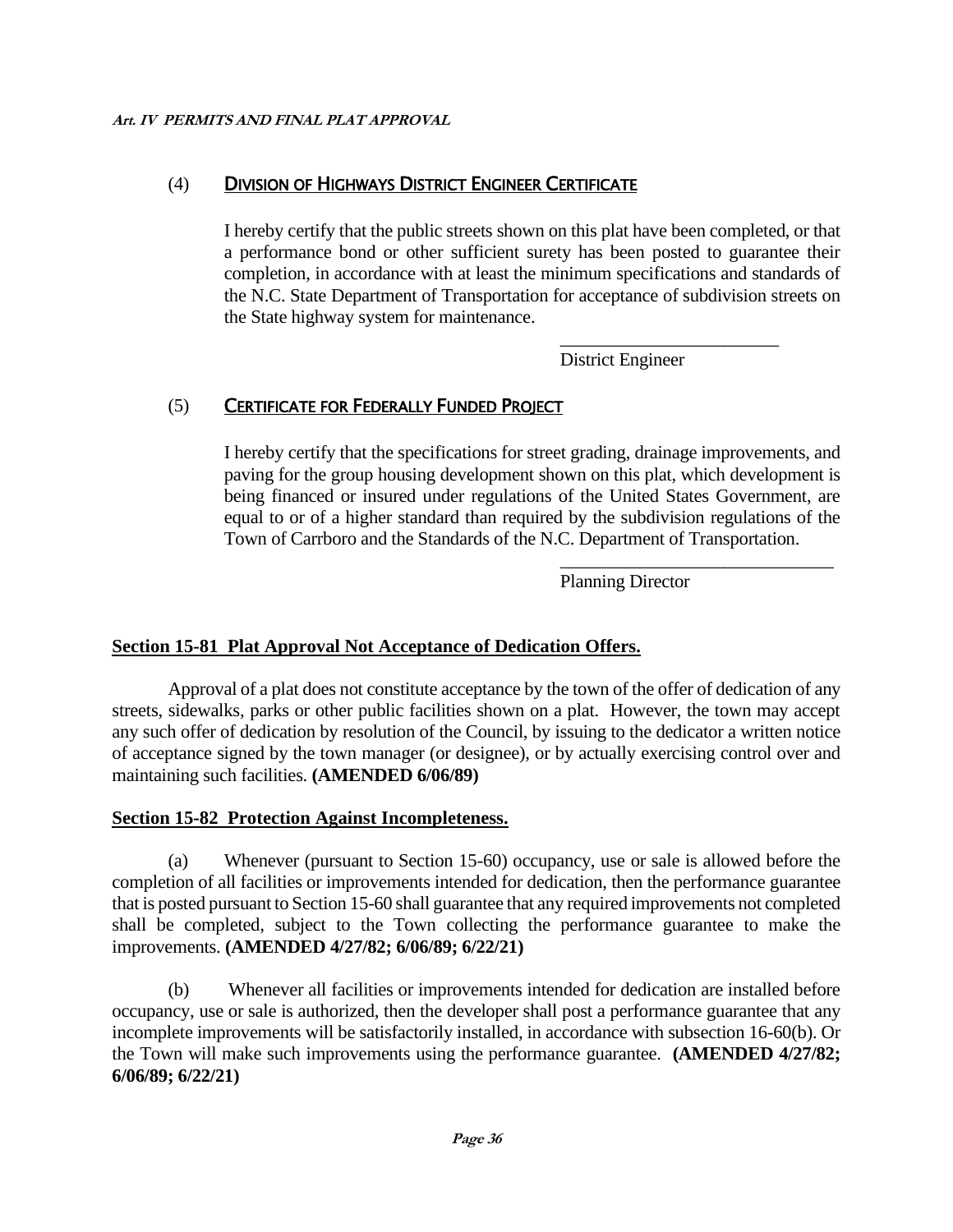(c) An architect or engineer retained by the developer shall certify to the town that all facilities and improvements to be dedicated to the town have been constructed in accordance with the requirements of this chapter. This certification shall be a condition precedent to acceptance by the town of the offer of dedication of such facilities or improvements.

## (d) **(REPEALED 6/22/21)**

#### **Section 15-83 Maintenance of Dedicated Areas Until Acceptance.**

As provided in Section 15-67, all facilities and improvements with respect to which the owner makes an offer of dedication to public use shall be maintained by the owner until such offer of dedication is accepted by the appropriate public authority.

## **Section 15-83.1 Display of Approved Site Plan Required. (AMENDED 1/28/92)**

(a) Prior to final plat approval, the developer of any residential subdivision that contains or is designed to contain when fully developed a total of more than four lots shall display in a prominent outdoor location on the development site a copy of a site plan drawn at a minimum scale of  $1" = 100"$  that shows town approved lot configurations, easements, street patterns, amenities, and other design features that may affect the use or enjoyment of property purchased within such development. Included on the site plan shall be a prominently displayed notice advising prospective purchasers to contact the Carrboro Planning Department for additional information concerning the approved development plans.

(b) For purposes of this section the term "design features" includes but is not limited to water, sewer, or electric power easements, recreational amenities, street extensions or future streets, bikeways, and proposed future phases. When a private street is proposed, such signs shall indicate that maintenance will be the responsibility of a homeowner's association.

(c) The site plan required under this section shall be placed within a weatherproof display case. It shall be regarded as a continuing condition of the developer's permit that the site plan displayed under this section shall be kept current as changes in development plans are approved by the town and shall remain at all times sufficiently legible to satisfy the disclosure objectives of this section. The site plan shall remain on display as lots within the subdivision remain in the possession of the developer to whom the special use permit-A was granted or the developer's successors.

(d) The site plan displayed in accordance with this section as well as the location and construction of the display case shall be subject to the prior approval of the zoning administrator, which approval shall not be unreasonably withheld.

(e) The site plan display required under this section shall not be regarded as a sign for purposes of Article XVII of this chapter.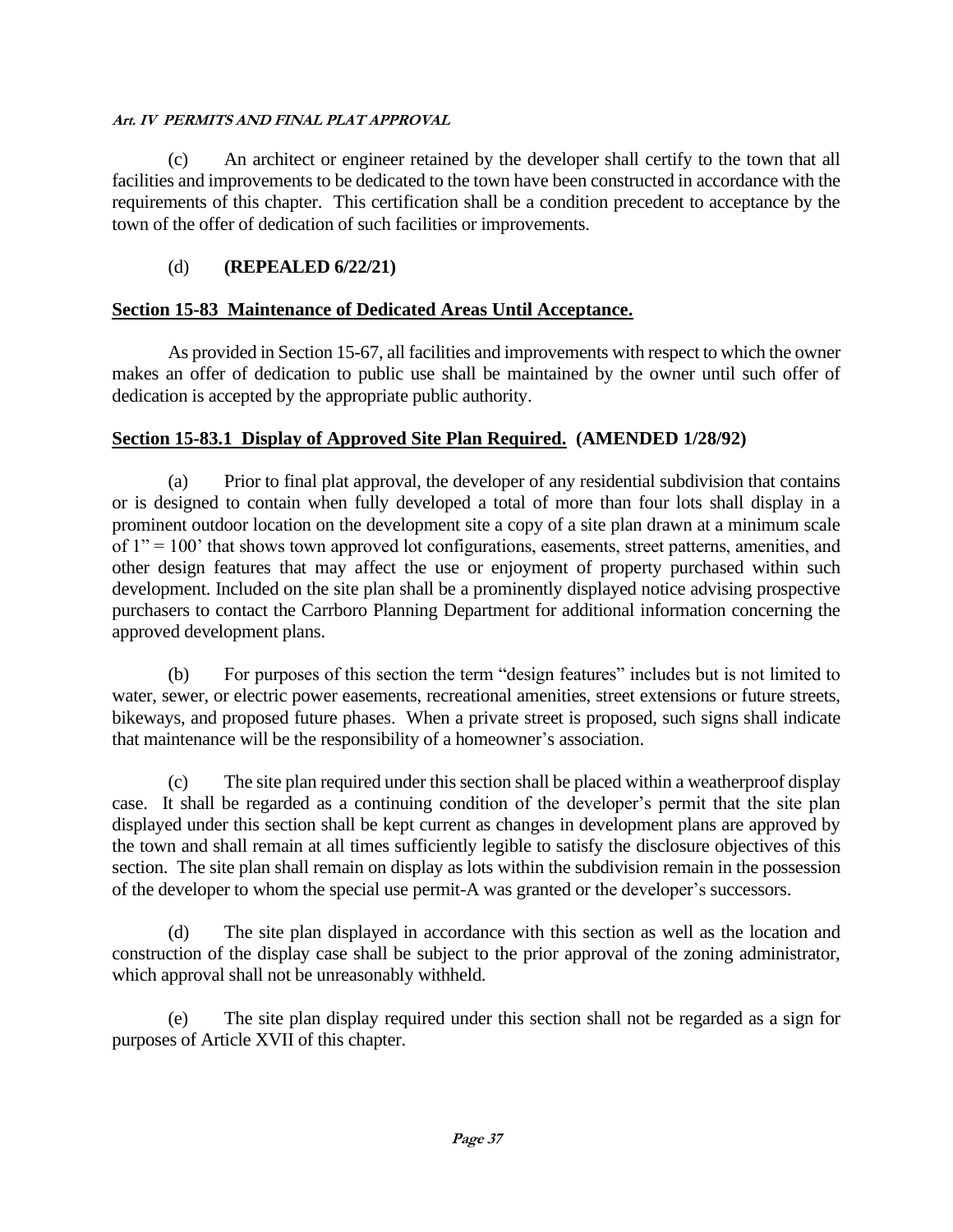## **Section 15-83.2 Signs Posted to Disclose Development Plan. (AMENDED 1/28/92**)

(a) Prior to final plat approval, the developer of any residential subdivision that contains or is designed to contain when fully developed to total of more than four lots may be required by the permit issuing authority to post a sufficient number of signs throughout the subdivision in appropriate locations to provide notification (to the extent reasonably practicable) to the prospective purchasers of lots or dwelling units within the area for which final plat approval is requested of design features proposed for the subdivision that may significantly affect the use or enjoyment of property purchased within the subdivision.

(b) For purposes of this section the term "design features" includes but is not limited to water, sewer, or electric power easements, recreational amenities, street extensions or future streets, bikeways, and proposed future phases. When a private street is proposed, such signs shall indicate that maintenance will be the responsibility of a homeowner's association.

(c) Notwithstanding the other provisions of this section, no signs need be posted where the impact of the design feature is evident upon inspection of the property (e.g., a power line or sewer line is already constructed and the easement boundaries are apparent).

(d) Signs posted in conformity with this section shall remain so long as lots within the subdivision remain in the possession of the developer to whom the special use permit-B or special use permit-A was granted or the developer's successor, and it shall be regarded as a continuing condition of the permit authorizing the subdivision that such signs be maintained to serve the purposes intended by this section. However, in any enforcement action it shall be a valid defense for the developer to show that signs have been posted as required but have been deliberately removed or destroyed without such developer's consent or acquiescence.

(e) The developer of a subdivision that is subject to the provisions of this section shall submit with their application for a special use permit a sign plan that shows the location, size, design and content of every sign proposed to be posted to satisfy the requirements of this action. The Council or board shall approve the plan if it demonstrates substantial compliance with this action. Signs erected or posted pursuant to such an approved sign plan are exempt from the provisions of Article XVII of this chapter. Signs shall be erected prior to final plat approval for each phase.

## **Section 15-83.3 Covenants May Not Prohibit Devices that Generate or Conserve Energy or Water. (AMENDED 4/26/11)**

(a) This section is authorized by Chapter 42 7 of the 2009 Session Laws, codified as Section 10-2 of the Carrboro Town Charter.

(b) Subject to the provisions of subsections (c) and (d) of this section, lots within a residential subdivision may not be conveyed subject to covenants or restrictions that run with the land unless, prior to approval of the final plat creating such lots, the final plat approval authority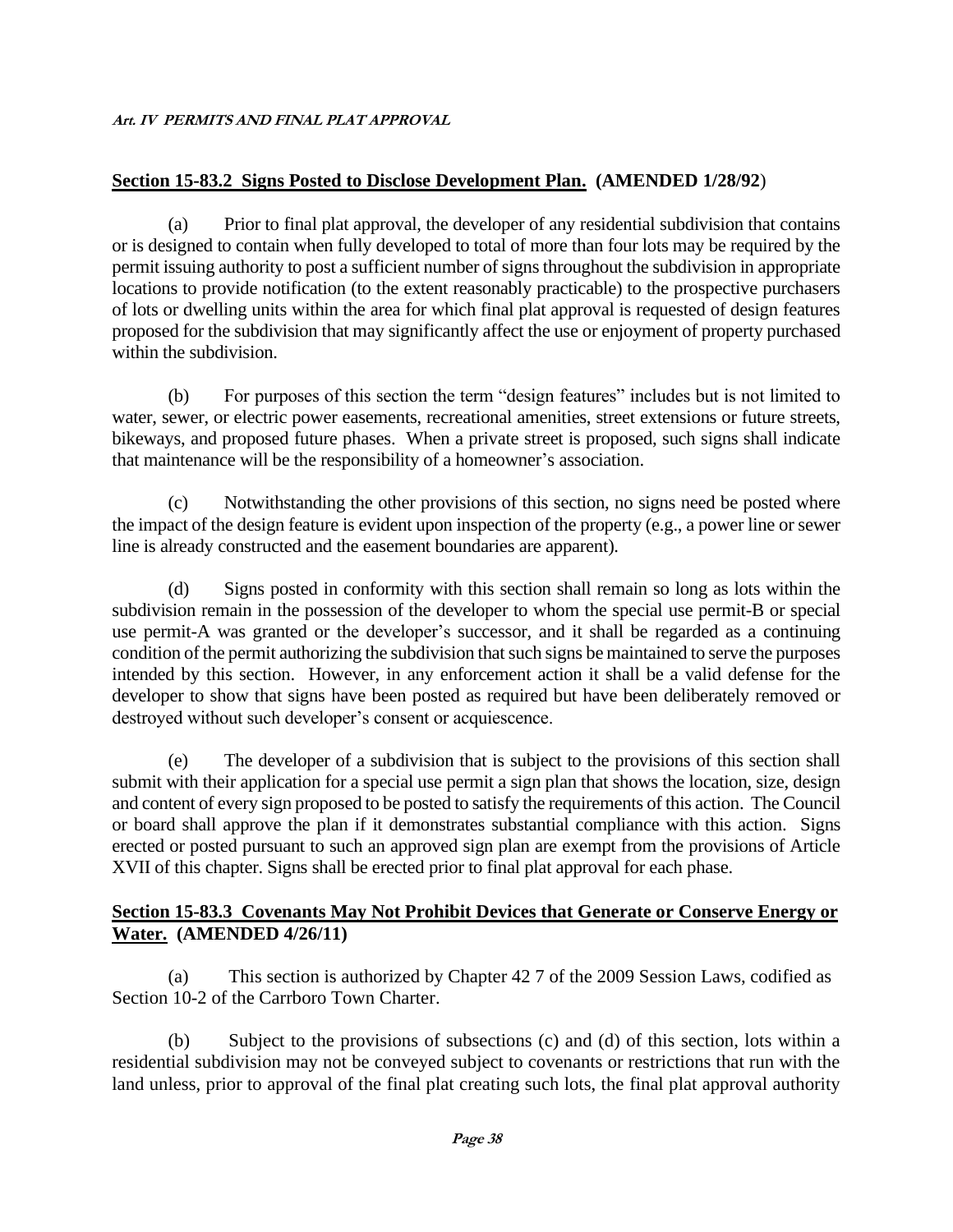(planning director for minor subdivisions and town manager for major subdivisions) has determined that such covenants or restrictions are consistent with the requirements of this section. The developer shall submit any such proposed covenants to the town along with or subsequent to the proposed final plat. Final plat approval for such subdivision may not be granted if the covenants or restrictions prohibit, or have the effect of prohibiting, or allow a property owners association to prohibit, the orderly installation of solar collectors, clotheslines, rain barrels, garden fences, or any further technology or device designed specifically to generate or conserve energy through the use of renewable resources or to capture, store, or reuse water, so long as such installation is done by or on behalf of a person who otherwise has a property right to install such device.

(c) The provisions of subsection (b) of this section do not apply to any condominium created under Chapter 47A or 47C of the General Statutes. Nor are such provisions intended to prohibit the adoption or enforcement of any covenant or restriction, or any rule or regulation adopted by a property owners association that does any of the following:

- (1) Affects a common area.
- (2) Is designed to ensure that any device described in subsection (b) is installed and maintained in such a manner that it does not pose a risk to the safety of any person or domesticated animal.
- (3) Regulates the location or screening of any device described in subsection (b), provided the covenant or restriction, or rule or regulation adopted by a property owners association, does not have the effect of preventing the reasonable use of such device.
- (d) The provisions of this section apply only to covenants or restrictions recorded after the effective date of this section.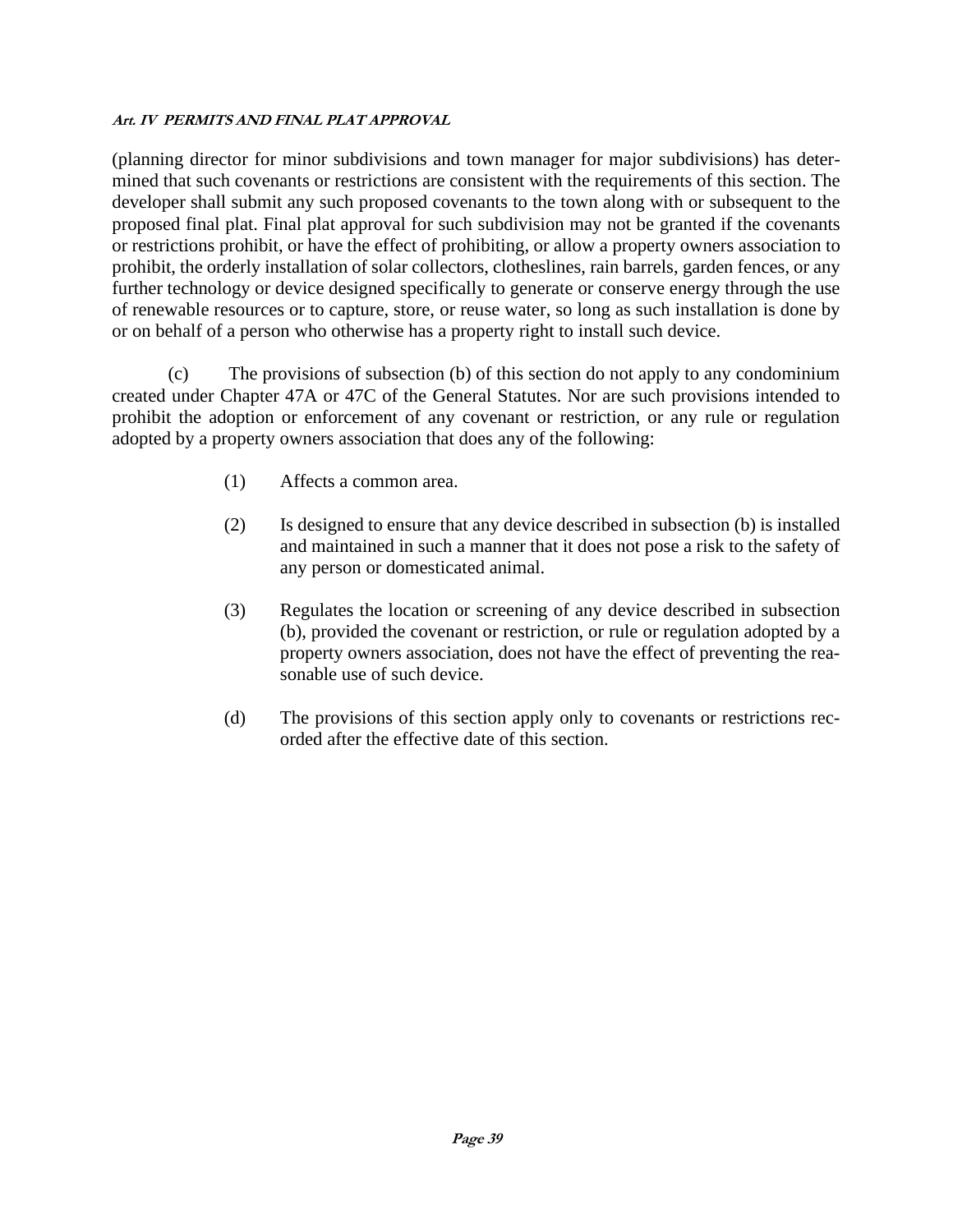## **PART III. CONSTRUCTION DRAWING APPROVAL (AMENDED 6/06/89)**

## **Section 15-84 Construction Drawings Shall Conform To Land Use Permit Plans.**

(a) Construction drawings prepared for development projects and prepared in accordance with Section 15-49 (c) shall conform to the plans which have been approved as part of the appropriate land use permitting process (special use permit-A, special use permit-B or zoning permit). In the event that the detailed site work which is required for the preparation of construction drawings makes necessary modifications or deviations from the general design approved during the land use permitting process, such changes may require additional review by the relevant permit-issuing authority, as described in Section 15-64, prior to the start of construction plan review.

(b) For utility extension projects, which are exempted from the requirement to obtain a special use permit-A, special use permit-B or zoning permit by the provisions of Section 15-151, construction plans shall be submitted to and approved by the public works director prior to the commencement of construction activity.

## **Section 15-85 Construction Drawing Submittal Process.**

As set forth in Section 15-49 (c), persons desiring to construct any development project in the area within the town's planning jurisdiction may be required to submit construction drawings for review and approval by the town. Submittal of construction drawings shall be made only after a land use permit (special use permit-A, special use permit-B or zoning permit) has been issued for the project in question, and filed with the Orange County Register of Deeds, if required by Section 15-63. Construction drawings are to be submitted to the land use administrator for review and approval in accordance with the process described below.

(a) **PRE-SUBMITTAL CONFERENCE**. Persons preparing construction drawings are requested to confer with the land use administrator prior to making the formal construction drawings submittal described below in subsection (b). This conference is suggested in order to minimize the time required for the construction drawing review process. It is especially encouraged where such drawings will require modifications to the plans approved as part of the land use permitting process in order to comply with the provisions of Section 15-84. As described in Section 15-64, land use permit modifications can require additional review by the permit-issuing authority, prior to construction plan review.

(b) **INITIAL SUBMITTAL**. Four (4) complete sets of construction drawings shall be submitted to the land use administrator for review. Construction drawing size and content shall conform to the requirements set forth in Section 15-87. The land use administrator will review the initial submittal and will send the applicant written comments outlining the additions or corrections that are considered necessary.

(c) **DRAWINGS REVISED AND RESUBMITTED**. After receiving the land use administrator's comments on the initial submittal, the applicant shall revise the drawings to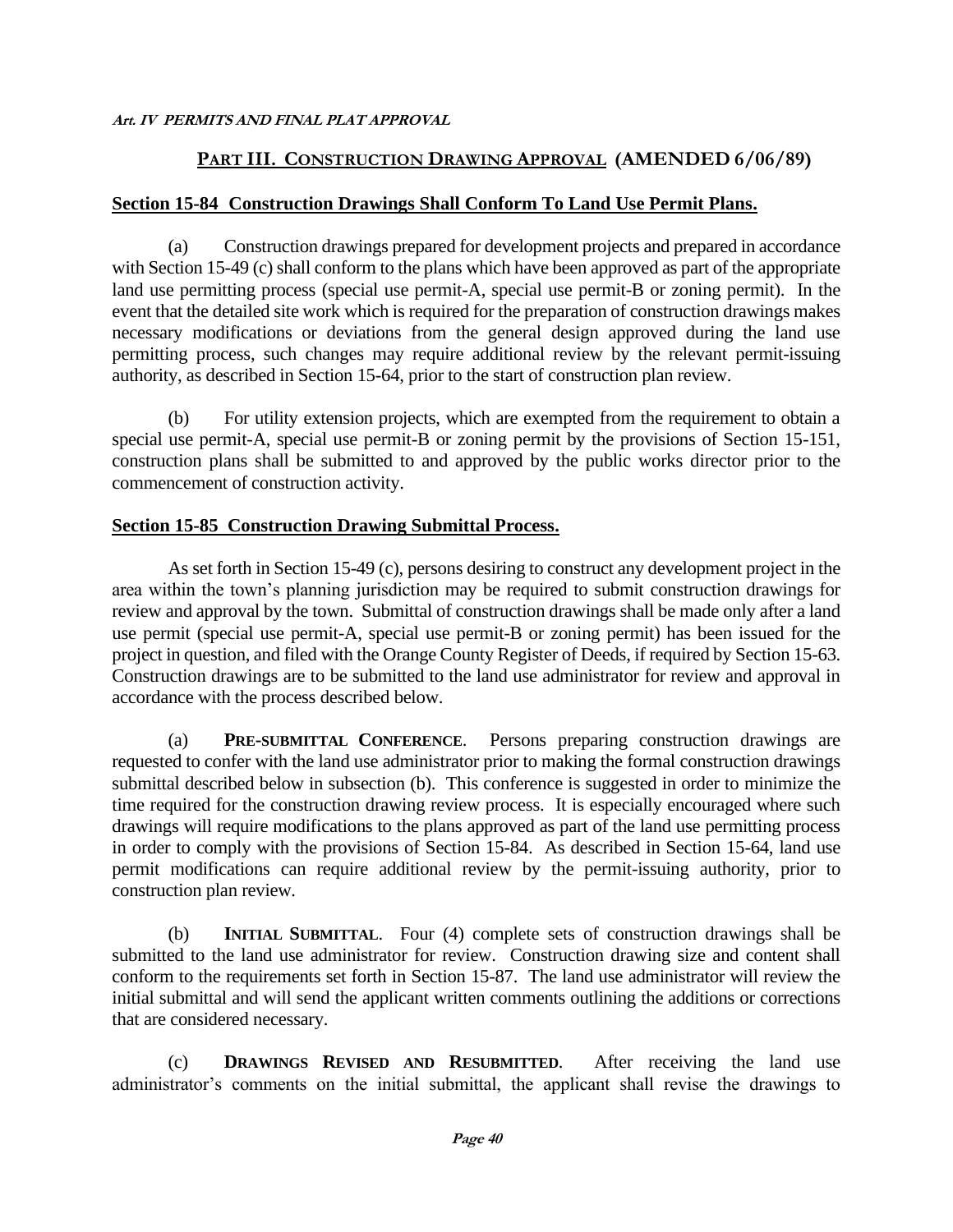incorporate those comments. The applicant shall resubmit four (4) sets of revised construction drawings for review. The land use administrator will review the revised drawings and will send the applicant written comments outlining any additions or corrections that may still be considered necessary. The applicant shall then revise the construction drawings accordingly. This process shall continue until such time as the land use administrator is satisfied as to the sufficiency of the drawings and their conformance with the required standard specifications included in Appendix C.

(d) **FINAL SUBMITTAL**. Once the land use administrator is satisfied as to the sufficiency of the construction drawings, a full set of final construction drawing materials shall be submitted for approval. These materials shall include at a minimum:

- (1) five (5) complete sets of final construction drawings, including all the revisions as requested by the land use administrator, and sealed by the professional engineer responsible for their preparation. Materials that must be included in a complete set of construction drawings are described in Section 15-87 below;
- (2) a letter from the Orange Water and Sewer Authority, if applicable, certifying their approval of the final construction drawings;
- (3) letters from the appropriate utility providers certifying their approval of the final construction drawings;
- (4) copies of any applicable state or federal permits or approvals;
- (5) a copy of the Orange County Sedimentation and Erosion Control permit, if required, or a copy of correspondence from the Erosion Control Office indicating that a permit is not required;
- (6) a copy of all approved driveway permits and/or encroachment agreements from the North Carolina Department of Transportation.

The land use administrator shall review the final construction drawing package submittal, shall approve them for construction if they are found to be complete and sufficient, and shall notify the applicant in writing of the approval.

## **Section 15-86 Record Drawings.**

Upon completion of construction, a set of record drawings reflecting as-built conditions must be submitted prior to the final acceptance of the streets and any other facilities by the town. The record drawings must be labeled RECORD DRAWINGS and sealed and signed by the engineer preparing them. The record drawings shall be permanent reproducible drawings, on mylar, 2 mil minimum weight or in a digital format determined acceptable by the Town. **(AMENDED 6/22/21)**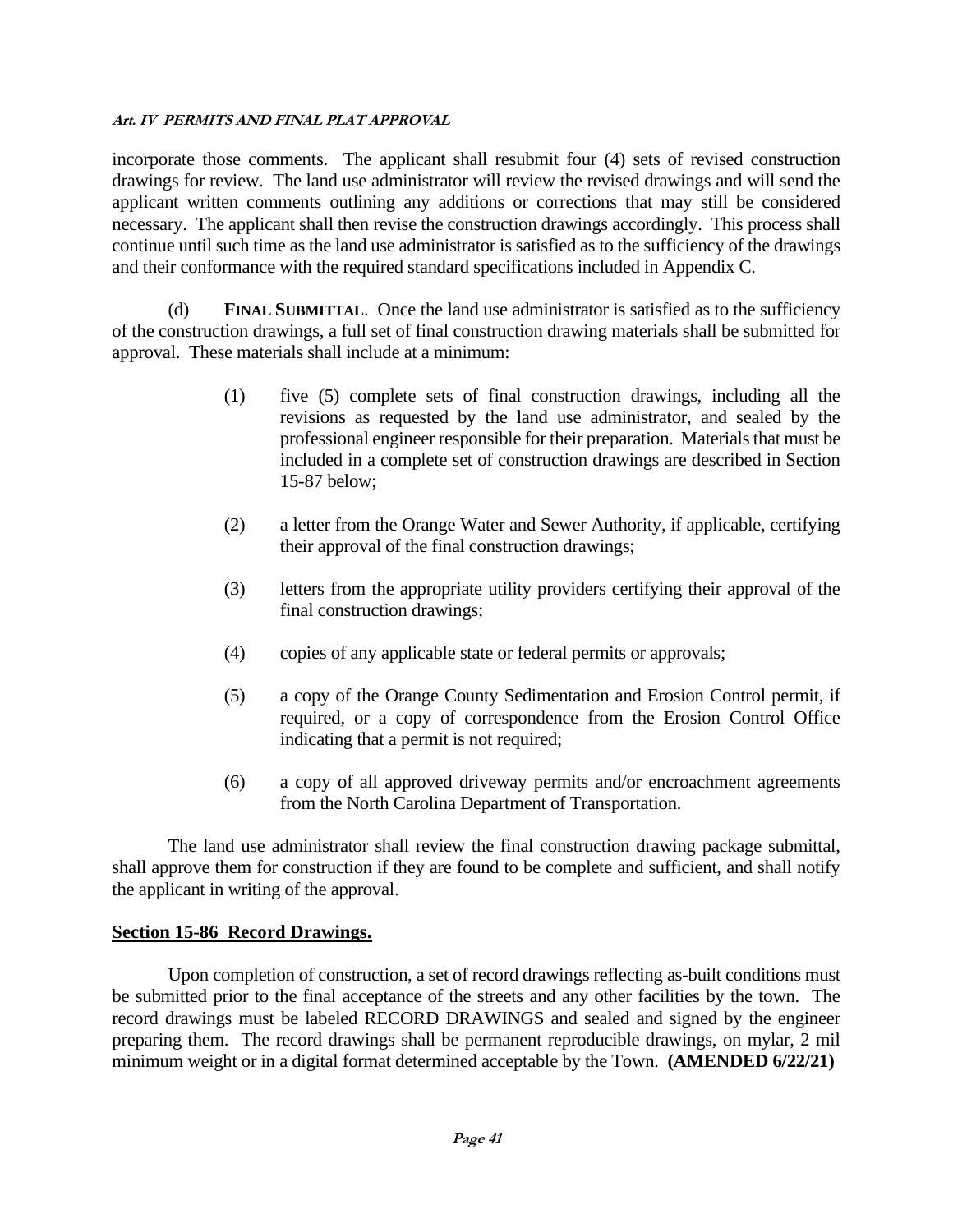## **Section 15-87 Construction Drawing Submittal Requirements.**

(a) **CERTIFICATION OF DRAWINGS**. All construction drawings submitted shall be signed by and carry the seal of the professional engineer, professional architect or professional landscape architect responsible for that preparation, who shall be licensed to practice in the State of North Carolina. **(AMENDED 10/9/90)**

(b) **MATERIALS TO BE SUBMITTED AS PART OF THE CONSTRUCTION DRAWINGS PACKAGE:** A complete set of construction drawings submitted in accordance with the provisions of Section 15-49 (c) shall include at least the following items. The Town's required standard construction specifications, for use in preparing construction drawings are outlined in Appendix C.

- (1) Project site drawings including all information required by Appendix A as part of the approved land use permit submittal, including but not limited to footprints of existing and proposed buildings, parking areas, the location of 100-year floodplain limits, existing and proposed contour elevations at 2 foot intervals. These drawings shall also include the boundary of the tract with all courses and distances indicated. One corner of the tract shall be tied to the North Carolina Plane Coordinate System. Plan size shall generally be 24 inches by 36 inches, however the land use administrator may permit smaller sized plans if that is deemed appropriate for a smaller project; and
- (2) A summary illustrative site plan drawn to a scale of  $1"=100'$ , on one  $24" X$ 36" sheet if possible, or two sheets with match lines if not possible, showing a vicinity map, the outline of the project, and the location of lots, buildings, roads and other significant project features; and
- (3) Plan and profile sheets indicating all existing and proposed roads, sidewalks, parking areas and driveways, cut-and-fill lines, the location of all utilities, and all drainage improvements. A summary roadway plan showing the street layout and all centerline and curve data shall be submitted in addition to a separate plan and profile sheet for each proposed new street; and
- (4) Specifications sheets showing details for all curb and gutter treatments, proposed pavement treatments, and specifications for all erosion control, drainage and permanent stormwater control structures and facilities; and
- (5) A grading, drainage and erosion control plan including data on construction sequencing and a schedule for re-stabilization of denuded areas. Drainage and stormwater facility drawings shall include information on materials used, pipe sizes and lengths, invert elevations, and top elevations for each structure, including but not limited to catch basins, curb inlets, stormwater retention or detention structures, and stormwater velocity dissipaters. In addition, a complete set of hydrologic calculations of existing and proposed runoff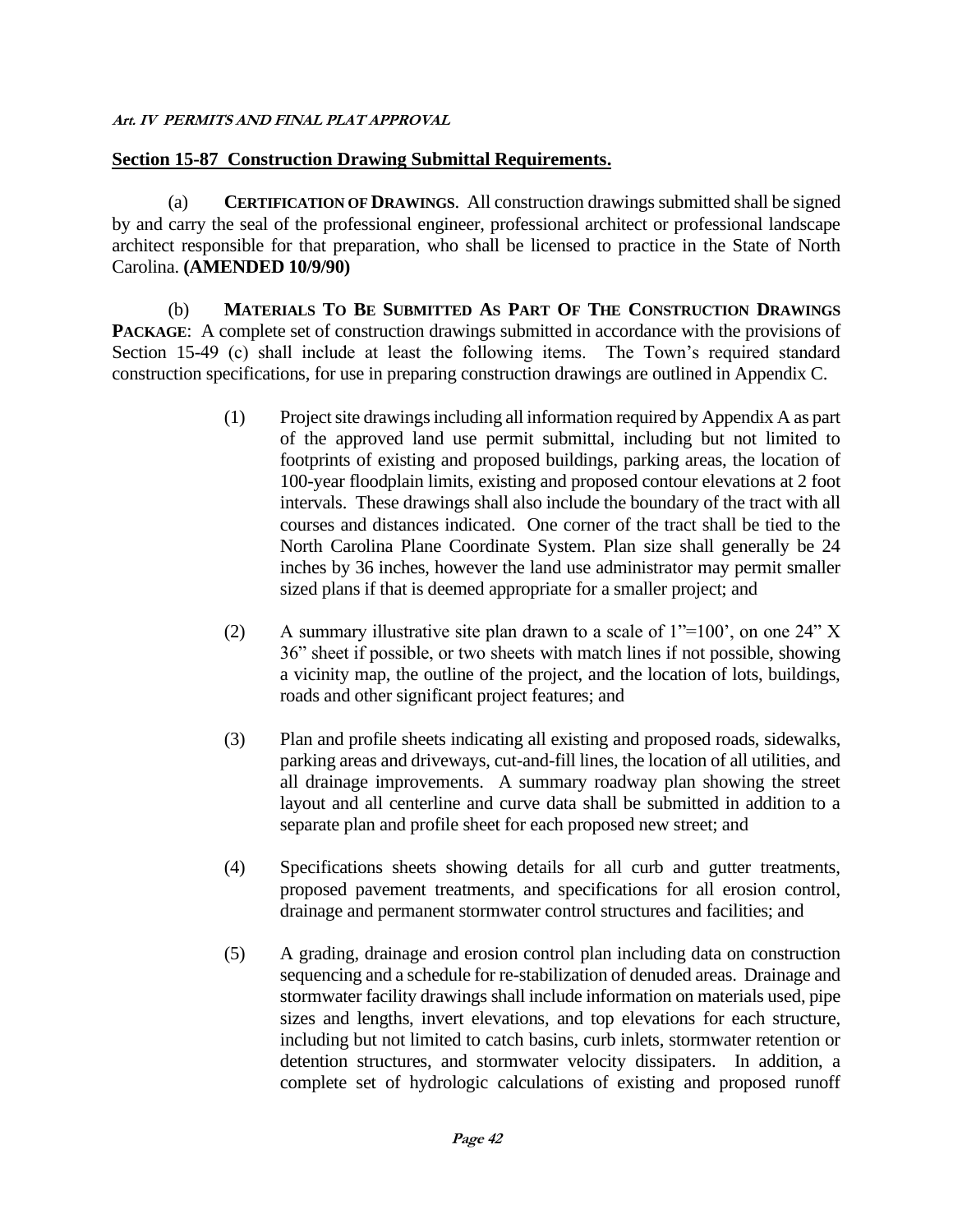(prepared as described in Appendix C) shall be submitted, and estimated stormwater exit volumes and velocities provided for each proposed drainage and stormwater control structure; and

- (6) A landscape and tree protection plan showing the location of all trees greater than 18 inches in diameter and rare species trees that are to be retained, all proposed plantings, and the location of other existing trees that are to be retained, and giving specifications for their preservation during construction; and
- (7) A water and sewer location plan meeting the requirements of the Orange Water and Sewer Authority, and showing the location of all easements and proposed fire hydrants; and
- (8) A utilities plan showing primary and secondary electrical and natural gas distribution and service lines, and the location of all electrical and natural gas easements; and
- (9) A preliminary soils evaluation as described in Appendix C (Standard Specifications), prepared by a certified soils engineer and addressing the soils' suitability for street construction, as well as any potential problems and recommendations. The report shall confirm the adequacy of the standard pavement design required by the town, or, if the subgrade soils are expected to have poor CBR (California Bearing Ratio) values, and if the standard design is considered inadequate, the report shall present a recommended alternative design for consideration.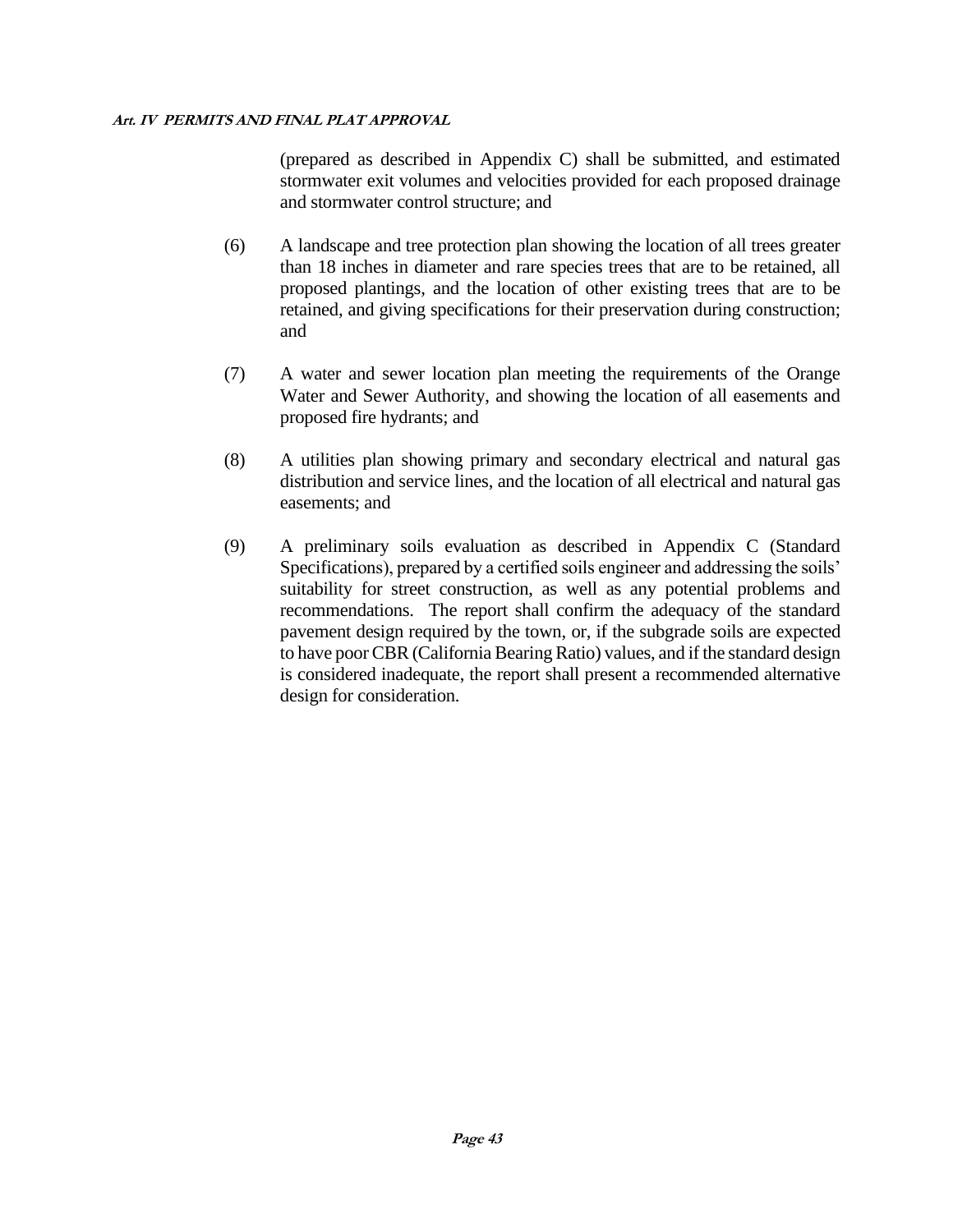## **PART IV. ADEQUATE PUBLIC SCHOOL FACILITIES (ADOPTED JULY 17, 2003)**

#### **Section 15-88 Purpose.**

The purpose of this Part IV is to ensure that, to the maximum extent practical, approval of new residential development will become effective only when it can reasonably be expected that adequate public school facilities will be available to accommodate such new development.

#### **Section 15-88.1 Certificate of Adequacy of Public School Facilities.**

(a) Subject to the remaining provisions of this part, no approval under this ordinance of a special use permit-A or special use permit-B for a residential development shall become effective unless and until Certificate of Adequacy of Public School Facilities (CAPS) for the project has been issued by the School District. Notwithstanding the foregoing, this subsection shall not apply to special use permits-A for residential developments less than five lots or dwelling units in the WR, B-5 and WM-3 zoning districts.

(b) A CAPS shall not be required for a conventional or conditional rezoning or for a master land use plan. However, even if a rezoning or master plan is approved, a CAPS will nevertheless be required before any of the permits or approvals identified in subsection (a) of this section shall become effective, and the rezoning of the property or approval of a master plan provides no indication as to whether the CAPS will be issued. The application for rezoning or master plan approval shall contain a statement to this effect. **(AMENDED 6/22/21)**

(c) A CAPS must be obtained from the School District. The School District will issue or deny a CAPS in accordance with the provisions of the Memorandum of Understanding between Carrboro, Chapel Hill, Orange County, and the Chapel Hill Carrboro School District dated July 17, 2003.

(d) A CAPS attaches to the land in the same way that development permission attaches to the land. A CAPS may be transferred along with other interests in the property with respect to which such CAPS is issued, but may not be severed or transferred separately.

#### **Section 15-88.2 Service Levels.**

(a) This section describes the service levels regarded as adequate by the parties to the Memorandum of Understanding described in subsection (b) with respect to public school facilities.

(b) As provided in the Memorandum of Understanding between Orange County, Chapel Hill, Carrboro, and the Chapel Hil1/Carrboro School District, adequate service levels for public schools shall be deemed to exist with respect to a proposed new residential development if, given the number of school age children projected to reside in that development, and considering all the factors listed in the Memorandum of Understanding, projected school membership for the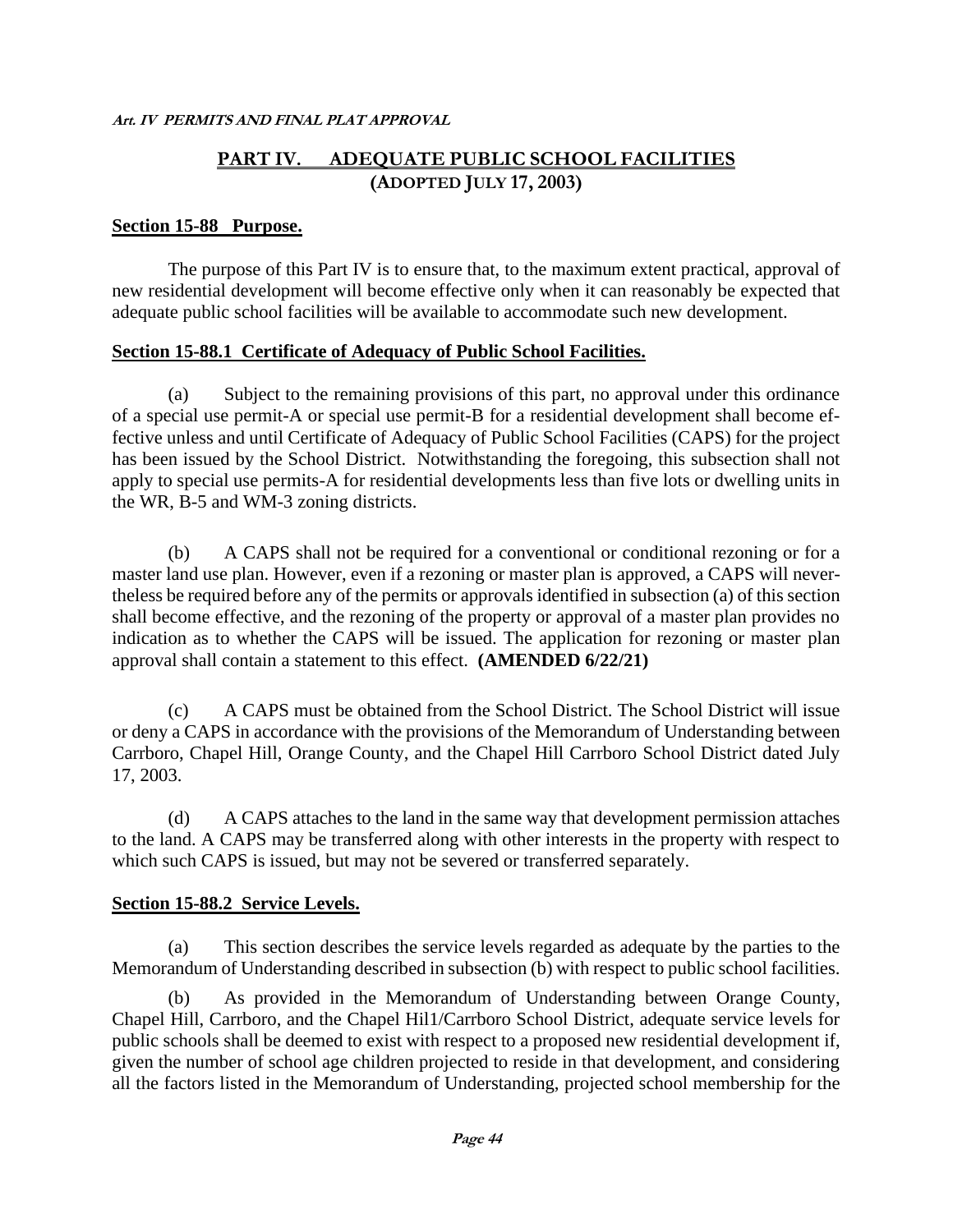elementary schools, the middle schools, and the high school(s) within the Chapel Hil1/Carrboro School District will not exceed the following percentages of the building capacities of each of the following three school levels:

| Elementary school level | 105% |
|-------------------------|------|
| Middle school level     | 107% |
| High school level       | 110% |

For the period of time beginning the effective date of this ordinance and terminating on the day on which the third high school within the Chapel Hill-Carrboro City School District is first attended by high school students, the determination by the Chapel Hill-Carrboro City School District that adequate service levels for public schools exist shall be made without regard to whether or not projected capacity of the High School level exceeds 110% of Building Capacity. On and after the day on which the third high school within the Chapel Hill-Carrboro City School District is first attended by high school students, determination by the Chapel Hill-Carrboro City School District that adequate service levels for public schools exist shall be made only if projected capacity of each school level does not exceed the following:

| <b>Elementary School</b> | 105% of Building Capacity |
|--------------------------|---------------------------|
| Middle School            | 107% of Building Capacity |
| High School              | 110% of Building Capacity |

For purposes of this ordinance, the terms "building capacity" and "school membership" shall have the same meaning attributed in the Schools Adequate Public Facilities Memorandum of Understanding among the Towns of Carrboro, Chapel Hill, Orange County, and the Chapel Hill/Carrboro Board of Education.

## **Section 15-88.3 Expiration of Certificates of Adequacy of Public School Facilities.**

A CAPS issued in connection with approval of a special use permit-A or special use permit-B shall expire automatically upon the expiration of such permit approval.

## **Section 15-88.4 Exemption From Certification Requirement for Development with Negligible Student Generation Rates.**

In recognition of the fact that some new development will have a negligible impact on school capacity, a CAPS shall not be required under the following circumstances:

- a. For residential developments restricted by law and/or covenant for a period of at least thirty years to housing for the elderly and/or adult care living and/or adult special needs;
- b. For residential developments restricted for a period of at least thirty years to dormitory housing for university students.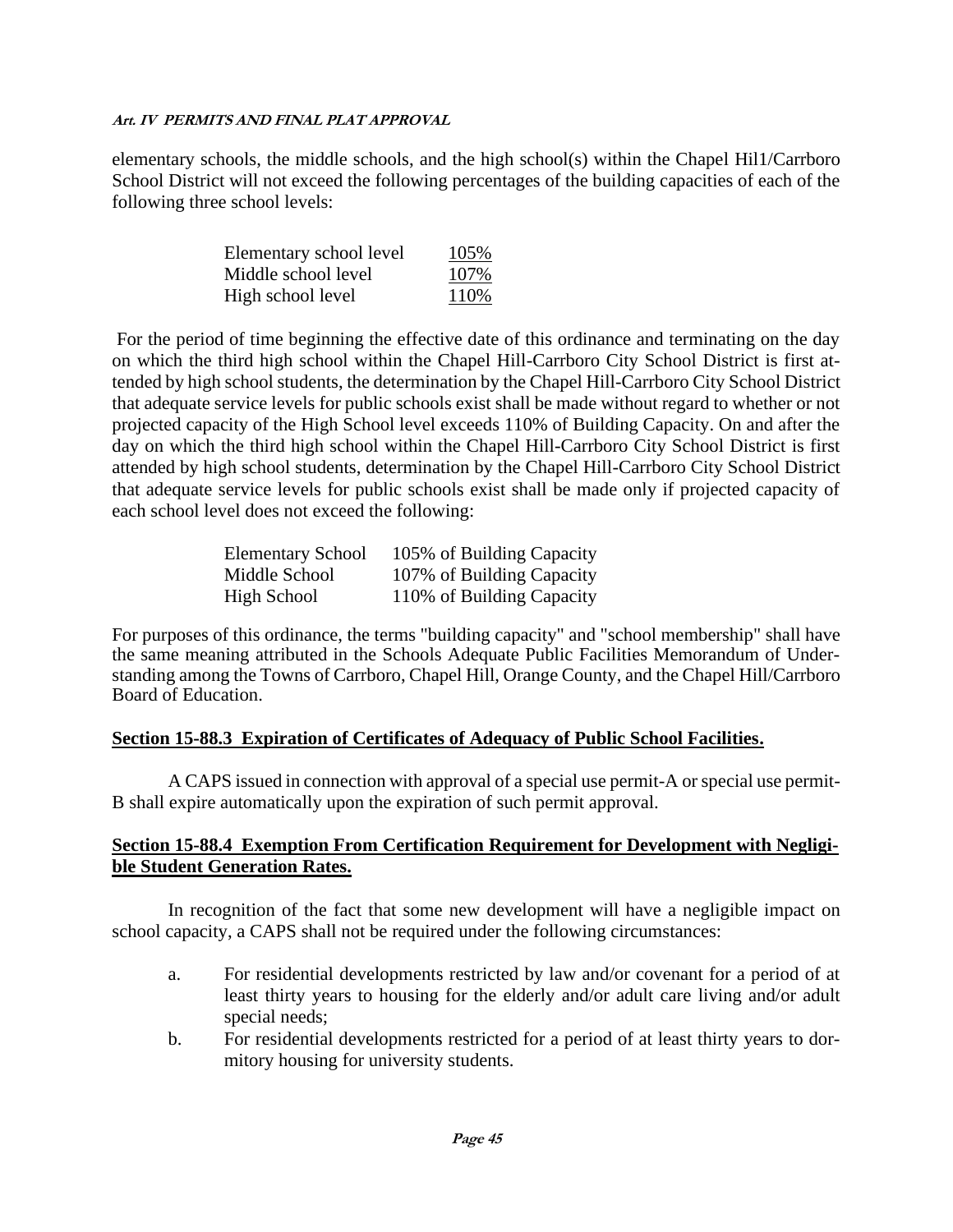If the use of a development restricted as provided above changes, then before a permit authorizing such change of use becomes effective, a CAPS must be issued just as if the development were being constructed initially.

## **Section 15-88.5 Applicability to Previously Approved Projects and Projects Pending Approval.**

(a) Except as otherwise provided herein, the provisions of this part shall only apply to applications for approval of special use permits that are submitted for approval after the effective date of this ordinance.

(b) The provisions of this part shall not apply to amendments to special use permit approvals issued prior to the effective date of this ordinance so long as the approvals have not expired and the proposed amendments do not increase the number of dwelling units authorized within the development by more than five percent or five dwelling units, whichever is less.

(c) The Town Council shall issue a special exception to the CAPS requirement to an applicant whose application for approval of a special use permit-A or special use permit-B covers property within a planned unit development or master plan project that was approved prior to the effective date of this ordinance, if the Town Council finds, after an evidentiary hearing, that the applicant has (1) applied to the School District for a CAPS and the application has been denied, (2) in good faith made substantial expenditures or incurred substantial binding obligations in reasonable reliance on the previously obtained planned unit development or master plan approval, and (3) would be unreasonably prejudiced if development in accordance with the previously approved development or plan is delayed due to the provisions of this ordinance. In deciding whether these findings can be made, the Town Council shall consider the following, among other relevant factors:

- (1) Whether the developer has installed streets, utilities, or other facilities or expended substantial sums in the planning and preparation for installation of such facilities which were designed to serve or to be paid for in part by the development of portions of the planned unit development or master planned project that have not yet been approved for construction;
- (2) Whether the developer has installed streets, utilities, or other facilities or expended substantial sums in the planning and preparation for installation of such facilities that directly benefit other properties outside the development in question or the general public;
- (3) Whether the developer has donated land to the School District for the construction of school facilities or otherwise dedicated land or made improvements deemed to benefit the School District and its public school system;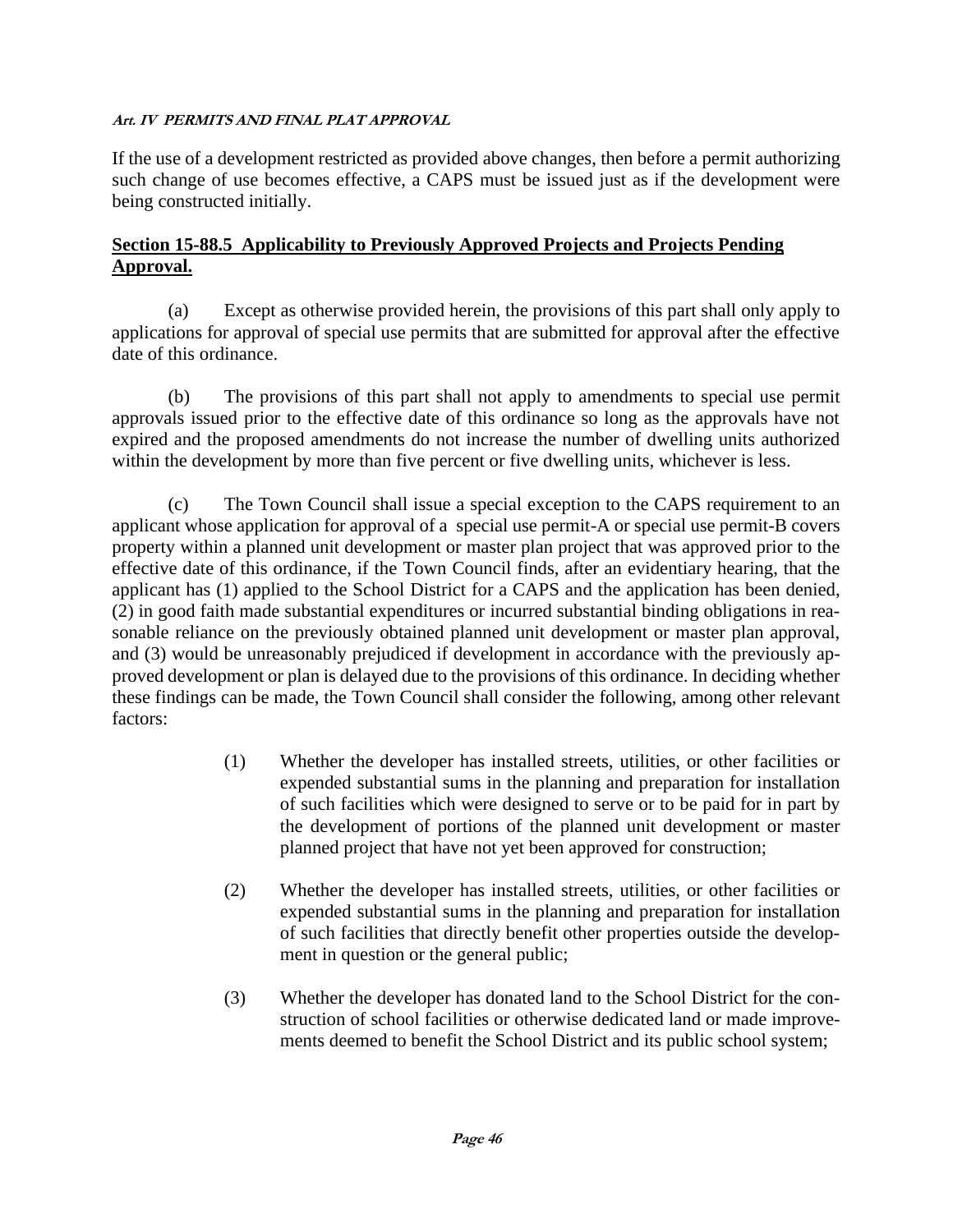- (4) Whether the developer has had development approval for a substantial amount of time and has in good faith worked to timely implement the plan in reasonable reliance on the previously obtained approval;
- (5) The duration of the delay that will occur until public school facilities are improved or exist to such an extent that a CAPS can be issued for the project, and the effect of such delay on the development and the developer.

(d) The decision of the Town Council involving a special exception application under subsection (c) is subject to review by the Orange County Superior Court by proceedings in the nature of certiorari. Any petition for review by the Superior Court shall be filed with the Clerk of Superior Court within 30 days after a written copy of the decision of the Town Council is delivered to the applicant and every other party who has filed a written request for such copy with the Clerk to the Town Council at the time of its hearing on the application for a special exception. The written copy of the decision of the Town Council may be delivered either by personal service or by certified mail, return receipt requested.

(e) The Mayor or any member temporarily acting as Mayor may, in their official capacity, administer oaths to witnesses in any hearing before the Town Council concerning a special exception.

## **Section 15-88.6 Appeal of School District Denial of a CAPS.**

The applicant for a CAPS which is denied by the School District may, within 30 days of the date of the denial, appeal the denial to the Town Council. Any such appeal shall be heard by the Town Council at an evidentiary hearing before it. At this hearing the School District will present its reasons for the denial of the CAPS and the evidence it relied on in denying the CAPS. The applicant appealing the denial may present its reasons why the CAPS application should have, in its view, been approved and the evidentiary basis it contends supports approval. The Town Council may (1) affirm the decision of the School District, (2) remand to the School District for further proceedings in the event evidence is presented at the hearing before the Town Council not brought before the School District, or (3) issue a CAPS. The Town Council will only issue a CAPS if it finds that the CAPS should have been issued by the School District as prescribed in the Memorandum of Understanding among the School District, Orange County and the towns of Carrboro and Chapel Hill. A decision of the Town Council affirming the School District may be appealed by the applicant for a CAPS by proceedings in the nature of certiorari and as prescribed for an appeal under section 15-88.5 of this part.

## **Section 15-88.7 Information Required From Applicants.**

The applicant for a CAPS shall submit to the School District all information reasonably deemed necessary by the School District to determine whether a CAPS should be issued under the provision of the Memorandum of Understanding. An applicant for a CAPS special exception or an applicant appealing a CAPS denial by the School District shall submit to the Town Council all